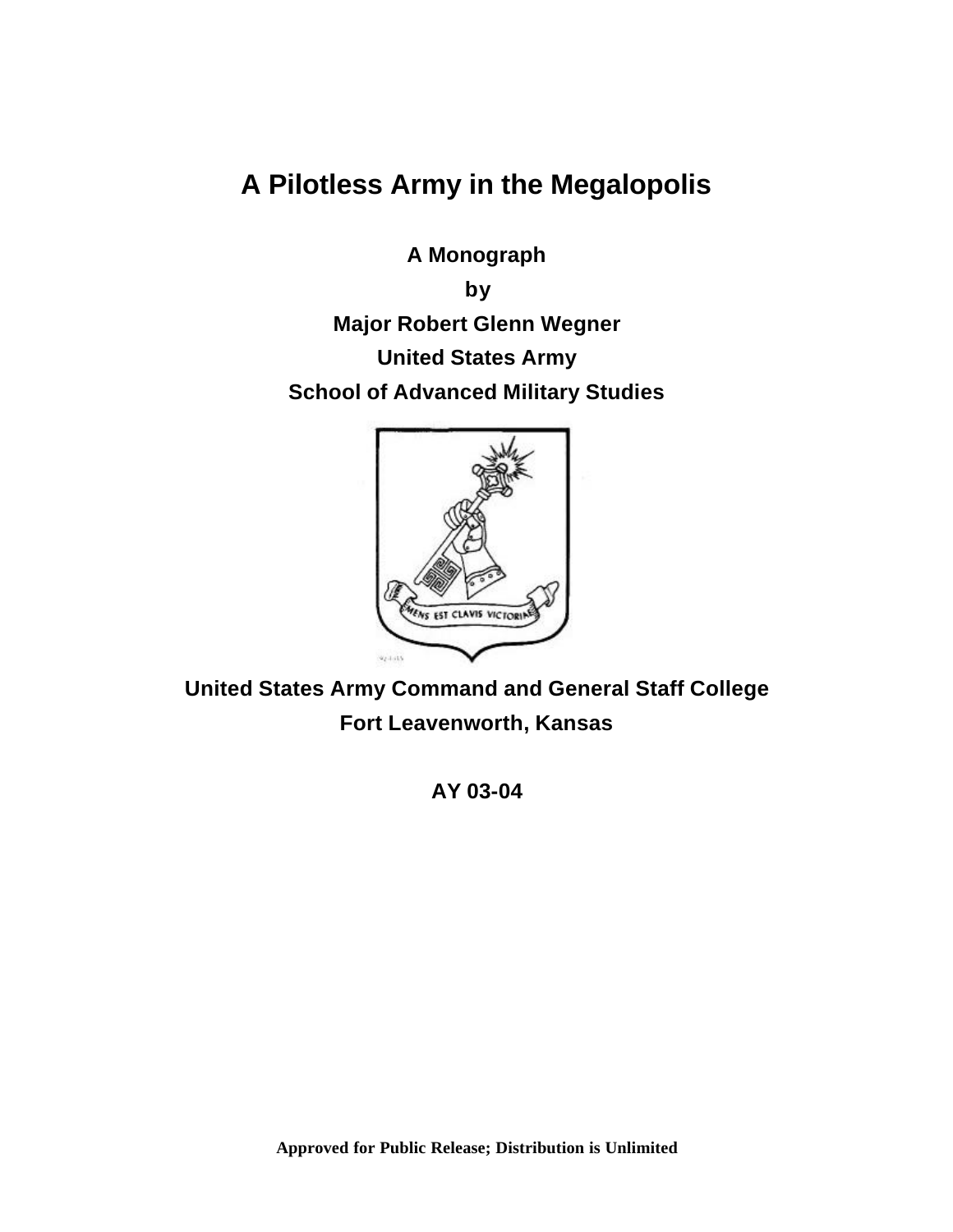# **SCHOOL OF ADVANCED MILITARY STUDIES**

# **MONOGRAPH APPROVAL**

Major Robert Glenn Wegner

Title of Monograph: A Pilotless Army in the Megalopolis

Approved by:

Monograph Director

J. Douglas Serrano, COL, QM

Kevin C.M. Benson, COL, AR School of Advanced

Director, Military Studies

Robert F. Baumann, Ph.D. Graduate Degree

Director, Programs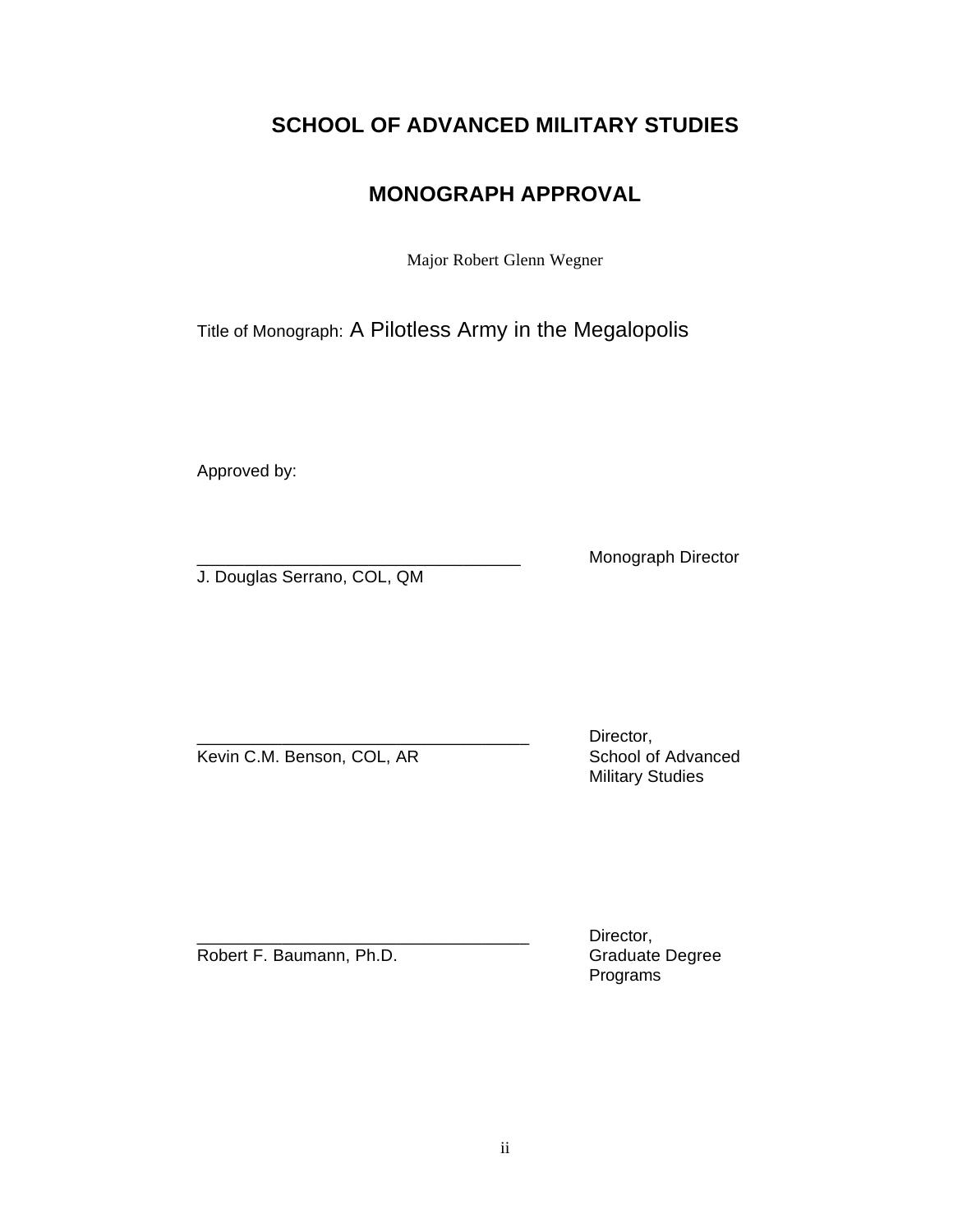| <b>Report Documentation Page</b>                                                                                                                                                                                                                                                                                                                                                                                                                                                                                                                                                                                                                                                                                                                                                                                                                                   | Form Approved<br>OMB No. 0704-0188 |                                                                       |  |
|--------------------------------------------------------------------------------------------------------------------------------------------------------------------------------------------------------------------------------------------------------------------------------------------------------------------------------------------------------------------------------------------------------------------------------------------------------------------------------------------------------------------------------------------------------------------------------------------------------------------------------------------------------------------------------------------------------------------------------------------------------------------------------------------------------------------------------------------------------------------|------------------------------------|-----------------------------------------------------------------------|--|
| Public reporting burden for the collection of information is estimated to average 1 hour per response, including the time for reviewing instructions, searching existing data sources, gathering and<br>maintaining the data needed, and completing and reviewing the collection of information. Send comments regarding this burden estimate or any other aspect of this collection of information,<br>including suggestions for reducing this burden, to Washington Headquarters Services, Directorate for Information Operations and Reports, 1215 Jefferson Davis Highway, Suite 1204, Arlington<br>VA 22202-4302. Respondents should be aware that notwithstanding any other provision of law, no person shall be subject to a penalty for failing to comply with a collection of information if it<br>does not display a currently valid OMB control number. |                                    |                                                                       |  |
| <b>1. REPORT DATE</b><br>2. REPORT TYPE<br><b>26 MAY 2004</b>                                                                                                                                                                                                                                                                                                                                                                                                                                                                                                                                                                                                                                                                                                                                                                                                      |                                    | <b>3. DATES COVERED</b>                                               |  |
| <b>4. TITLE AND SUBTITLE</b>                                                                                                                                                                                                                                                                                                                                                                                                                                                                                                                                                                                                                                                                                                                                                                                                                                       | 5a. CONTRACT NUMBER                |                                                                       |  |
| <b>Pilotless Army in the Megalopolis</b>                                                                                                                                                                                                                                                                                                                                                                                                                                                                                                                                                                                                                                                                                                                                                                                                                           |                                    | <b>5b. GRANT NUMBER</b>                                               |  |
|                                                                                                                                                                                                                                                                                                                                                                                                                                                                                                                                                                                                                                                                                                                                                                                                                                                                    |                                    | 5c. PROGRAM ELEMENT NUMBER                                            |  |
| $6.$ AUTHOR $(S)$<br><b>Robert Wegner</b>                                                                                                                                                                                                                                                                                                                                                                                                                                                                                                                                                                                                                                                                                                                                                                                                                          |                                    | 5d. PROJECT NUMBER                                                    |  |
|                                                                                                                                                                                                                                                                                                                                                                                                                                                                                                                                                                                                                                                                                                                                                                                                                                                                    |                                    | <b>5e. TASK NUMBER</b>                                                |  |
|                                                                                                                                                                                                                                                                                                                                                                                                                                                                                                                                                                                                                                                                                                                                                                                                                                                                    | 5f. WORK UNIT NUMBER               |                                                                       |  |
| 7. PERFORMING ORGANIZATION NAME(S) AND ADDRESS(ES)<br>US Army School for Advanced Military Studies, 250 Gibbon Ave, Fort<br>Leavenworth, KS, 66027                                                                                                                                                                                                                                                                                                                                                                                                                                                                                                                                                                                                                                                                                                                 |                                    | 8. PERFORMING ORGANIZATION<br><b>REPORT NUMBER</b><br><b>ATZL-SWV</b> |  |
| 9. SPONSORING/MONITORING AGENCY NAME(S) AND ADDRESS(ES)                                                                                                                                                                                                                                                                                                                                                                                                                                                                                                                                                                                                                                                                                                                                                                                                            |                                    | 10. SPONSOR/MONITOR'S ACRONYM(S)                                      |  |
|                                                                                                                                                                                                                                                                                                                                                                                                                                                                                                                                                                                                                                                                                                                                                                                                                                                                    |                                    | <b>11. SPONSOR/MONITOR'S REPORT</b><br>NUMBER(S)                      |  |
| 12. DISTRIBUTION/AVAILABILITY STATEMENT<br>Approved for public release; distribution unlimited                                                                                                                                                                                                                                                                                                                                                                                                                                                                                                                                                                                                                                                                                                                                                                     |                                    |                                                                       |  |
| <b>13. SUPPLEMENTARY NOTES</b><br>The original document contains color images.                                                                                                                                                                                                                                                                                                                                                                                                                                                                                                                                                                                                                                                                                                                                                                                     |                                    |                                                                       |  |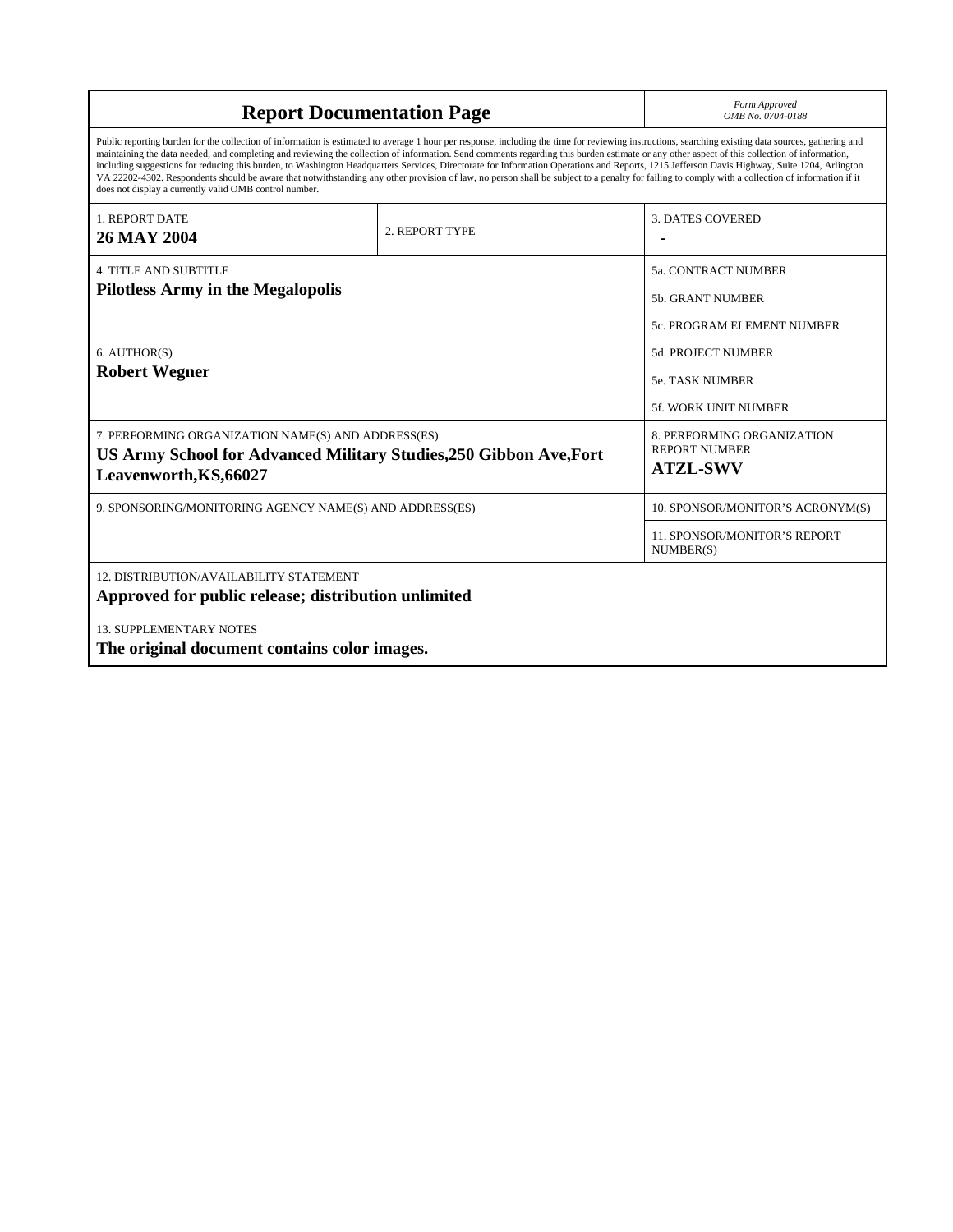#### 14. ABSTRACT

**This monograph answers the question, "Can unmanned aerial vehicles (UAVs) supplant manned United States Army attack and reconnaissance helicopters in the conduct of future urban operations" and the answer is, "not completely." The future of US involvement in urban operations is likely to increase. Given that urban operations are of high probability in the future, the public's probable aversion to casualties and the military's conservative doctrinal approach to urban operations, the Army must find a way to counter the asymmetric advantages our potential enemies may possess in urban combat. Although Army aviation can provide mobility, intelligence gathering, and massive precision fires, its current aviation systems are highly vulnerable within the urban environment and a solution may lie in the employment of UAVs. UAVs were designed with a twofold purpose in mind. First, UAVs were intended to reduce the risk to pilot, crew, and equipment. The potential economic burden of losing high-altitude reconnaissance aircraft or manned systems that may result in prisoners of war or personnel killed in action was significant enough to induce research and development to counter their loss. Secondly, freeing machines from the limitations of man expands the envelope for operations. Thus, the principal advantage of UAVs is a cost-effective system with greater capability and less risk to humans. Five criteria are used throughout this monograph to determine whether UAVs can supplant Army attack and reconnaissance helicopters. The criteria are capability, feasibility, acceptability, sustainability, and suitability. These criteria establish the test and focal lens by which research into fact, opinion, doctrine, theory, and historical evidence lead to conclusions and a recommendation for the future role and employment of UAVs in urban operations. An examination of the effects of urban sprawl and four case studies of urban operations since 1968 help determine the challenges for Army aviation to counter the growing threat of urban combat and the solutions that technology may afford in the future. In order to mitigate the risk to its aviators, equipment, and the supported ground forces, the Army needs to revise current doctrine to address the employment of Army aviation's attack and reconnaissance aircraft teamed with UAVs in urban operations. The analysis of this monograph demonstrates that Army aircrews are not able to independently complete the missions that may be required of it within the growing urban environment. Nor can UAVs be fielded to the units of action and be expected to independently conduct the current missions of attack and reconnaissance aircraft. The most effective solution lays in teaming manned and unmanned aviation assets and applying new doctrinal employment.** 

15. SUBJECT TERMS

| 16. SECURITY CLASSIFICATION OF: |              |              | 17. LIMITATION OF | 18. NUMBER | 19a. NAME OF              |
|---------------------------------|--------------|--------------|-------------------|------------|---------------------------|
|                                 |              |              | ABSTRACT          | OF PAGES   | <b>RESPONSIBLE PERSON</b> |
| a. REPORT                       | b. ABSTRACT  | c. THIS PAGE |                   | 63         |                           |
| unclassified                    | unclassified | unclassified |                   |            |                           |

**Standard Form 298 (Rev. 8-98)** Prescribed by ANSI Std Z39-18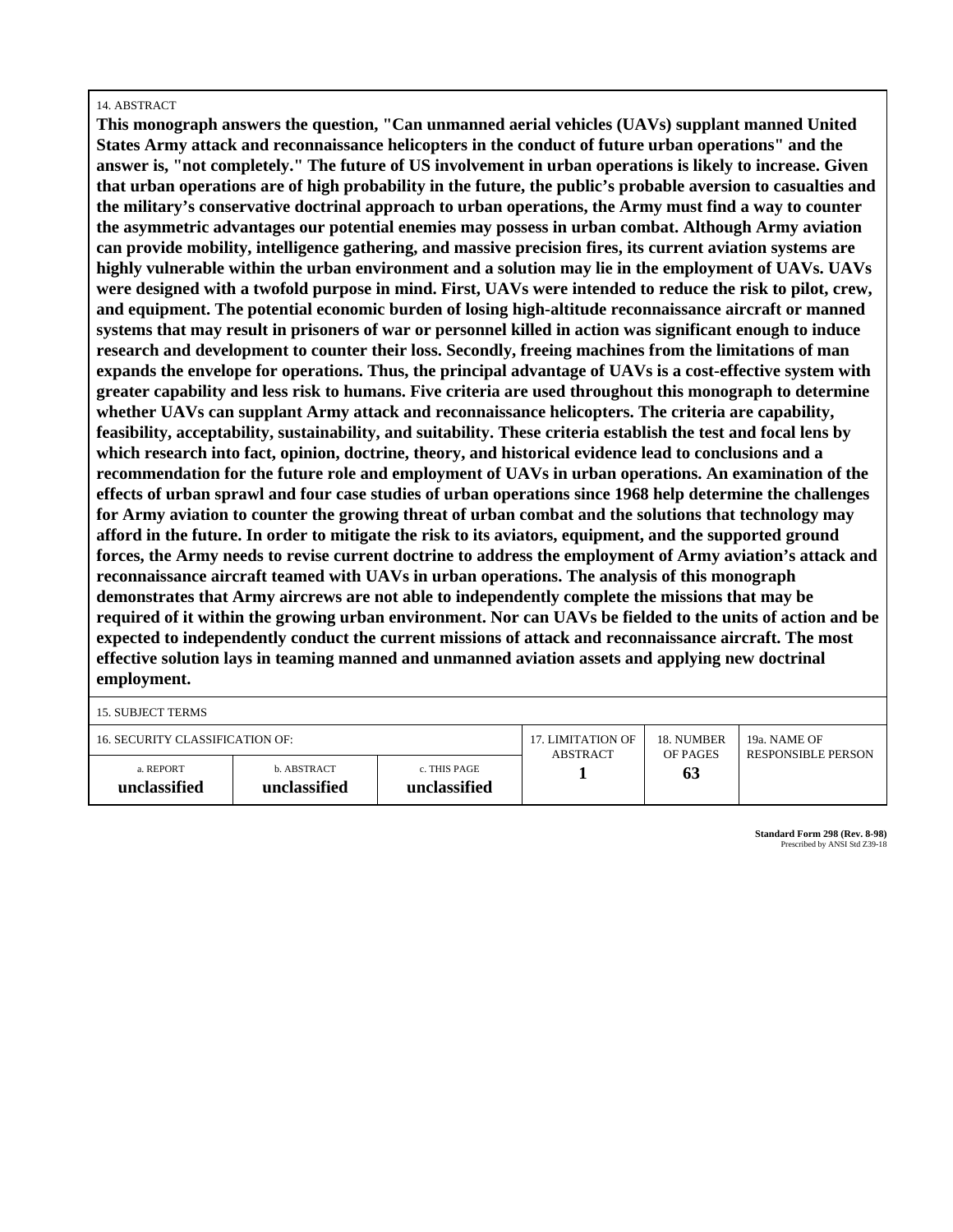## ABSTRACT

A PILOTLESS ARMY IN THE MEGALOPOLIS by Major Robert G. Wegner, United States Army, 63 pages.

This monograph answers the question, "Can unmanned aerial vehicles (UAVs) supplant manned United States Army attack and reconnaissance helicopters in the conduct of future urban operations" and the answer is, "not completely." The future of US involvement in urban operations is likely to increase. Given that urban operations are of high probability in the future, the public's probable aversion to casualties and the military's conservative doctrinal approach to urban operations, the Army must find a way to counter the asymmetric advantages our potential enemies may possess in urban combat. Although Army aviation can provide mobility, intelligence gathering, and massive precision fires, its current aviation systems are highly vulnerable within the urban environment and a solution may lie in the employment of UAVs. UAVs were designed with a twofold purpose in mind. First, UAVs were intended to reduce the risk to pilot, crew, and equipment. The potential economic burden of losing high-altitude reconnaissance aircraft or manned systems that may result in prisoners of war or personnel killed in action was significant enough to induce research and development to counter their loss. Secondly, freeing machines from the limitations of man expands the envelope for operations. Thus, the principal advantage of UAVs is a cost-effective system with greater capability and less risk to humans.

Five criteria are used throughout this monograph to determine whether UAVs can supplant Army attack and reconnaissance helicopters. The criteria are capability, feasibility, acceptability, sustainability, and suitability. These criteria establish the test and focal lens by which research into fact, opinion, doctrine, theory, and historical evidence lead to conclusions and a recommendation for the future role and employment of UAVs in urban operations. An examination of the effects of urban sprawl and four case studies of urban operations since 1968 help determine the challenges for Army aviation to counter the growing threat of urban combat and the solutions that technology may afford in the future. In order to mitigate the risk to its aviators, equipment, and the supported ground forces, the Army needs to revise current doctrine to address the employment of Army aviation's attack and reconnaissance aircraft teamed with UAVs in urban operations. The analysis of this monograph demonstrates that Army aircrews are not able to independently complete the missions that may be required of it within the growing urban environment. Nor can UAVs be fielded to the units of action and be expected to independently conduct the current missions of attack and reconnaissance aircraft. The most effective solution lays in teaming manned and unmanned aviation assets and applying new doctrinal employment.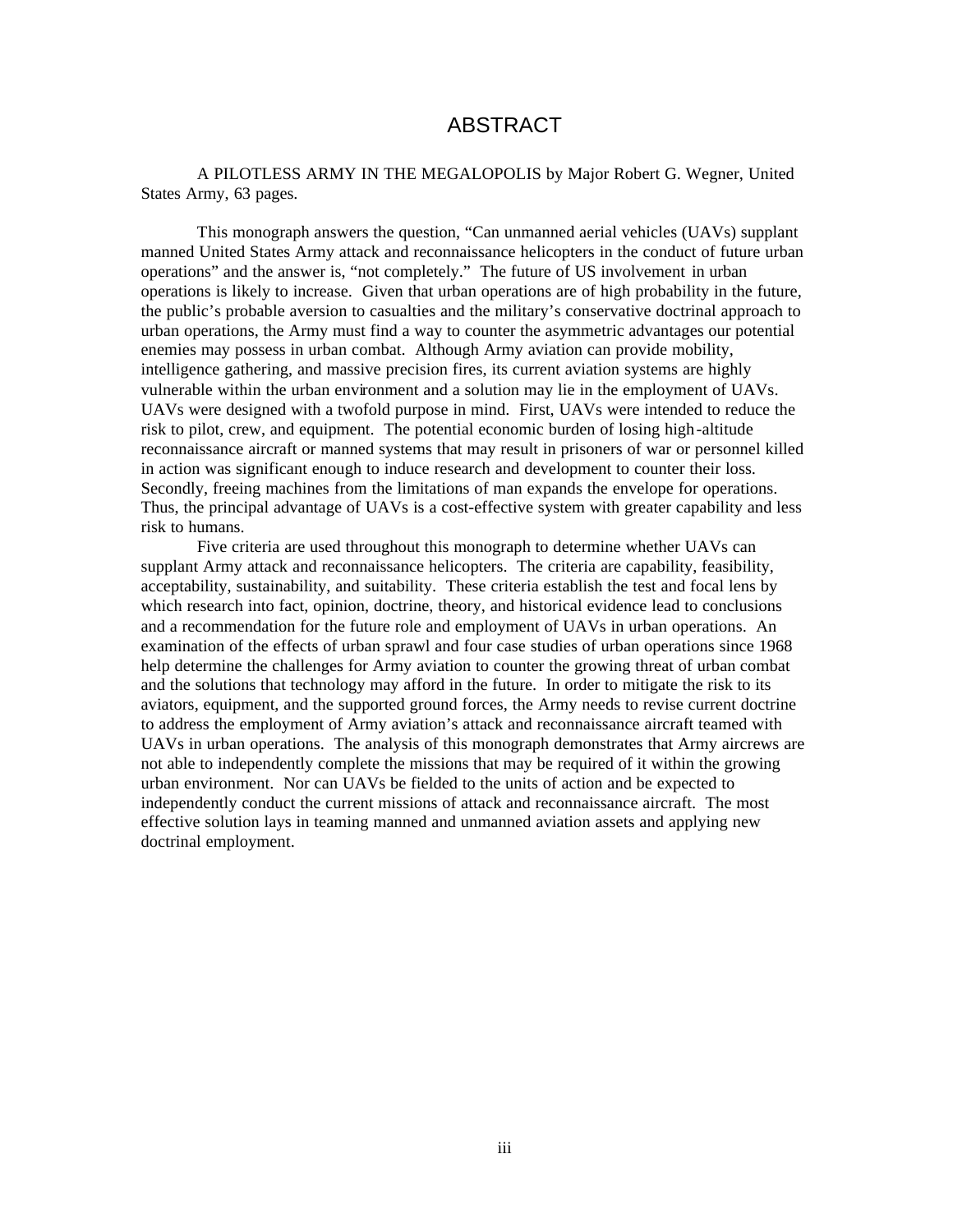# **TABLE OF CONTENTS**

| Operation Restore Hope, Mogadishu, Somalia: October 3-4, 1993  17 |  |
|-------------------------------------------------------------------|--|
|                                                                   |  |
|                                                                   |  |
|                                                                   |  |
|                                                                   |  |
|                                                                   |  |
|                                                                   |  |
|                                                                   |  |
|                                                                   |  |
|                                                                   |  |
|                                                                   |  |
|                                                                   |  |
|                                                                   |  |
|                                                                   |  |
|                                                                   |  |
|                                                                   |  |
|                                                                   |  |

# **TABLE OF FIGURES**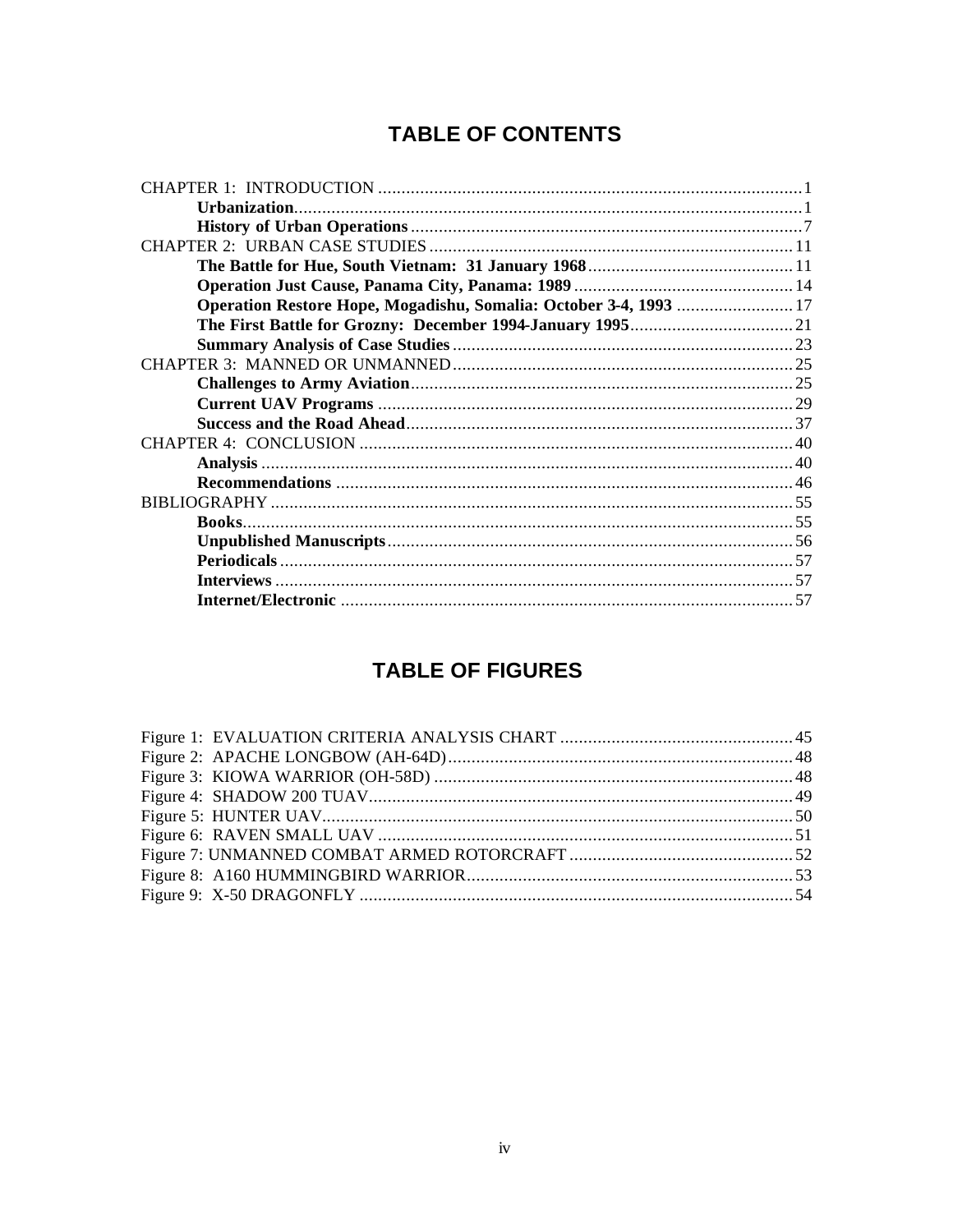## **CHAPTER 1: INTRODUCTION**

## **Urbanization**

In an uncontrollably urbanizing world, we will not be able to avoid urban deployments short of war and even full-scale city combat. Cities have always been the center of gravity . . . Once the gatherers of wealth, then the processors of wealth, cities and their satellite communities have become the ultimate creators of wealth. They concentrate people and power, communications and control, knowledge and capability, rendering all else peripheral . . . a military unprepared for urban operations across a broad spectrum is unprepared for tomorrow.

Ralph Peters, Our Soldiers Their Cities

To mitigate the risk to its aviators, equipment, and the supported ground forces, the Army may need to rethink the execution of aerial attack and reconnaissance within the urban environment. What lies ahead may be a solution to cost, risk, and effectiveness issues for future Army aviation warfighting in the urban environment—unmanned aerial vehicles (UAVs) able to attack tactical targets as well as conduct reconnaissance, surveillance, and target acquisition (RSTA).

This monograph will answer the question, "Can unmanned aerial vehicles supplant manned United States Army attack and reconnaissance helicopters in the conduct of future urban operations?" For the purpose of this monograph, 'future' is defined by the years 2010 through 2025. These dates represent the earliest production capability of the acquisition cycle and the 20 year outlook (midterm) for future systems and threats. Attempting to define a future threat or friendly capability beyond the year 2025 may be speculative and unreliable.

Five criteria are used throughout this paper to determine whether UAVs can supplant Army attack and reconnaissance helicopters. The criteria are capability, feasibility, acceptability, sustainability, and suitability. These criteria establish the test and focal lens by which research into fact, opinion, doctrine, theory, and historical evidence lead to conclusions and a recommendation for the future role and employment of UAVs in urban operations.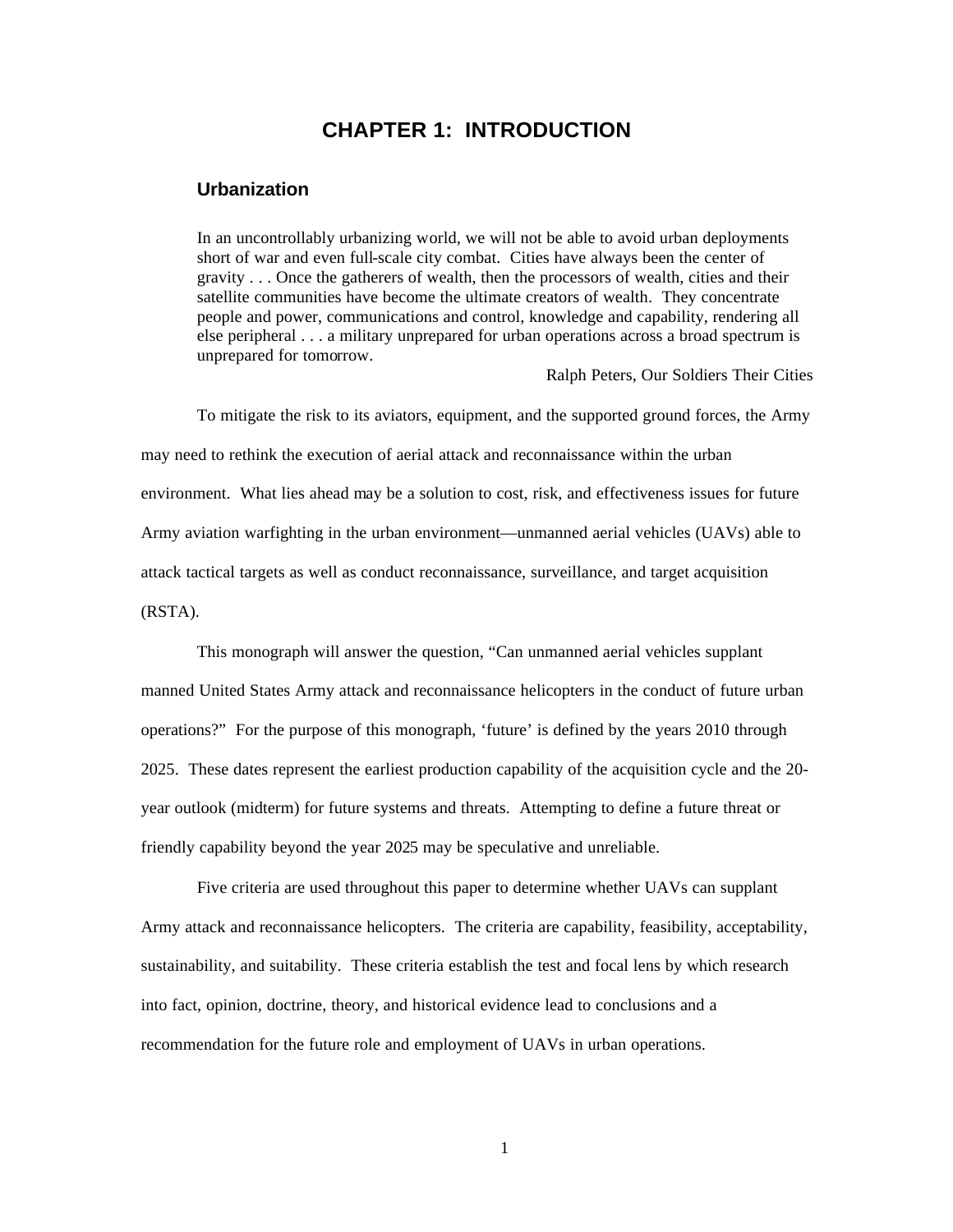To clearly understand what this monograph seeks to answer, one must first understand

the key terms referenced throughout the monograph. The criteria used are defined below.<sup>1</sup>

- 1. Capability: The capacity to be used for a specific purpose.
- 2. Feasibility: The determination that a specific task can be successfully accomplished.
- 3. Acceptability: Adequate to satisfy the military and political need.
- 4. Sustainability: Providing for and maintaining a required level of materiel readiness.
- 5. Suitability: Possesses the qualities that are appropriate for the purpose.

According to Joint Publication (JP) 1-02, *Department of Defense Dictionary of Military* 

*and Associated Terms*, which defines all joint-use terminology, an unmanned aerial vehicle is:

. . . a powered, aerial vehicle that does not carry a human operator, uses aerodynamic forces to provide vehicle lift, can fly autonomously or be piloted remotely, can be expendable or recoverable, and can carry a lethal or non-lethal payload. Non-lethal refers to electronic warfare, incapacitating agents, and other similar characteristics. Ballistic or semi-ballistic vehicles, cruise missiles, and artillery projectiles are not considered unmanned aerial vehicles.<sup>2</sup>

According to the United States Army Field Manual (FM) 3-06, *Urban Operations*, which

describes the impact of the urban environment on military operations, urban operations consist of

"offense, defense, stability, and support operations conducted in a topographical complex and

adjacent natural terrain where manmade construction and high population density are the

dominant features."<sup>3</sup> The urban environment in which these operations take place is also defined

by FM 3-06 as that which,

. . . includes the physical aspects of the urban area as well as the complex and dynamic interaction and relationships between its key components—the terrain (natural and manmade), the population, and the supporting infrastructure—as an overlapping and interdependent system of systems.<sup>4</sup>

 $<sup>1</sup>$  The five criteria are defined using an online dictionary source because the OPLAN criteria in JP</sup> 1-02 provided definitions that lacked required detail. Available online: www.dictionary.com, accessed 4 December 2003.

<sup>2</sup> US Department of Defense, Joint Publication (JP) 1-02, *Dictionary of Military and Associated Terms* (Washington D.C., 12 April 2001, as amended through 17 December 2003), 557.

<sup>3</sup> US Department of The Army, Field Manual 3-06 (90-10), *Urban Operations* (Washington D.C., June 2003), 33-glossary.

<sup>4</sup> Ibid.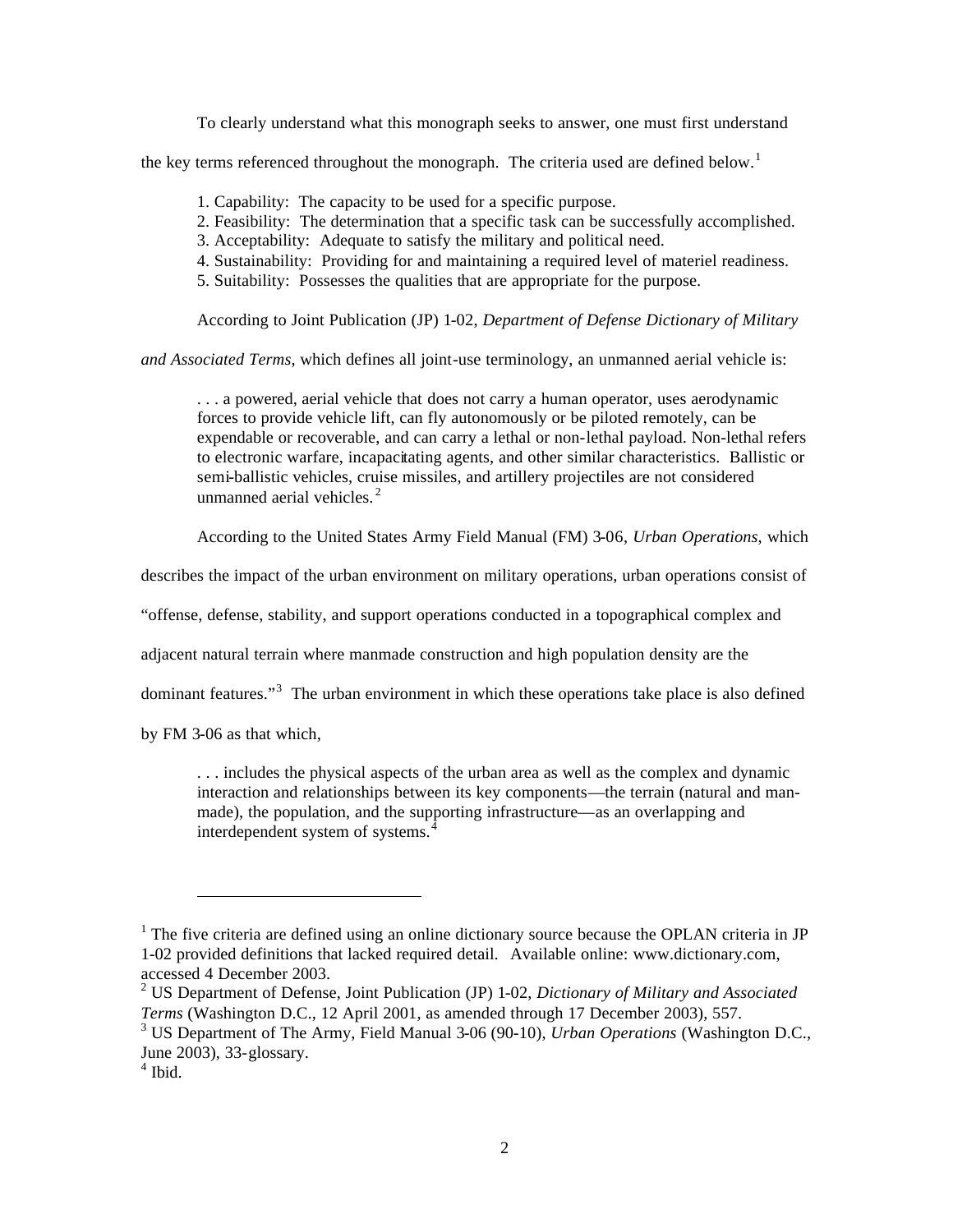An urban area is a subset of the urban environment and "focusing on urban areas means concentrating on the physical aspects of the area and their effects on tactics, techniques, and procedures."5 According to joint doctrine, urban areas have three distinguishing characteristics that together are referred to as the urban triad. The urban triad is defined by JP 1-02 as "complex manmade physical terrain, a population of significant size and density, and an infrastructure upon which the area depends."<sup>6</sup> While physical terrain and population density are relatively simple terms, a concise definition of infrastructure is provided by FM 3-06: "Urban infrastructures are those systems that support urban inhabitants and their economy. They link the physical terrain to the urban society. Destroying, controlling, or protecting vital parts of the infrastructure can isolate a threat from potential sources of support."<sup>7</sup>

According to an online dictionary, "A megalopolis is a region made up of several large cities and their surrounding areas in sufficient proximity to be considered a single urban complex."8 The megalopolis may offer a potential adversary a heightened ability to gain industrial and citizen support. Within cities, an adversary can easily hide, find food, water, and shelter, and blend with the populace for easy movement and transition throughout the megalopolis. The significance of forces operating within a megalopolis is the requirement to root out the enemy while unavoidably subjecting friendly forces and non-combatants to enemy fire, and doing so with great potential for excessive collateral destruction while returning fire, or political harm by killing innocent civilians.

A megalopolis or even an individual city provides a defensive benefit because unlike typically modeled conventional warfare, such as on a European plain or a Middle Eastern desert,

5 Ibid.

<sup>6</sup> JP 1-02, *Dictionary of Military and Associated Terms*, 558.

<sup>7</sup> FM 3-06, *Urban Operations*, 2-19.

<sup>8</sup> Lexico Publishing Group, LLC, *Dictionary.com*, copyright 2004,

http://dictionary.reference.com/search?q=megalopolis, accessed 6 September 2003.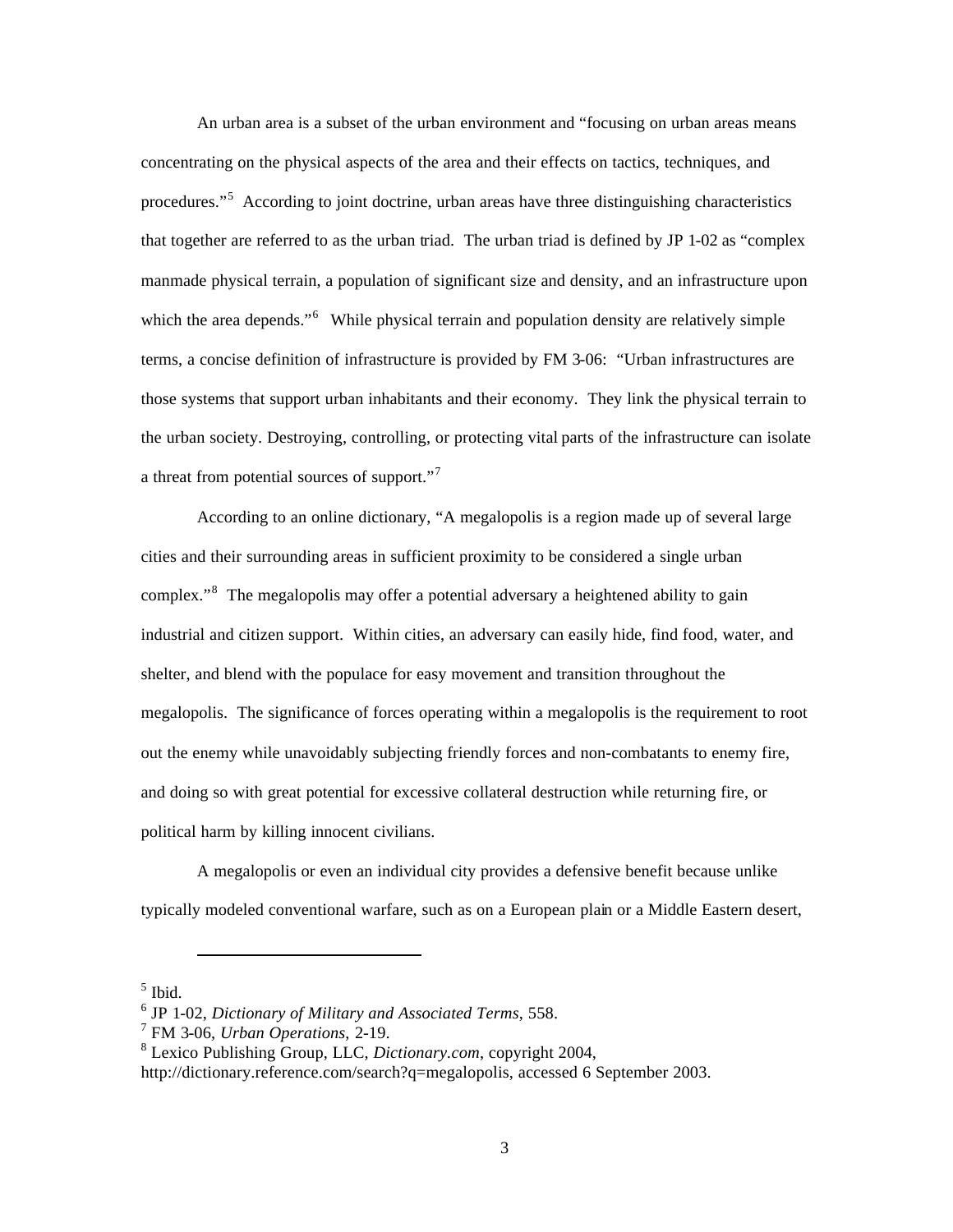it presents more than just horizontal topography. Instead, "in fully urbanized terrain . . . warfare becomes profoundly vertical, reaching up into towers of steel and cement, and downward into sewers, subway lines, road tunnels, communications tunnels, and the like."<sup>9</sup>

Army forces may conduct urban operations as a single operation and single component or in a joint and multinational effort that may include the full spectrum of Army operations. Joint urban operations (JUO) are defined by JP 1-02 as "all joint operations planned and conducted across the range of military operations on or against objectives on a topographical complex and its adjacent natural terrain where manmade construction or the density of noncombatants are the dominant features."<sup>10</sup> As the world becomes more populated and complex, one must consider the joint definition outlined above, which expands urban operations to include all joint operations across the spectrum of military operations.

World population expansion and gravitation to urban areas should be of significant interest to our military. Dr. Russell Glenn of the RAND Institute<sup>11</sup> notes that urban growth in the developing world is pronounced.

Only three of the world's ten largest cities were in developing nations five years after World War II. By 1990, seven of the top ten were Third World cities. In late 1993, seventeen of the twenty-five most populated cities in the world fell into that category. The inability of some governments to handle the social, infrastructure, cultural, and a myriad of other problems make their cities potential sources of unrest.<sup>12</sup>

According to Dr. Glenn, the potential for unrest in the cities may cause city infrastructures to collapse. If infrastructure systems collapse, conflict or catastrophe, such as famine, are likely. A global increase in urban population, the bulk of which will occur in the developing world,

<sup>9</sup> Ralph Peters, "Our Soldiers Their Cities," *Parameters*, XXVI, no. 1 (Spring 1996): 45.

<sup>10</sup> JP 1-02, *Dictionary of Military and Associated Terms*, 291.

 $11$  The RAND Institute is a non-profit research and analysis institution.

<sup>12</sup> Russell W. Glenn, *Combat in Hell: A Consideration of Constrained Urban Warfare* (Santa Monica: RAND, 1996), 3, MR-780-A/DARPA.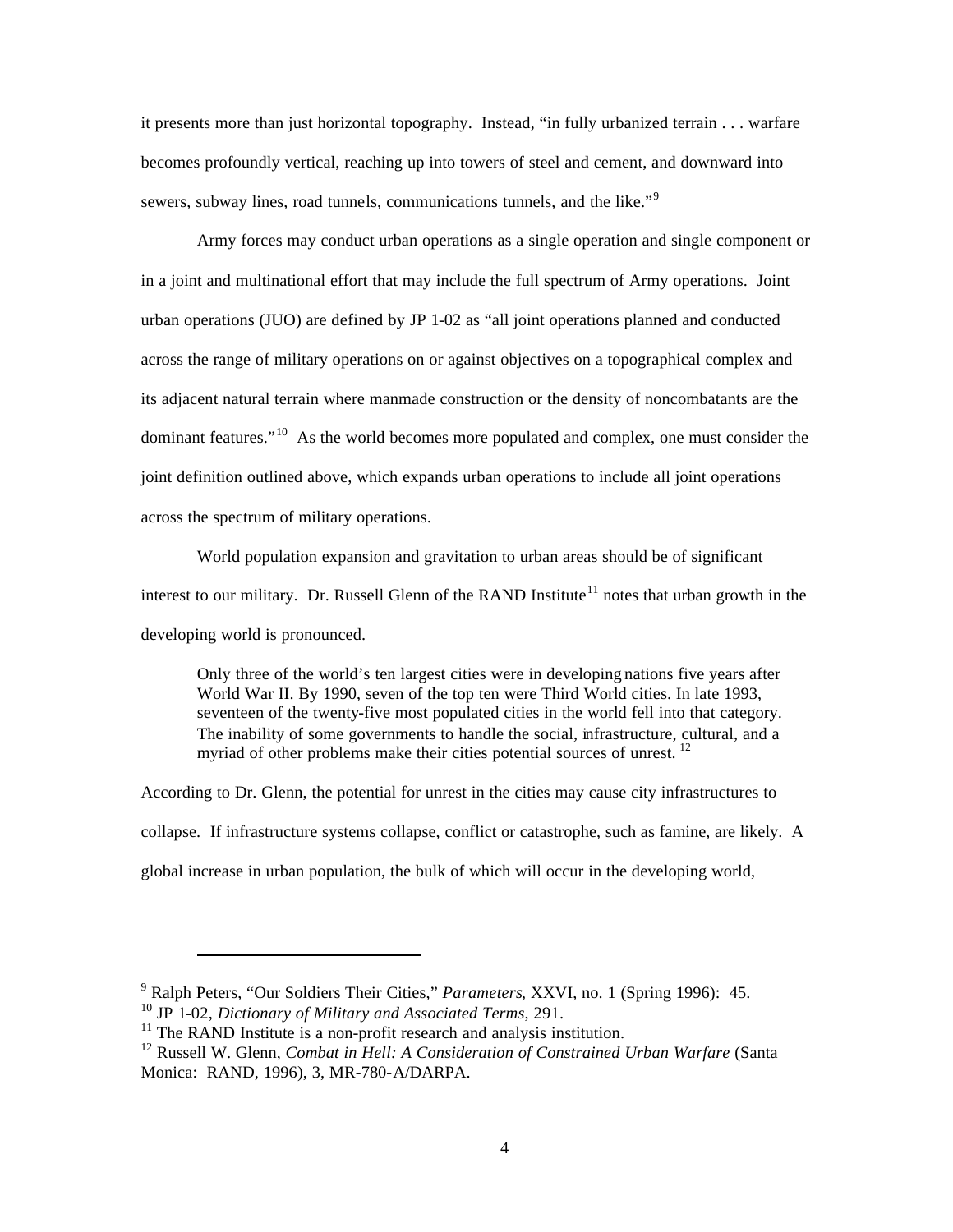foreshadows a potential increase in urban deployment of US military personnel. <sup>13</sup> "The growth of cities is inevitable - and irreversible. Standing at 2.4 billion in 1990, the world's urban population will rise to 3.2 billion in the year 2000 and 5.5 billion in 2025. The developing countries' share in these totals: 63% in 1990, 71% in 2000 and will rise to 80% in 2025."<sup>14</sup>

According to FM 3-06, half of the world's population resides in urban areas and by the year 2015, it's estimated that Asia will have 17 cities with over ten million residents, including three cities with populations above 20 million. The rapid pace with which global urbanization is occurring has overcome the supporting resources, fragile economic bases, and weak infrastructures of some nations, especially those of developing countries where urbanization is most evident. 15

In his article, *The Strategic Corporal: Leadership in the Three Block War*, former United States Marine Corps Commandant, General Charles Krulak addresses his perception of the future nature of war and describes the strategic implications of tactical decisions. He cites the numerous accounts of urban operations around the world in recent years and states that urban operations represent the likely battlefield of the twenty-first century. He explains that the rapid proliferation of technology, numerous transnational factors, and increasing globalization have combined to create complex national security challenges. He comments about urban sprawl by saying:

By 2020, 85 percent of the world's inhabitants will be crowded into coastal cities—cities generally lacking the infrastructure required to support their burgeoning populations. Under these conditions, long simmering ethnic, nationalistic, and economic tensions will explode and increase the potential of crises requiring US intervention.<sup>16</sup>

 $13$  Ibid.

<sup>&</sup>lt;sup>14</sup> Jonas Rabinovitch, "Practical Approaches to Urban Poverty Reduction," in The International Forum on Urban Poverty Governance and Participation held in Florence 10-13 November 1997, internet: http://magnet.undp.org/Docs/urban/Urbpov.htm, accessed 10 February 2004. 15 FM 3-06, *Urban Operations*, 1-2.

<sup>16</sup> Charles C. Krulak, "The Strategic Corporal: Leadership in the Three Block War," *Marines Magazine*, January 1999. 30.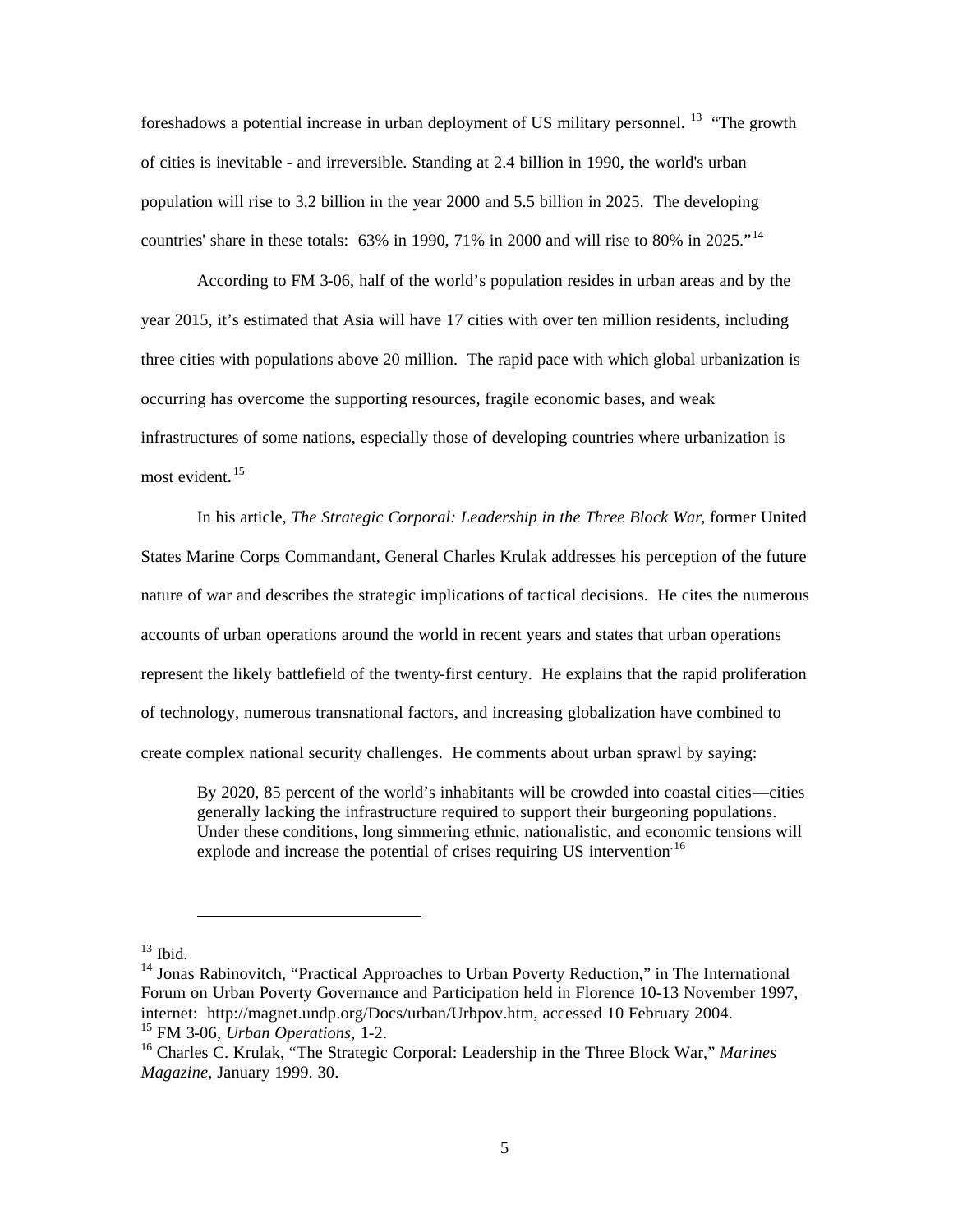According to FM 3-06, while the focus in ancient times was the conquest of the city to gain resources or property, modern urban warfare occurs because it is unavoidable. Insurgents, terrorists, and other threats find refuge within the city and can execute overt or covert actions, travel freely throughout the city under the guise of local populace, and trap forces in one city while obtaining their actual objective in another. Regardless of these and many other challenges presented by the urban environment, FM 3-06 states that major operations can no longer avoid its influence (with the exception of desert warfare).<sup>17</sup> If past battles and current doctrine are accurate indicators of the future, then urban warfare may be an integral and permanent part of future military operations.

Dr. Glenn's summary of an urban operations conference held at the Washington RAND office includes the opinion of conference attendees<sup>18</sup> that alternatives to commitments of US forces into urban areas and subsequent engagement of an adversary at close range are desirable, primarily because of the American public's intolerance of large numbers of casualties. 19 Conversely, FM 3-06 fails to discuss alternatives or TTPs to close range urban engagements and instead describes the basic advantages of Army aircraft in the urban environment. The advantages listed are high-speed maneuver, useful platforms for observation, reconnaissance, attack, and insertion of forces. However, the manual goes on to state,

. . . buildings of varying height and the increased density of towers, signs, power lines, and other urban constructions create obstacles to flight and the trajectory of many munitions (masking). These obstacles can limit low-altitude maneuverability in the urban airspace. Excellent cover and concealment afforded enemy gunners in an urban area

<sup>17</sup> FM 3-06, *Urban Operations*, 1-3, 3-13, 3-16.

<sup>&</sup>lt;sup>18</sup> Attendees included 61 representatives from a diverse number of organizations, such as: SARDA, J6 and J8 Joint Staff sections, DCSOPS, Natick Research Center, TRADOC, US Army War College, DCSINT, HQDA Strategy-Plans-Policy Division, among many others. For an expanded list of attendees and offices see next footnote and refer to pp. 35-36.

<sup>&</sup>lt;sup>19</sup> Russell W. Glenn, et al., *Denying the Widow Maker* (Santa Monica: RAND, 1996), x-xi, 12. This summary of proceedings is from the RAND-DBBL Conference on Military Operations on Urbanized Terrain, held at the RAND-Washington, D.C. office on 24-25 February 1998.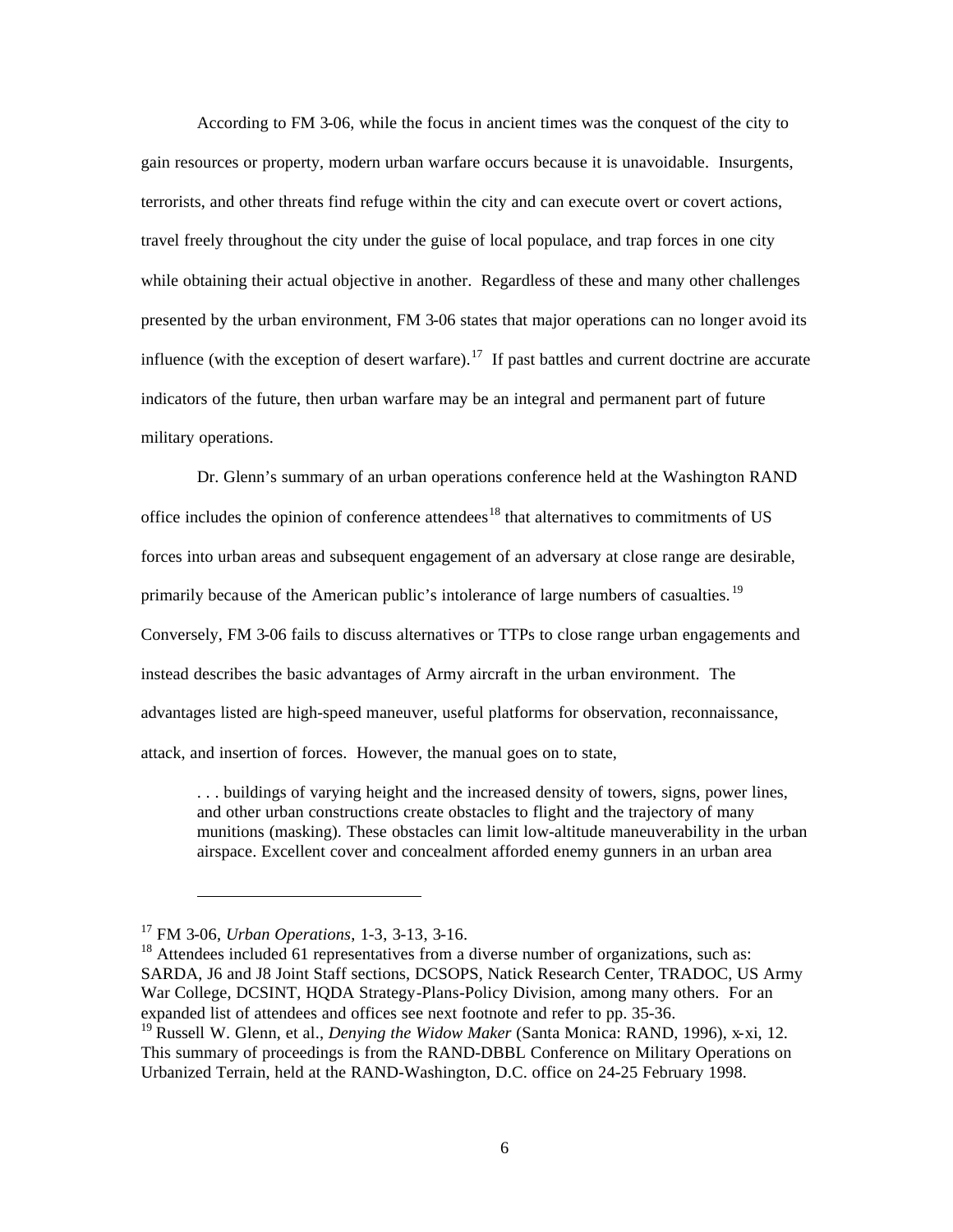increases aviation vulnerability to small arms and man-portable air defense systems  $(MANPADS)$ , particularly when supporting ground forces.<sup>20</sup>

Given that the Army's urban operations doctrine, prominent urban experts, and urban operations conference-attending professionals alike, state that urban operations should be conducted with ample stand-off range or avoided altogether, the question rises, how does one conduct urban operations without being in the urban environment? Given that urban operations are of high probability in the future, the public's probable aversion to casualties and the military's conservative doctrinal approach to urban operations,  $^{21}$  it's apparent that another solution is needed. In the future, repeating mistakes or not changing in respect to discovered weakness would be both shameful and deadly. The next section examines a brief history of urban operations in order to learn from the past.

## **History of Urban Operations**

According to Dr. Roger Spiller, a professor of military history at the United States Army's Command and General Staff College, urban warfare has often resulted in the siege or destruction of cities and slaughter of their inhabitants from the days of the ancient battle of Troy to modern times. History is full of examples of urban siege, surrender and destruction, particularly during the twentieth century, such as what happened on 21 February 1916, when the German Fifth Army attacked Verdun along an eight-mile-wide front. Verdun was a strategic battle that the Germans had hoped would cause the French to sue for peace and the English to

<sup>20</sup> FM 3-06, *Urban Operations*, 2-5.

 $21$  The public's aversion to casualties is evident in statements by Dr. Glenn (see footnote 18) and in the removal of forces from Somalia following the debacle that ensued during Operation Restore Hope in Mogadishu (see Operation Restore Hope case study in chapter 2).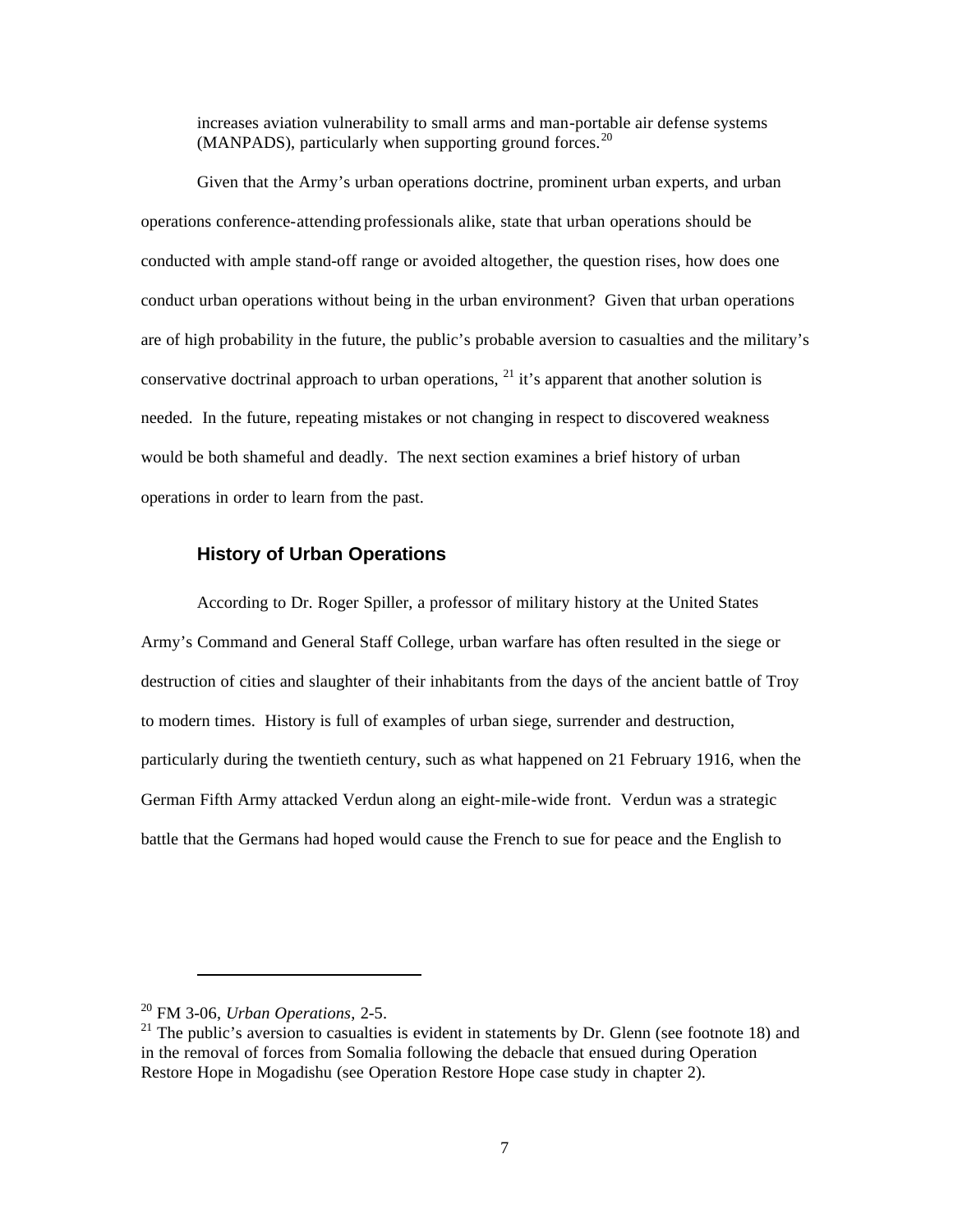follow suit. After ten months of fighting, the battle consumed one million casualties, of which  $600,000$  were killed.<sup>22</sup>

The Second World War ushered in a new paradigm for urban combat, demonstrating both the utility of cities for defense and the slaughter that occurs when battle ensues within their confines. Stalingrad is an example of urban warfare that consumed the lives of thousands of Russian and German forces in the Second World War. Stalin grad's population in 1942 exceeded 500,000 and the city stretched parallel to the Volga for 30 miles, but was less than two miles in width. Stalingrad had no intrinsic value in geographical location but it contributed as a pivot point about which forces maneuvered. The Russians sought to maintain control of the city but Hitler's plan included going beyond the Volga to the oil fields of the Caucasus. Both sides, however, found that the city provided the desired carnage and rapid attrition of the opposing force.  $^{23}$ 

The German Luftwaffe's Eighth Air Army provided cover for the ground forces as they moved to the city in August 1942. Continuous bombing had already leveled the city but the Luftwaffe continued to bomb the rubble, furthering the inner-city mobility problems. By September of 1942, the Russians had 55,000 men in place against 95,000 Germans.<sup>24</sup> Attrition took its toll on the Russians. Two Russian divisions originally totaling 14,000 men were evacuated in October with less than  $1,000$  remaining alive.<sup>25</sup> By December, the Germans mustered 275,000 men to Stalingrad but the Russians were able to fix them in the city and swell their own forces to nearly one million men in preparation for a counter-offensive. Stalingrad

<sup>22</sup> Roger J. Spiller, *Sharp Corners: Urban Operations At Century's End* (Fort Leavenworth: CGSC Press, 2000), 58-59.

 $23$  Ibid, 59-62.

<sup>&</sup>lt;sup>24</sup> Ibid, 59-64.

<sup>25</sup> Russell W. Glenn, *Combat in Hell: A Consideration of Constrained Urban Warfare* (Santa Monica: RAND, 1996), 2, MR-780-A/DARPA.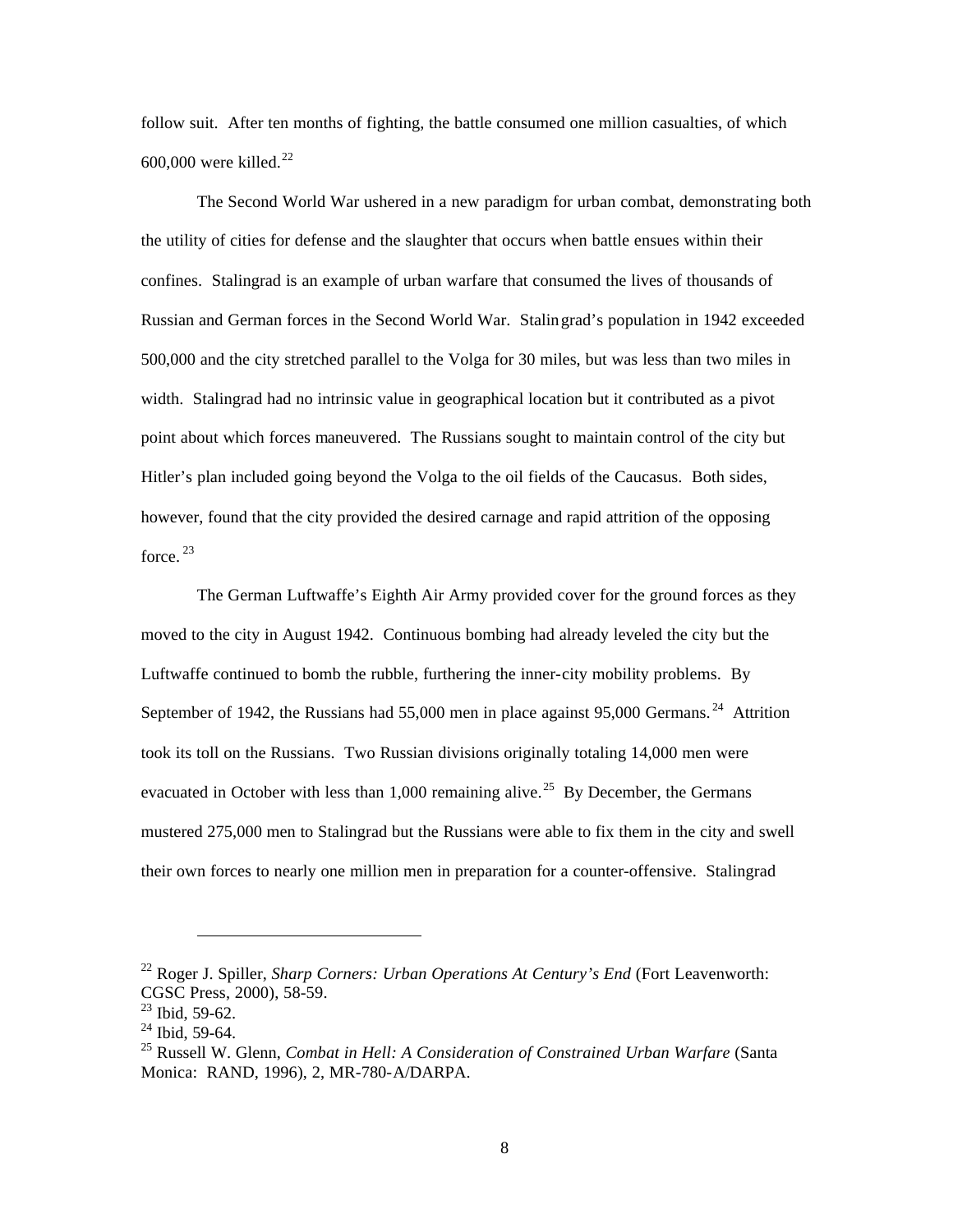demonstrates the large number of forces required, high casualty rate, and destruction that occurs in urban combat. 26

Sun Tzu wrote, "The worst policy is to attack cities. Attack cities only when there is no alternative."<sup>27</sup> There are many obvious reasons to avoid combat in the urban environment and World War Two provided numerous examples of those reasons. An offensive force in an urban environment faces many challenges that can compromise the accomplishment of its mission. The great urban battles of the Second World War led to distaste for combat in urban areas. US Army doctrine from 1976, FM 100-5, *Operations*, clearly reflects the hesitation to engage in urban combat in two ways. First, the manual does not sufficiently deal with urban combat and only mentions *urban* in nine instances throughout the manual. Secondly, the manual advises commanders to avoid committing forces to the attack of urban areas unless the mission absolutely requires doing so. $^{28}$ 

The urban environment accommodates a defending force by providing cover, resources, and the potential compromise of the attacker's rules of engagement (ROE) through excessive collateral damage. Ironically, FM 3-06 cites numerous operational and strategic reasons that may compel forces to operate in urban areas. Economics, political power, and cultural significance can all contribute to a requirement for forces to operate within a city. Cities are generally the regional center of population and are obvious providers of useful infrastructure, communications, geographical location or resources. FM 3-06 recognizes that recent experiences in urban operations, such as those conducted in the cities of Hue, Panama City, Mogadishu, and Grozny

<sup>&</sup>lt;sup>26</sup> Roger J. Spiller, Sharp Corners: Urban Operations At Century's End, 63.

<sup>&</sup>lt;sup>27</sup> Sun Tzu, *The Art of War*, Translated and with an introduction by Samuel B. Griffith and foreword by B.H. Liddell Hart (Oxford: Oxford University Press, 1963), 78.

<sup>&</sup>lt;sup>28</sup> US Department of The Army, Field Manual 100-5, *Operations* (Washington D.C., May 1976), 8-2.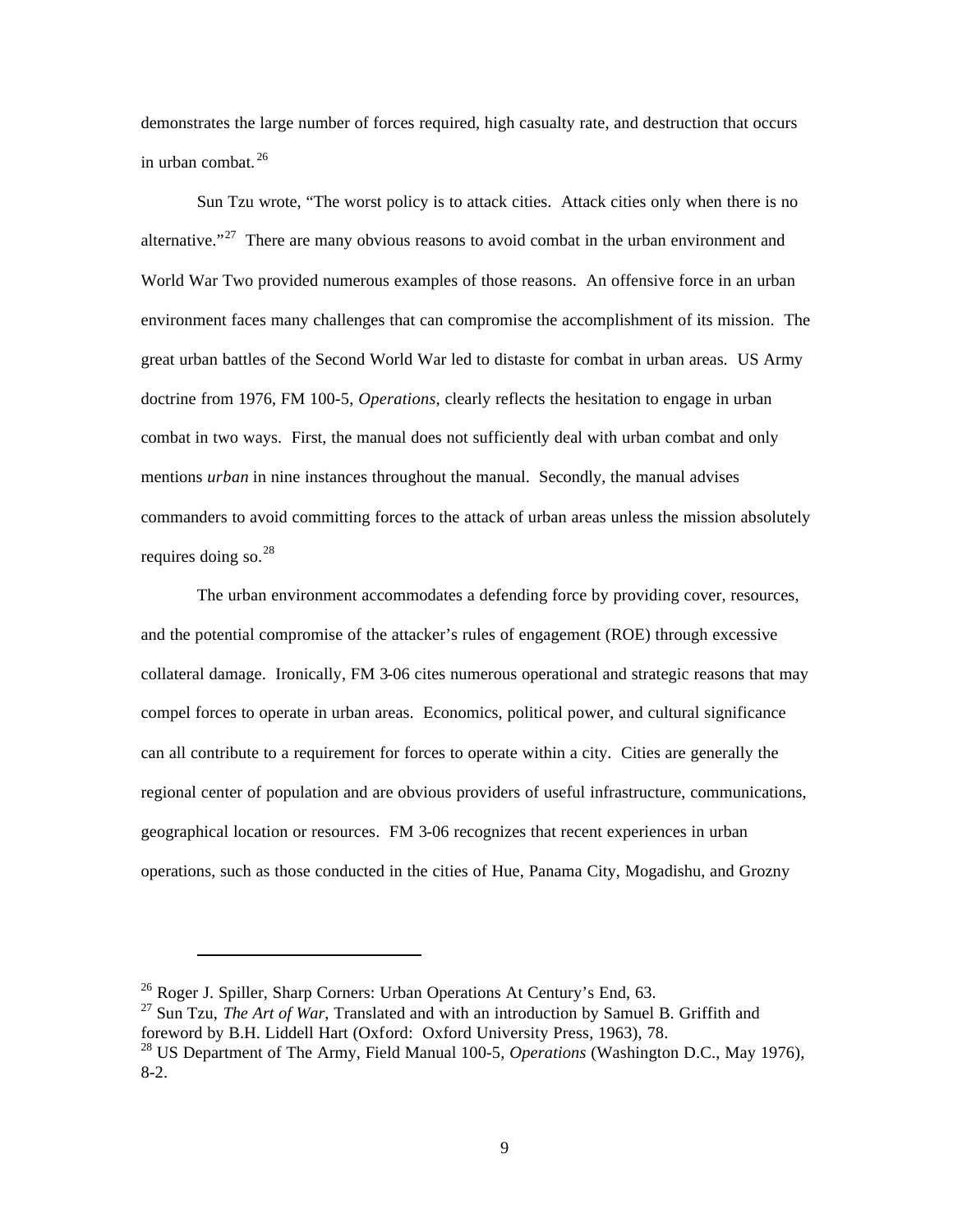have caused Army and joint doctrine writers to embrace urban operations and continue to expand on the military's role, as evident in the current editions of FM 3-06 and JP 3-06.<sup>29</sup>

However, these publications do not inform the Army flier about the tactical employment of helicopters within the urban area. Furthermore, while the 1993 version of JP 3-55.1, *Joint Tactics, Techniques, and Procedures (JTTP) For Unmanned Aerial Vehicles,*<sup>30</sup> discusses nonlethal employment of UAVs, particularly the RSTA mission, it fails to integrate UAVs into urban operations as a primary weapon system. Perhaps the growth of technology and urban sprawl are ample reasons for its ongoing revision. If doctrinal experts realize the significant limitations of helicopters and UAVs employed independently in the urban environment, then perhaps they will incorporate manned-unmanned teaming to maximize the attributes of each system. The Army aviation community may need to review the appropriate means for employment of helicopter-UAV teams and include the findings in the draft version of JP 3-55.1, *Joint Tactics, Techniques, and Procedures For Unmanned Aerial Vehicles*. 31

Doctrinal implications of urban operations continue to develop from recent operations in Iraq and Afghanistan. Dr. Mike Stewart of the US Army Center for Military History shared this thought with the 2003-2004 class of the Advanced Military Studies Program, concerning the effect of manned-aviation in an urban environment: "Air power [manned] was most effective with only a few US soldiers on the ground to direct it. Air power was least effective in a

http://www.fas.org/irp/doddir/dod/jp3-55\_1/index.html, accessed 10 January 2004. 31 US Department of Defense, Joint Publication 3-55.1, *Joint Tactics, Techniques, and Procedures For Unmanned Aerial Vehicles (DRAFT)* is not yet published nor accessible to reference the changes made from the earlier 1993 version of JP 3-55.1.

<sup>29</sup> FM 3-06, *Urban Operations*, 4-2 – 4-3.

<sup>30</sup> US Department of Defense, Joint Publication 3-55.1, *JTTP For Unmanned Aerial Vehicles* (Washington D.C., 27 August 1993), 2-1. Electronic copy available: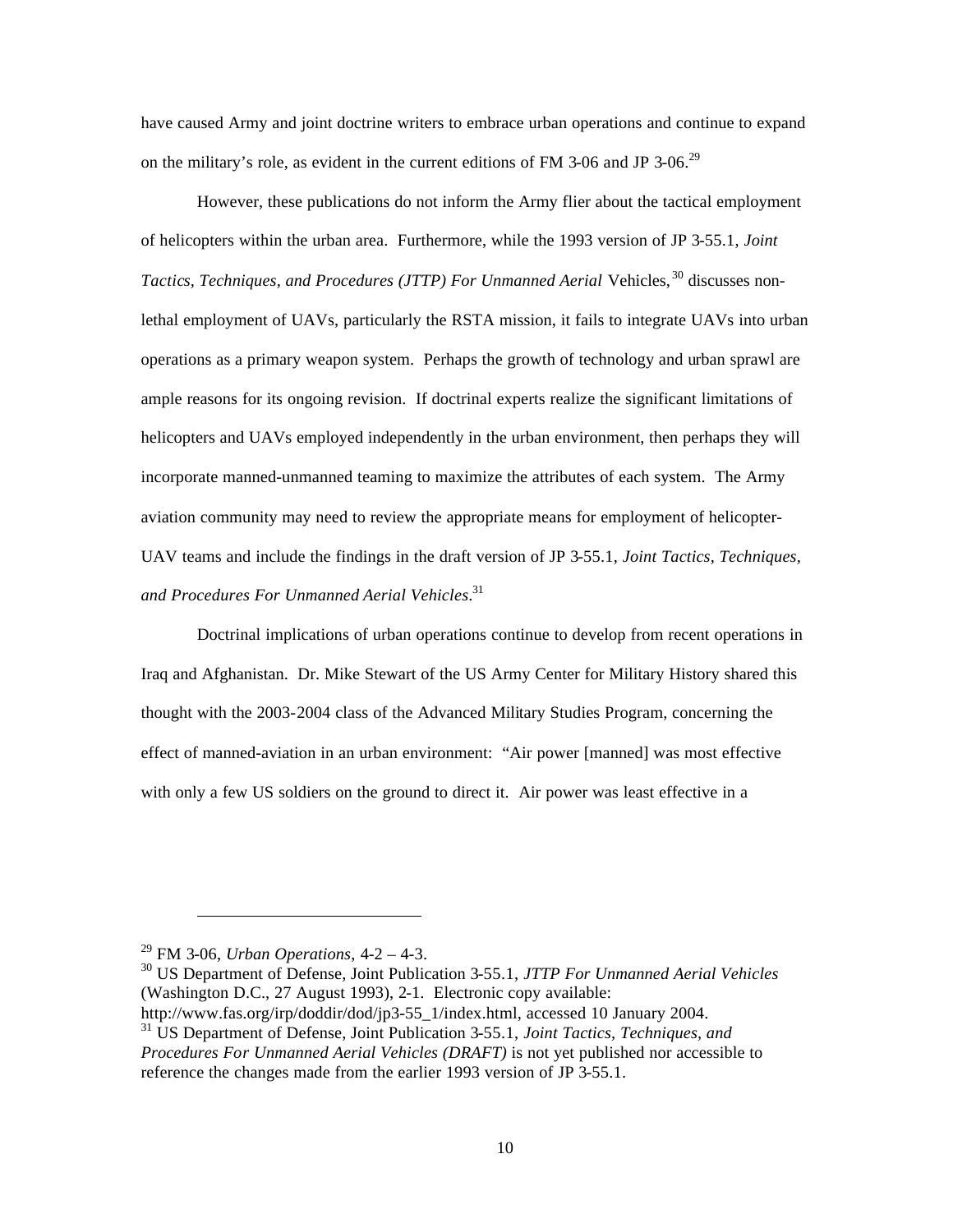complex, close-quarters battle against a hidden foe."<sup>32</sup> If recent experience in urban operations indicates the inadequacies of manned aircraft in the complex terrain of the urban environment, perhaps the paradigm is about to shift and find part of the solution to urban operations by employin g UAVs in tactical and operational missions required within the urban environment.

## **CHAPTER 2: URBAN CASE STUDIES**

This section presents an analysis of four urban operations occurring between 1968 and 1996. The analysis presents evident changes in urban operations and draws lessons learned for aviation from each operation to provide further understanding of urban operations that may be encountered in the future. Sean Edwards of the RAND Arroyo Center and Russell Glenn present their findings about these particular urban operations in a monograph titled *Mars Unmasked: The Changing Face of Urban Operations*. 33 The following urban operation case studies represent the nature of urban operations conducted repeatedly in modern military operations. The four case studies will focus on the cities of Hue in 1968, Panama City in 1989, Mogadishu in 1993, and the first battle for Grozny in the war in Chechnya from 1994 to 1995.

## **The Battle for Hue, South Vietnam: 31 January 1968**

Dr. James J. Wirtz, Professor in the Department of National Security Affairs at the Naval

Postgraduate School and author of *The Tet Offensive<sup>34</sup>* and contributing writer to *Soldiers in* 

 $32$  Quote taken with permission from Dr. Mike Stewart, Chief, Histories Division, US Army Center for Military History, while speaking to the AMSP class of 2004 on the role of air power in Operation Iraqi Freedom, 16 December 2003.

 $33 \textsuperscript{33}$  Russell Glenn provided research oversight for Sean Edwards and together they discovered trends in the conduct of urban operations. Als o contributing to this area of research is Michael Desch, Editor of *Soldiers in Cities: Military Operations on Urban Terrain*. This literary work is a result of a conference on "Military Operations in an Urban Environment" cosponsored by the Patterson School of Diplomacy and International Commerce on Military Affairs and the US Army War College.

<sup>34</sup> James J. Wirtz, "*The Tet Offensive: Intelligence Failure in War* (Ithaca: Cornell University Press, 1991).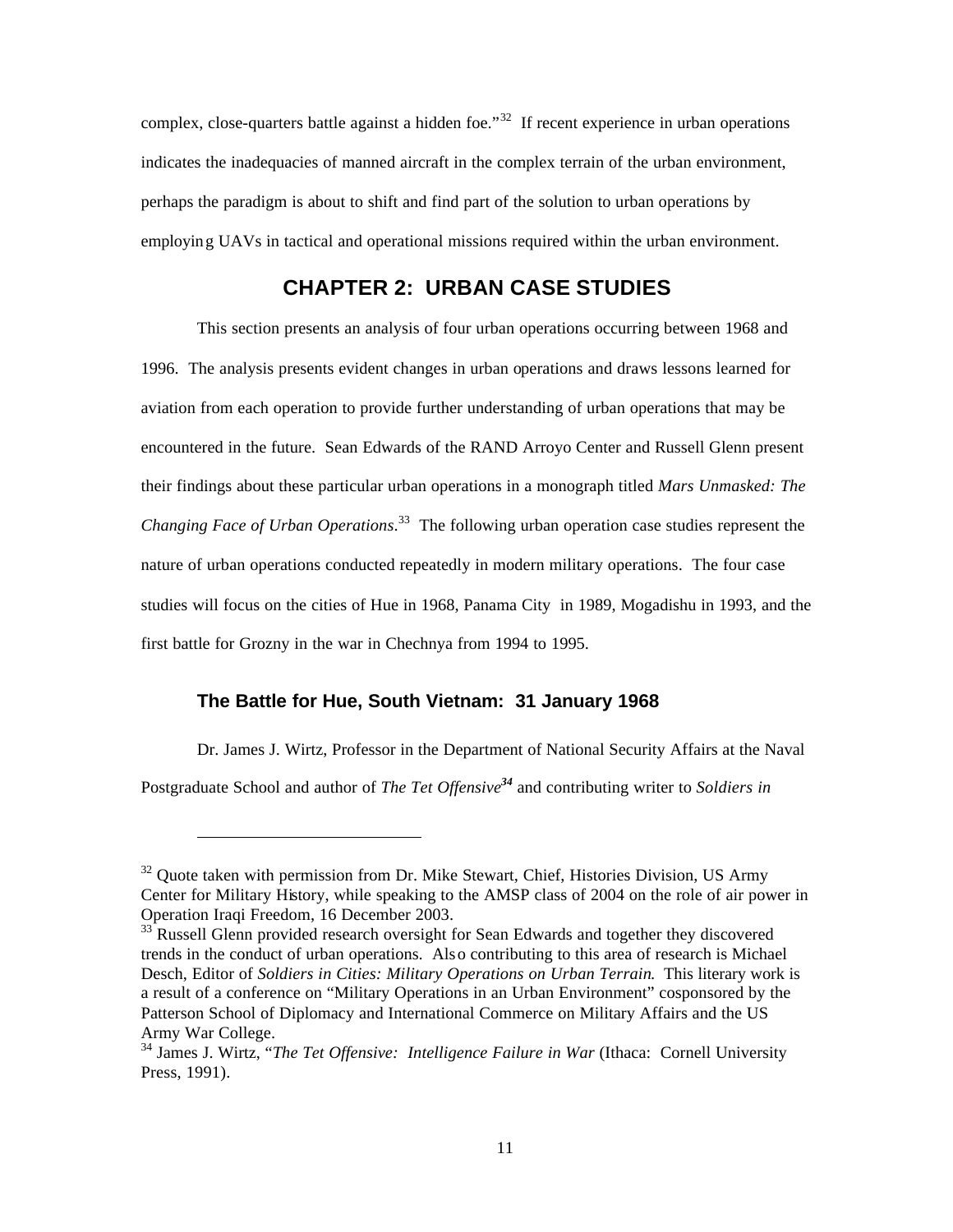Cities: Military Operations on Urban Terrain,<sup>35</sup> writes that the battle for Hue validates modern doctrine for urban operations. He believes that the key to controlling urban combat or strife is the isolation of disturbances. Prevention requires intervention by soldiers and therefore a key planning consideration for urban combat is whether to hold forces in reserve that can respond to urban attacks or isolate disturbances. He posits that Army units are already short personnel and if positioning soldiers around the globe to respond to and isolate conflict is required, then a planning dilemma may exist. 36

On January 31, 1968, the North Vietnamese launched an attack on the city of Hue. This city was a significant objective of the North Vietnamese because at its heart was the citadel—the center of Vietnamese culture and site of the old Imperial capital—the ancient symbol of authority. Capturing Hue would send a message indicating the North's political goals. The attack coincided with the Chinese lunar New Year referred to as Tet. The purpose of the Tet Offensive was to lead to a general uprising, or "People's War," which in turn would lead to the disintegration of the Army of the Republic of Vietnam (ARVN) and Saigon government. The desired endstate of the North Vietnamese was a collapse of the ARVN, an urban revolt that would force negotiations aimed at the United States' withdrawal and Communist unification of Vietnam. 37

The Tet Offensive was to be the culminating point of "People's War" because of the general uprising of multiple urban populations, Saigon and Hue in particular. Differently than in Saigon, the People's Army of Vietnam (PAVN) occupied Hue with a division-sized element before the United States forces and the ARVN were able to respond.<sup>38</sup>

<sup>35</sup> James J. Wirtz, "The Battles for Saigon and Hue: Tet 1968*,"* Michael Desch, ed., *Soldiers in Cities: Military Operations on Urban Terrain*, (Carlisle, Strategic Studies Institute, 2001).

<sup>36</sup> Ibid, 85. 37 Ibid, 75.

<sup>38</sup> Ibid, 76-77, 80.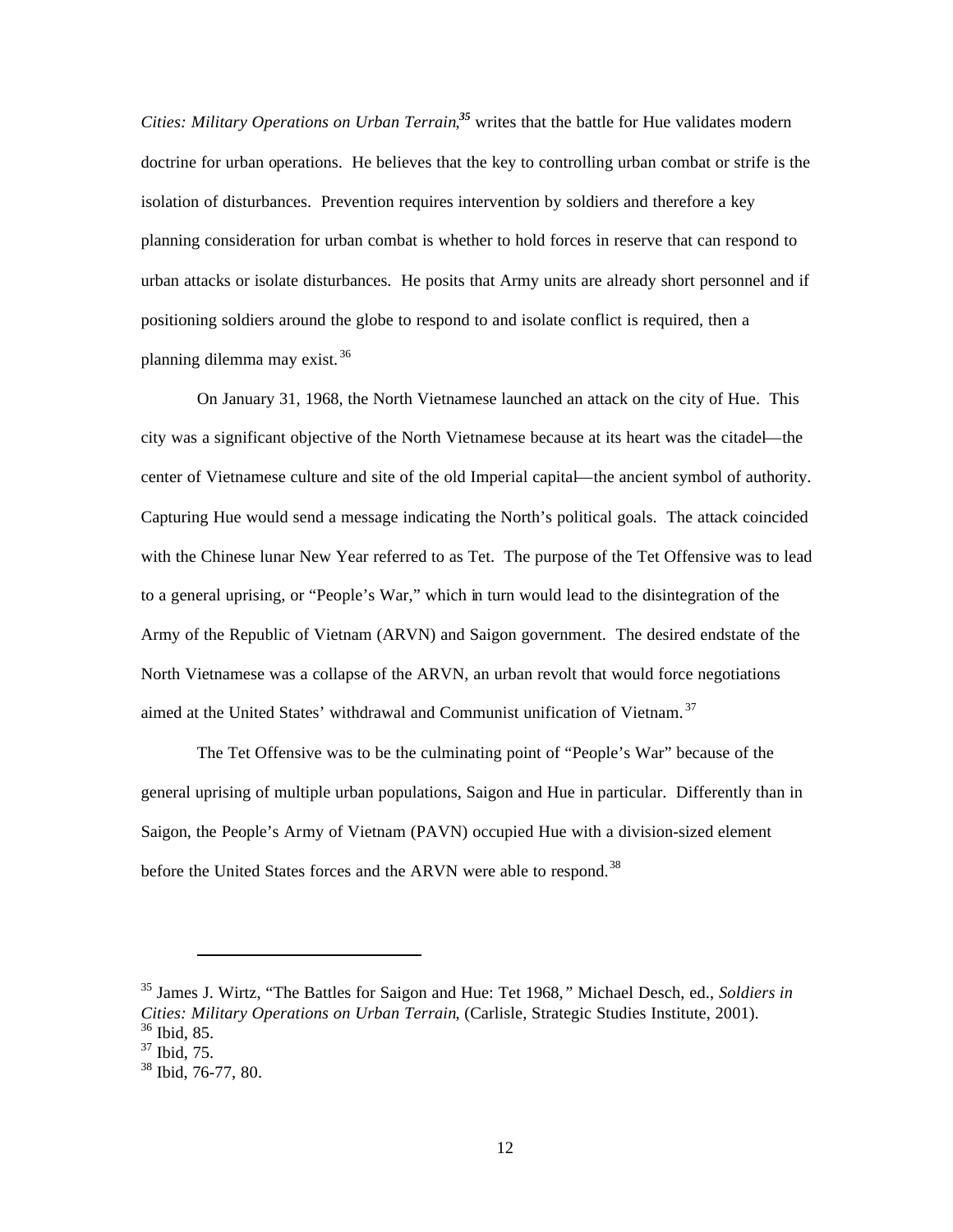Elements of two regiments of the PAVN, one battalion, and two sapper companies<sup>39</sup> infiltrated Hue on January 31, 1968. The AR VN intelligence had indicated that the city was not the aim of an attack, therefore light preparations were made for its defense. The PAVN managed to occupy most of the city before American and allied forces realized what happened and on 1 February, the attackers released approximately 500 Viet Cong (VC) troops from the Hue jail.<sup>40</sup> As the round-up of South Vietnamese and Americans began, a French correspondent reported,

The new masters of the city went through the streets in groups of ten. In each group, there was a leader who spoke to the people through a bullhorn . . . The other members of the team…knocked on doors and passed out pamphlets and leaflets. Joking and laughing, the soldiers walk in the streets and gardens without showing any fear.<sup>41</sup>

While the PAVN took hold of the city and erected defenses, they failed to destroy a key bridge that would facilitate the relief of American forces. Unfortunately, the Americans moved forces into the city more slowly than the PAVN. The Marines secured the southern portion of the city by February 10, and the First Air Cavalry Division cut off the PAVN's resupply routes from caches outside the city.<sup>42</sup> The PAVN was postured to defend the city from an outside threat. The ARVN launched counterattacks from within the city but bad weather temporarily hampered the employment of American artillery and air support, so on 13 February, the Marines began a ground assault that regained the Citadel within ten days. Although the effort to retake Hue was successful, it destroyed the symbolically important city and took an entire month to accomplish. The costs of urban combat at Hue resulted in 10,573 homes damaged or destroyed, 116,000 refugees displaced, and 1,728 civilians killed or wounded. Total allied casualties were 3,799 dead or wounded and  $5,113$  prisoners of the PAVN.<sup>43</sup> The battle of Hue demonstrates that if an

 $39$  Sapper units specialize in infiltration, tunneling, and engineering tasks.

<sup>40</sup> James J. Wirtz, "The Battles for Saigon and Hue: Tet 1968," 81.

 $41$  Ibid.

 $^{42}$  Logistical support of PAVN forces was enabled by a supplies cache in the A Shau Valley, which runs North-South and is positioned just west of Hue.

<sup>&</sup>lt;sup>43</sup> James J. Wirtz, "The Battles for Saigon and Hue: Tet 1968," 82, 87.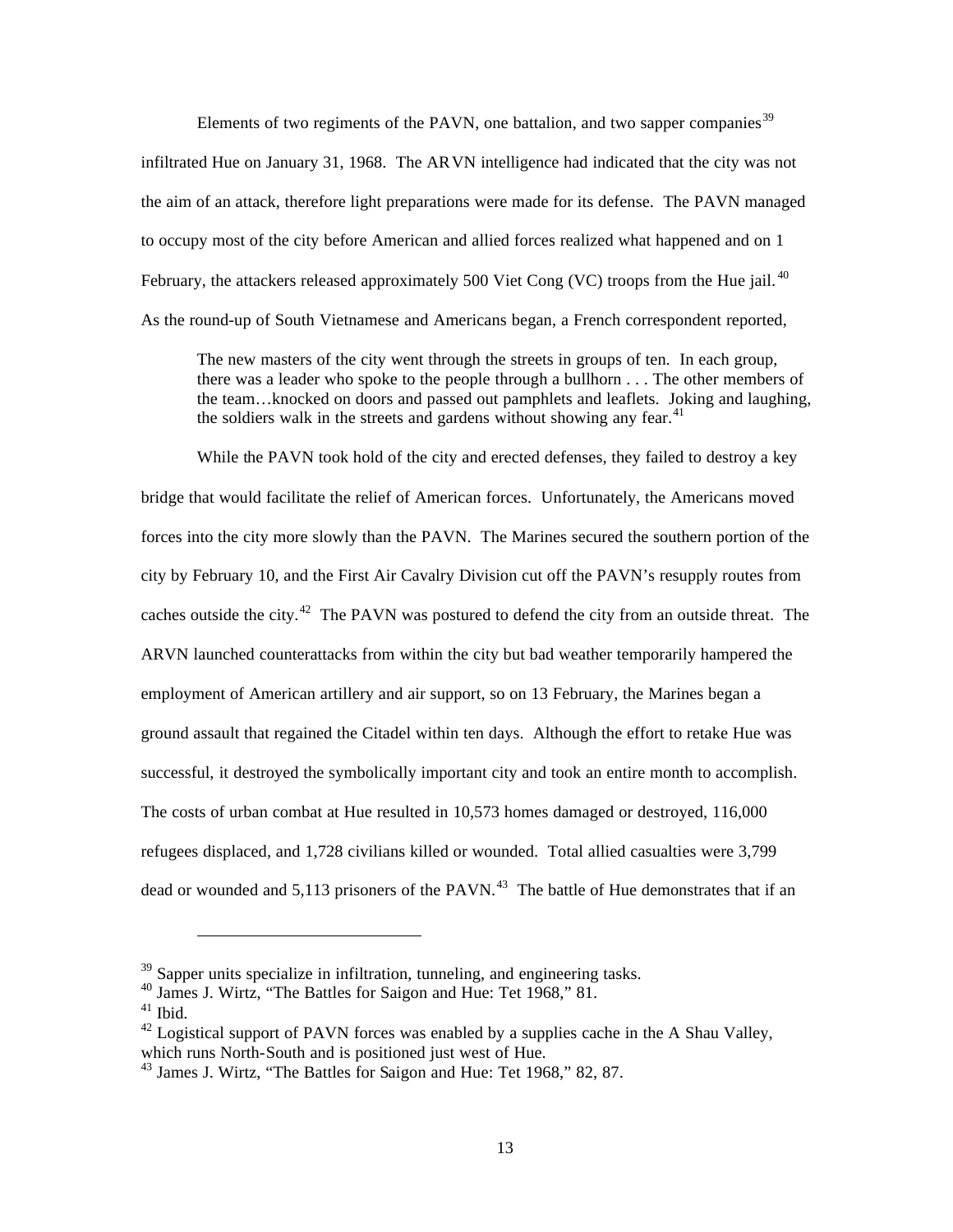enemy force is determined to defend and fortify a city, then friendly forces may be required to lay siege to the city at the potential cost of numerous casualties, destruction from heavy weapons, and extensive time to regain the city. The battle of Hue also shows that a city must be isolated quickly, no matter whether the disturbance is insurrection, terrorism or general uprising. Ground forces were unable to immediately isolate the city from reinforcements or logistics in order to deplete ammunition or isolate pockets of resistance. Although the PAVN had the time to occupy and fortify the city with supplies and defenses, they failed to eliminate American and the ARVN pockets of resistance within the city, resulting in internal and external attack on their forces. The battle of Hue also shows us that an uprising can occur quickly and without warning to residents or even forces already within the urban environment.

Today, forces may not be readily able to quell potential chaos within a city. Hue shows us that failure to react quickly may result in significant destruction and loss of life. Modern urban operations will be conducted before a global audience and political ramifications and effects on public support will be immediate.<sup>44</sup> Determining which units or capability can respond quickly enough with the flexibility to suppress city-wide disturbance is the planner's immediate concern. Hue is a lesson in the need for intelligence, rapid action and control that demonstrates the significant destruction and loss of life that can occur when these qualities are absent.

#### **Operation Just Cause, Panama City, Panama: 1989**

Manuel Noriega rose to power in the 1980s and was of use to the United States intelligence community for his contributions to the counter-narcotics effort. After allegations of his rigging the 1984 election, the United States suspended military and economic aid. Noriega curtailed the constitutional rights of Panamanians and was indicted in 1988 by Florida grand

44 Ibid, 84-85.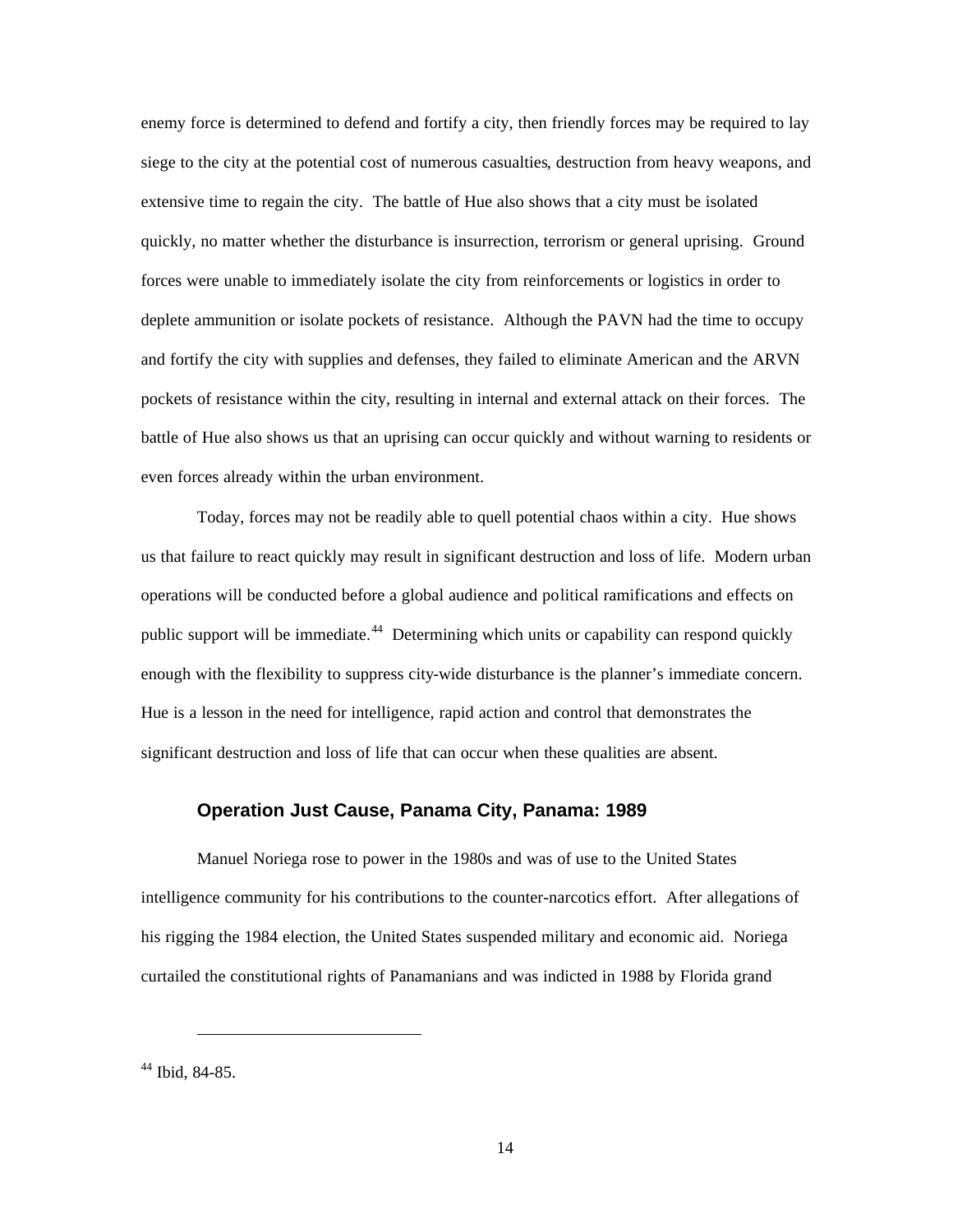juries of involvement in a drug cartel. President Reagan invoked sanctions in April 1988 and the behavior of the Panamanian Defense Force (PDF) toward American service members stationed in Panama declined. Tensions were high between the PDF and American service members and on December 16, 1989, the PDF killed an American officer. This sparked the beginning of Operation Just Cause.<sup>45</sup>

On December 19, 1989, United States joint forces assaulted 27 objectives in Panama. Targets included the PDF, their garrisons, airports, media, transportation and command nodes. 26,000 troops took part in the operation and were comprised of 13,000 stateside troops and 13,000 already within Panama as part of Joint Task Force (JTF) South. The PDF was comprised of approximately 15,000 troops, a small air force and navy, limited air defense capability, and 28 armored cars. 46

JTF South Commanding General, Lieutenant General Carl W. Stiner, launched several simultaneous assaults under the cover of darkness to shock and paralyze the PDF through overwhelming force at PDF reinforcement locations, two airfields, key bridges, a naval base, and the PDF HQ compound—La Comandancia. The most complicated urban target was the latter.

The compound consisted of 15 buildings at the center of Panama City and was protected by a ten foot cement wall, just like the Citadel at Hue, Vietnam. While abiding by strict rules of engagement, JTF South's mechanized forces led the infantry to the heart of the city, blowing a hole in the wall of La Comandancia. Sheridan tanks and air strikes provided cover as the American forces approached and entered La Comandancia. Interestingly, the PDF failed to take

<sup>45</sup> Sean J. Edwards, *Mars Unmasked: The Changing Face of Urban Operations* (Santa Monica: Rand, 2000), 18-19, MR-1173-A.  $46$  Ibid, 19.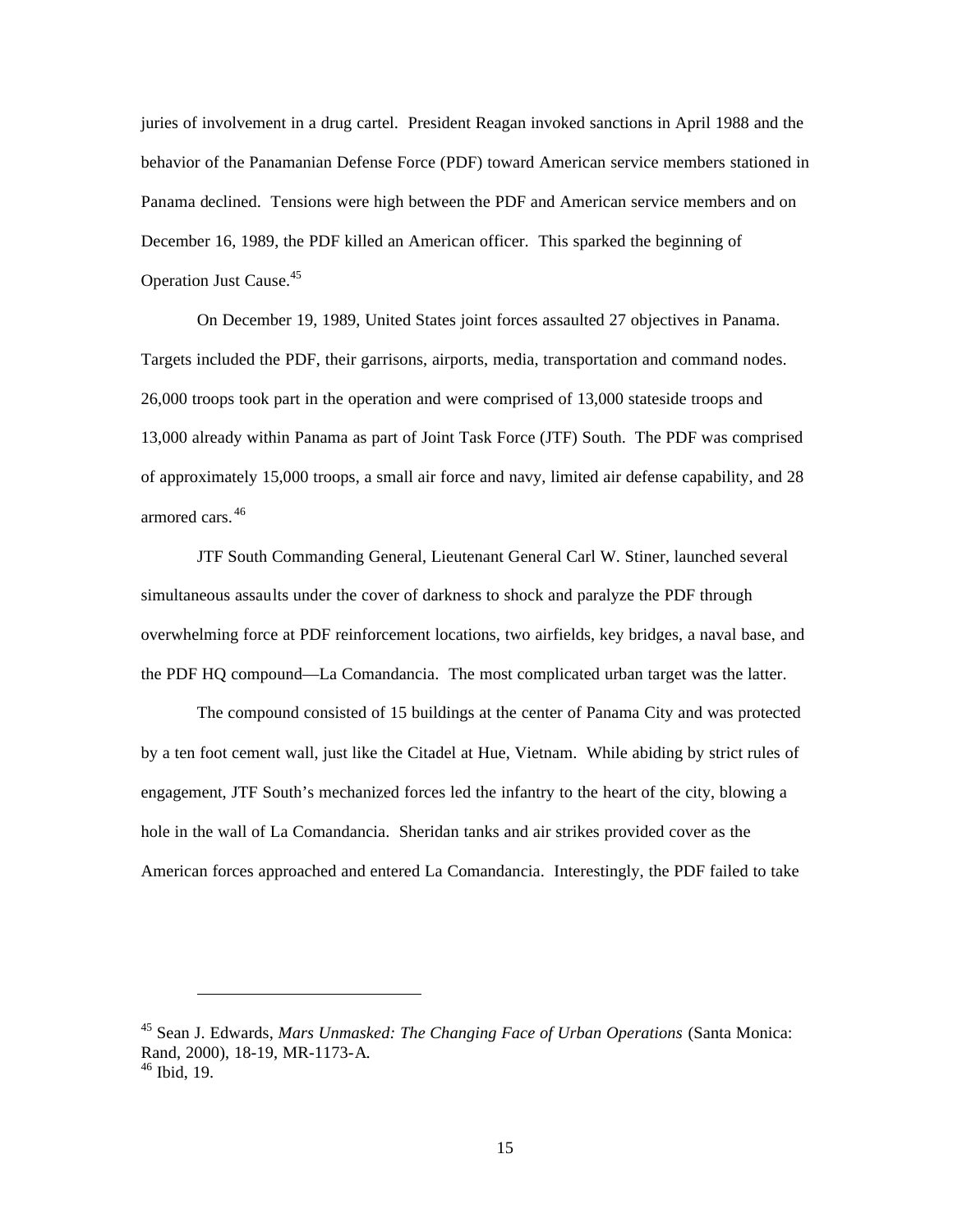advantage of the natural ground defense offered by the urban environment and air defense from their stockpile of rocket-propelled grenades  $(RPG)$ .  $47$ 

The Americans encountered only light fire just prior to taking down La Comandancia and a single M113 troop carrier was hit, resulting in the temporary halt of two columns of vehicles. The lightness of the fire received by American forces enroute to La Comandancia indicates that LTG Stiner's objective of paralyzing the PDF apparently worked. $48$ 

Additional urban combat occurred outside of Panama City but PDF forces fled their attackers in these locations as well. The PDF was quite unwilling to die for their cause, unlike the PAVN in the battle for Hue. The PDF's lack of dedicated spirit, failure to fully employ air defense assets, and sheer surprise by the attack, contributed to the decisive victory by JTF South. The success of the operation was also due in part to the division of Panamanian support for Noriega's oppressive dictatorship. Without the support of the people to rise up against American presence in Panama, the PDF would fail. Damage to the city was negligible and the operation took only days to complete.<sup>49</sup>

Air support, present in the form of Apache helicopters, AH-6 "Little Birds" and Stealth F-117A fighters, had no significant PDF air force or air defense threat opposing them. Thus, American forces possessed air supremacy and by conducting unimpeded airlift they finished the job in only a few days. The presence of American troops already stationed in Panama also contributed to the operation's success by their inherent knowledge of the urban environment.

Overall, 23 American soldiers and three civilians were killed and 324 were wounded, compared to approximately 314 PDF soldiers and approximately 200-300 civilians killed.<sup>50</sup> Panama City highlights the importance of rapid, uninhibited air maneuver, and the advantages

<sup>47</sup> Ibid, 20.

<sup>48</sup> Ibid.

<sup>49</sup> Ibid, 20-21.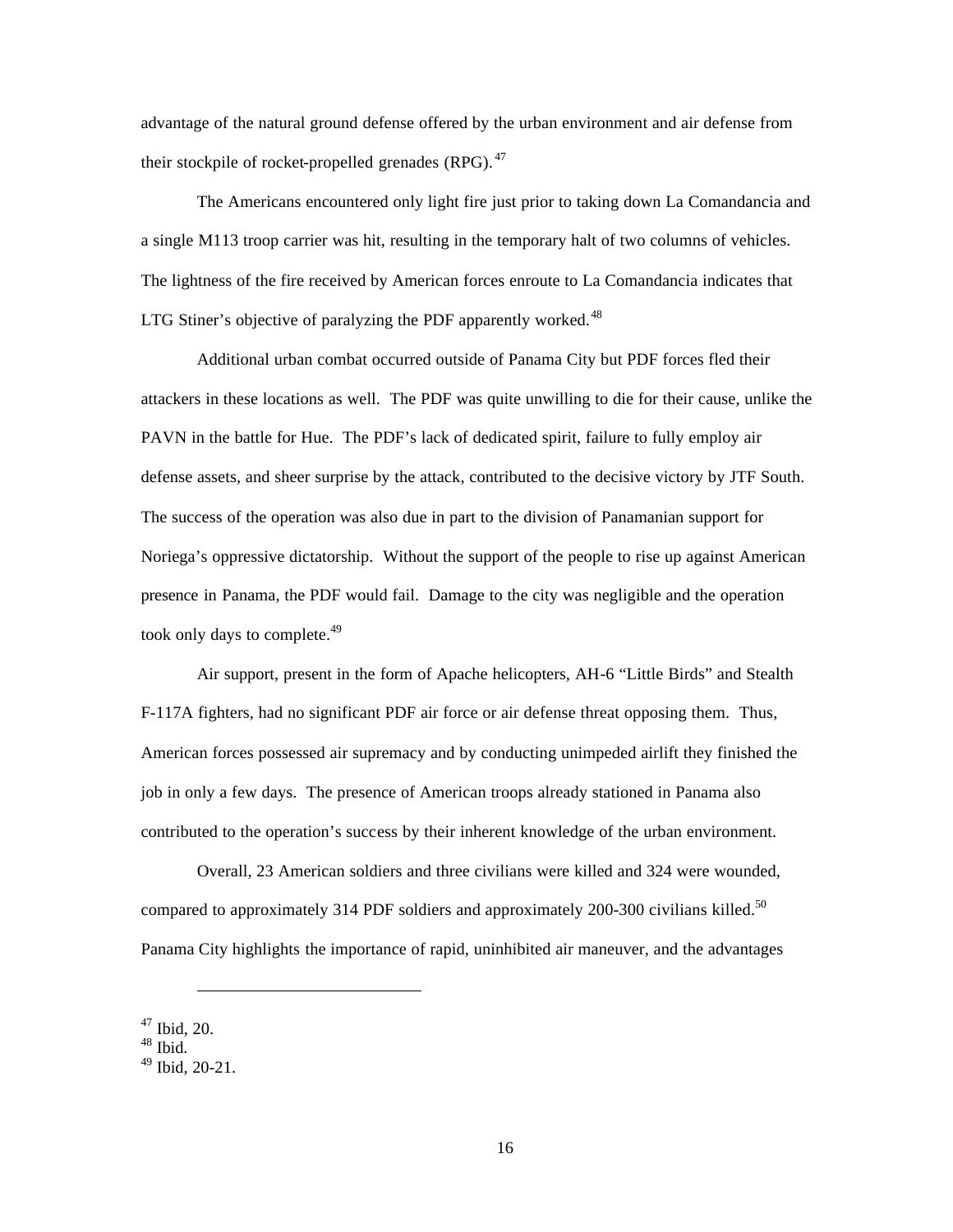gained by forces already familiar with the area of operations. Unimpeded air movement and the simultaneous attack of key nodes in a relatively permissive environment set the conditions for a successful urban operation.

## **Operation Restore Hope, Mogadishu, Somalia: October 3-4, 1993**

In 1989, Somali warlord Mohammed Aideed organized a guerrilla campaign to eject Mohammed Siad Barre from power. After displacing Barre in 1991, Aideed fought rival clan warlords for control of the country, especially the capital, Mogadishu. Inter-tribal fighting led to economic breakdown and collapse of governmental authority. As a result, the United Nations (UN) intervened in 1992, with support from the United States, in an attempt to restore order and prevent the population from starving. The UN identified Aideed as the key source of instability in Somalia, and in 1993 the United States sent troops to capture him and his lieutenants.<sup>51</sup>

Unlike the environment presented in the Panama City case study, Somalia varied from humanitarian relief to peace enforcement between 1992 and 1993. Operation Restore Hope began on December 9, 1992, with the arrival of Marines, Navy SEALS, and follow-on forces such as the Army's 10th Mountain Division. While combat in primarily urban areas ensued several times during this period, the focus of this case is the climatic firefight, which occurred on 3-4 October, 1993.<sup>52</sup>

The experience of American forces in Mogadishu during Operation Restore Hope illustrates the volatile nature of urban operations and the danger to soldiers operating from the air or on the ground in that environment. The battle in Mogadishu on 3-4 October also highlights the

 $50$  Ibid, 21-22.

<sup>51</sup> Microsoft Encarta Encyclopedia, CD-ROM, 2002, s.v. "Mogadishu."

<sup>52</sup> Sean J. Edwards, *Mars Unmasked: The Changing Face of Urban Operations*, 11.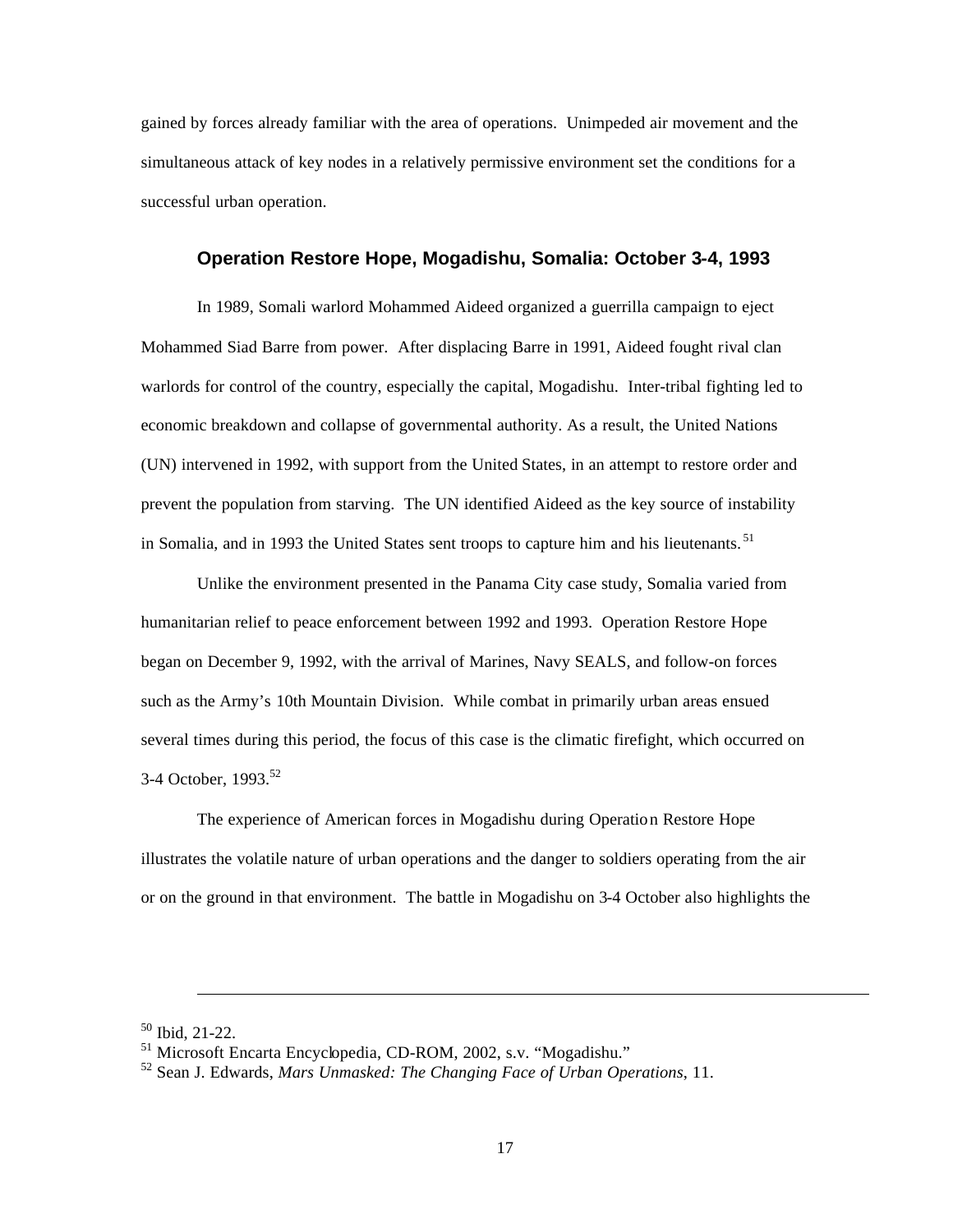ability of an unruly and armed mob to offset the technological superiority of helicopters and challenge the mere survival of ground forces.

Aideed's power was in jeopardy the moment the UN began humanitarian relief and, eventually, disarmament of the population. He wanted to force the United States to withdraw, divide the coalition, and prevent the UN from reaching a settlement with other Somali clans. To accomplish these things, the Somali National Alliance (SNA) militia conducted ambushes when the advantage was theirs. On June 5, 1993, the urban guerrilla-like SNA ambushed 24 Pakistani soldiers in Mogadishu. Assuming that Aideed was responsible, the UN issued an order for his arrest on June 17. From this point forward, the SNA became more aggressive and continued attacks on UN peacekeepers. In the course of these stepped-up attacks four United States soldiers were killed in an ambush by the SNA on the eighth of August. President Clinton immediately sent Task Force Ranger, consisting of 130 Delta Force troops, a Ranger company, and elements of the 160th Special Operations Aviation Regiment, to kill or capture Aideed.<sup>53</sup>

What turned out to be a bloody firefight on the night of October 3, 1993, was supposed to be the capture of two of Aideed's lieutenants and rescue of any Somali-held hostages. The air assault force included 17 helicopters, 75 Rangers and 40 Delta Force troops. Troop-carrying Blackhawk helicopters would conduct the air assault with fire support from smaller special operations attack helicopters, AH-6 gunships. The SNA and other clans, armed with RPGs and assault rifles, were ready and waiting for them. 54

Somali clans placed roadblocks throughout the city to prevent the Americans from being able to leave once they had air assaulted into the city. 24 Somali prisoners were seized immediately after the assault but things went wrong for Task Force Ranger as soon as two

<sup>53</sup> Ibid, 12-13.

<sup>54</sup> Ibid, 13.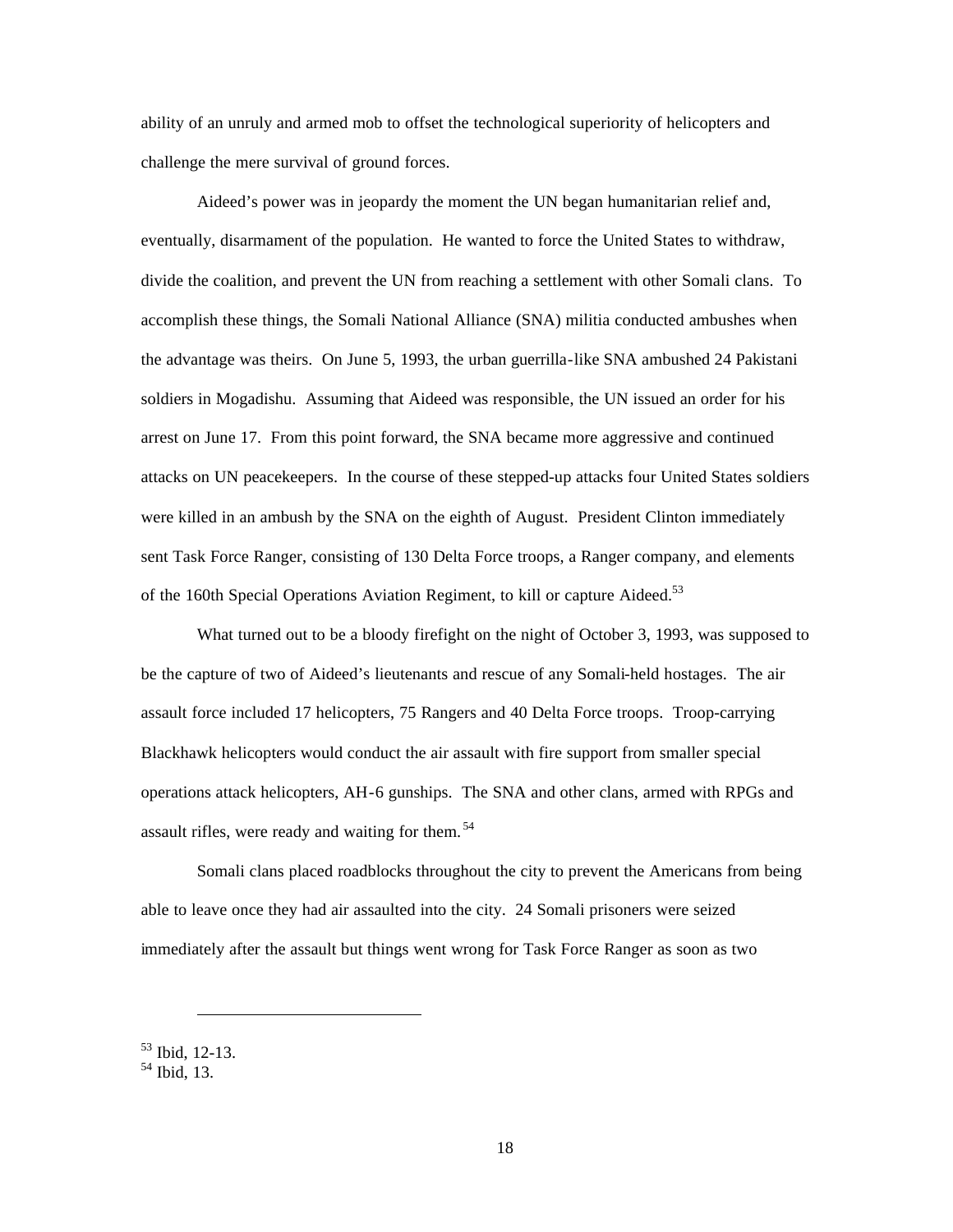Blackhawks were shot down with RPGs; one east of the target building and one west—less than three miles from the Army's headquarters at the Mogadishu airport.<sup>55</sup>

Aideed organized militia to shoot down the American helicopters, ambush the American ground forces, and overwhelm them with swarming masses of mixed militia clans. The clans joined throughout the city and, using simple communication means such as burning tires and megaphones, they attacked the Americans. The militia was able to blend into the crowds, which were called from their homes to defend against the Americans, and hid their weapons as they encircled the American forces. Somali clans used the city to their advantage by ducking around corners or popping into the open with sudden bursts of fire.<sup>56</sup>

An American rescue force, consisting of a convoy of High Mobility Multi-Purpose Wheeled Vehicles (HMMWV) and five-ton trucks, rushed to the eastern crash site and was able to secure the crew. Planners did not consider the possibility of two helicopters going down so the the hostage rescue convoy made a failed attempt to get to the site of the western crash. The rescue convoy made a second attempt but it turned back after encountering heavy fire. Finally, in an effort to rescue all the stranded ground forces, four Pakistani tanks, 28 Malaysian armored personnel carriers (APC), and soldiers from the 10th Mountain Division forced their way to rescue Task Force Ranger.<sup>57</sup>

With only 18 Americans killed and 73 wounded, pitted against the Somali loss of 500 dead and 1000 wounded, it would appear as an American victory. Tactically, it was a victory. Strategically, however, it was a clear American defeat. The Americans pulled-out of Somalia starting on November 19, 1993. Today we are still living with the strategic ramifications brought

<sup>55</sup> Sean J. Edwards, *Mars Unmasked: The Changing Face of Urban Operations*, 14-15.

<sup>56</sup> Ibid, 16.

<sup>57</sup> Ibid, 14-15.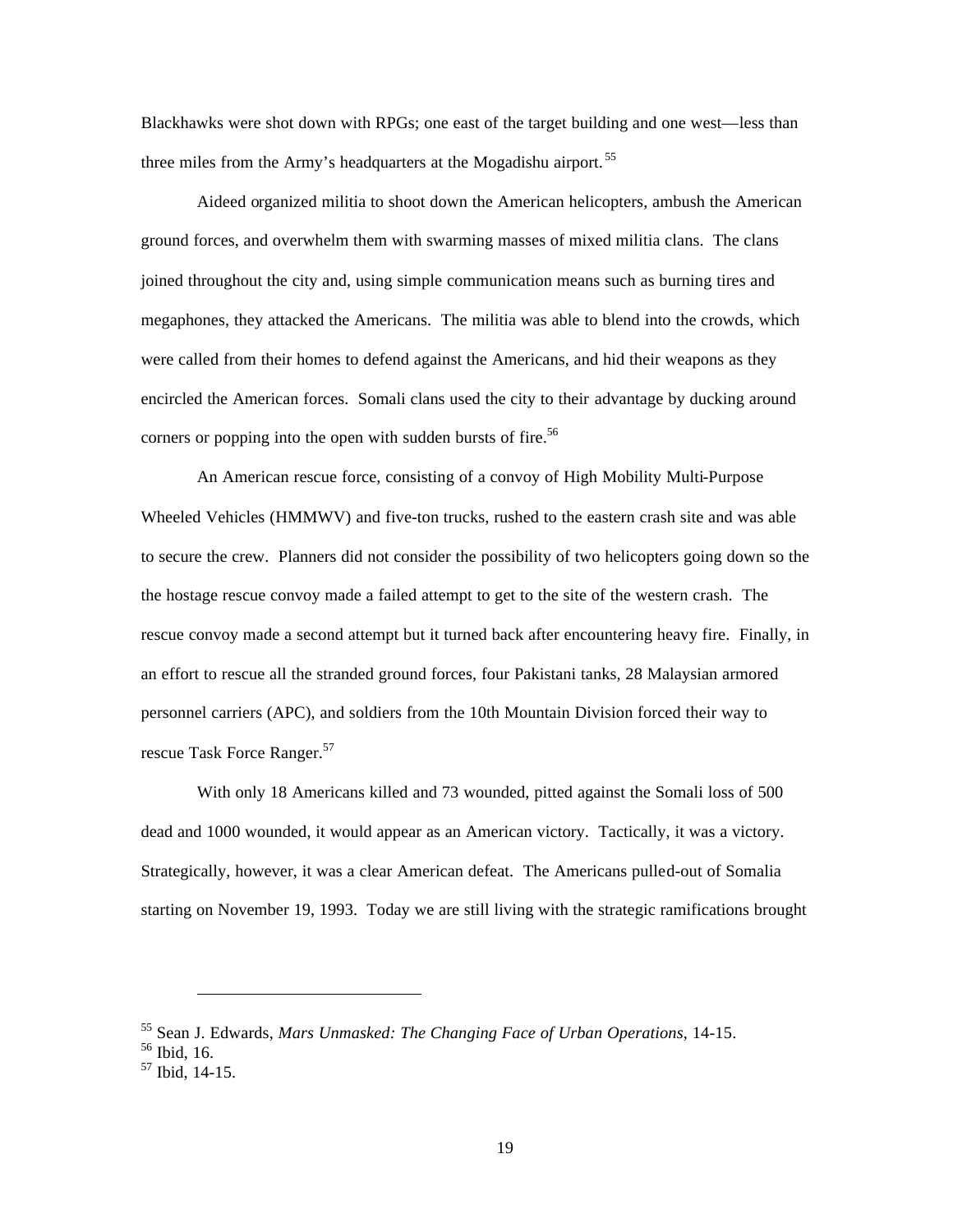about by the American withdrawal. 58 Some of our potential adversaries may consider Somalia as another example of an American obsession with avoiding casualties. This is evident from a 1998 broadcast of a statement by Osama bin Laden, in which he states, "We have seen in the last decade the decline of the American government and the weakness of the American soldier who is ready to wage cold wars and unprepared to fight long wars. This was proven in Beirut when the Marines fled after two explosions. It also proves they can run in less than 24 hours, and this was also repeated in Somalia."<sup>59</sup>

Many things enabled the Somali population to fight effectively. First, the nature of the urban environment allowed clansmen the necessary cover and surprise to engage the Americans with small arms fire or RPGs. American rules of engagement prevented soldiers from always being able to engage the enemy. Had any artillery or naval gun fire been available, it likely would not have been used due to the same restrictions designed to protect the population at large. Secondly, the Somalis came out into the streets to support the various clans. Third, the absence of heavy American armor made breaching roadblocks and inner-city maneuver difficult. Fourth, the Somalis, unlike the PDF in Panama City, were willing to take significant casualties by massing the population against the Americans.<sup>60</sup> Shock from near-real-time media coverage of what Americans thought was only a humanitarian relief mission caused the Americans to leave Somalia. To maintain public support for an operation, the goals of the operation must be clear and justified if the public is going to support the mission when forces endure casualties. Tactical events can have strategic outcomes when the media captures and transmits the action and the public is unwilling to support what they see. $61$ 

<sup>58</sup> Ibid, 17.

<sup>59</sup> G.E. Willis, "Remembering Mogadishu: Five Years After the Firefight in Somalia, Some Say US Forces Abroad Still Are Reeling from It," *Army Times*, October 1998, 16.

<sup>60</sup> Sean J. Edwards, *Mars Unmasked: The Changing Face of Urban Operations*, 18.

 $<sup>61</sup>$  Ibid, 47-51, 58.</sup>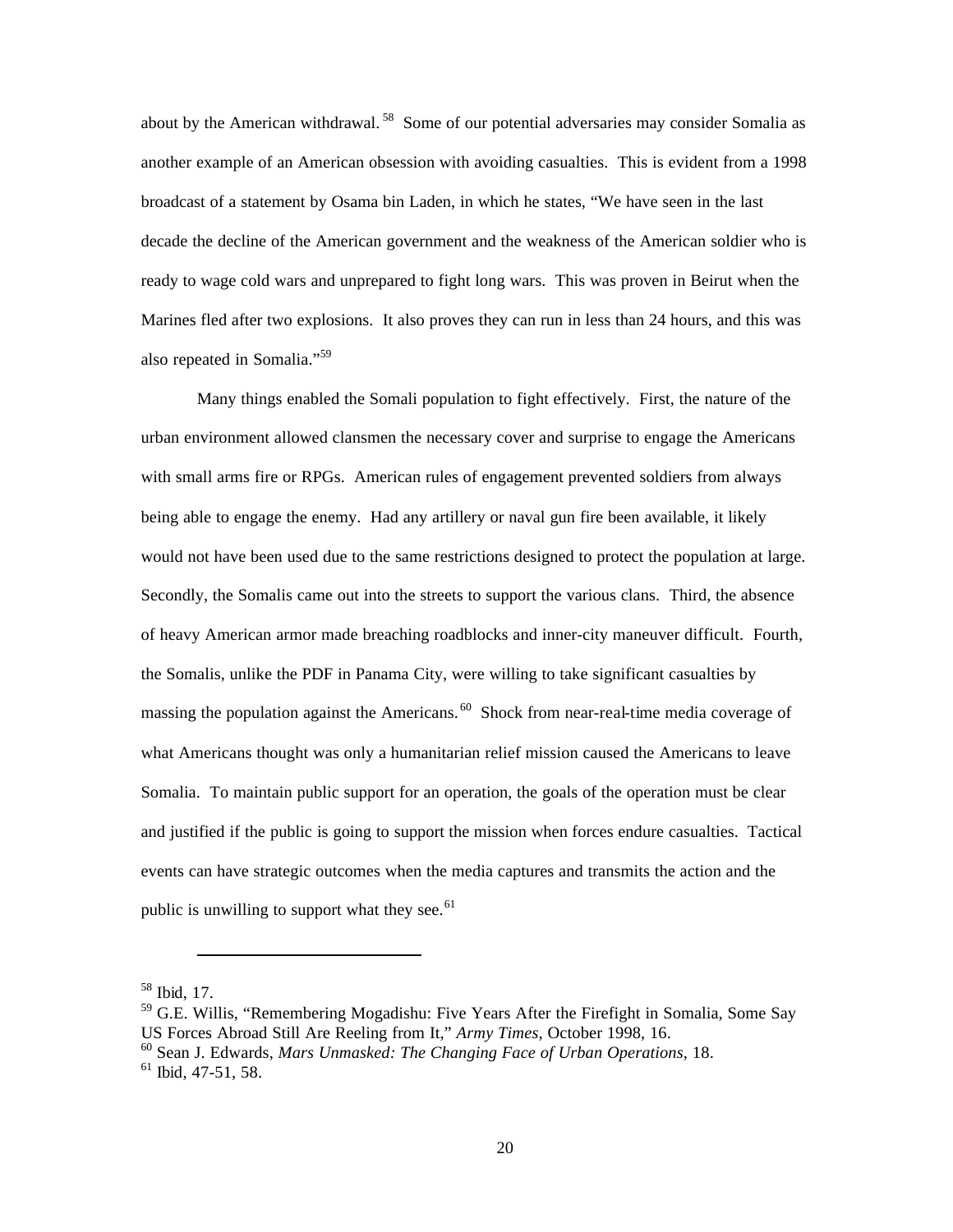## **The First Battle for Grozny: December 1994-January 1995**

With the collapse of the Soviet Union in 1991, many new independent states formed in the South Caucasus. Within a short time, violent ethnic clashes broke out in territories within their borders. The republics of the North Caucasus remained part of Russia but Chechnya declared its intention to become independent. In December 1994, Russian and Chechen military forces began a short but brutal war for control of Chechnya, ending it temporarily in 1995. The focus of this case study is the devastating urban battle in the Chechen capitol, Grozny.<sup>62</sup>

The Russian government held a geostrategic interest with respect to Chechnya since major Russian oil pipelines ran from the Caspian basin through Chechnya (and other North Caucasus republics) to the Black Sea. Aside from the economic advantages of retaining control of Chechnya, the Russian government was also concerned that successful Chechen independence might spark other republics to seek the same. $63$ 

On December 11, 1994, the Russian Federation government under President Boris Yeltsin launched an invasion of Chechnya to halt the republic's movement toward independence. Forces totaling 23,800 men, 80 tanks, 208 APCs, and 182 artillery pieces surrounded Grozny from the north, east and west, in order to isolate the capital city.<sup>64</sup> Chechen forces, numbering between 10,000 and 15,000 strong, waited in Grozny for the Russian attack. The Chechens possessed 35 tanks, 40 APCs, 109 artillery pieces, numerous RPGs (of various types), multiple rocket launchers, mortars and air defense weapons. Russian objectives in Grozny were the presidential palace, railroad station, and broadcasting stations. 6,000 Russia troops were positioned along the western side of Grozny. On December 31, 1994, the Russian 131st

<sup>62</sup> Microsoft Encarta Encyclopedia, CD-ROM, 2002, s.v. "Grozny."

 $63$  Timothy Thomas, The Caucasus Conflict and Russian Security: The Russian Armed Forces

Confront Chechnya, Part I and II (Fort Leavenworth, CGSC Press, 1995), 4.

<sup>64</sup> Microsoft Encarta Encyclopedia, CD-ROM, 2002, s.v. "Grozny."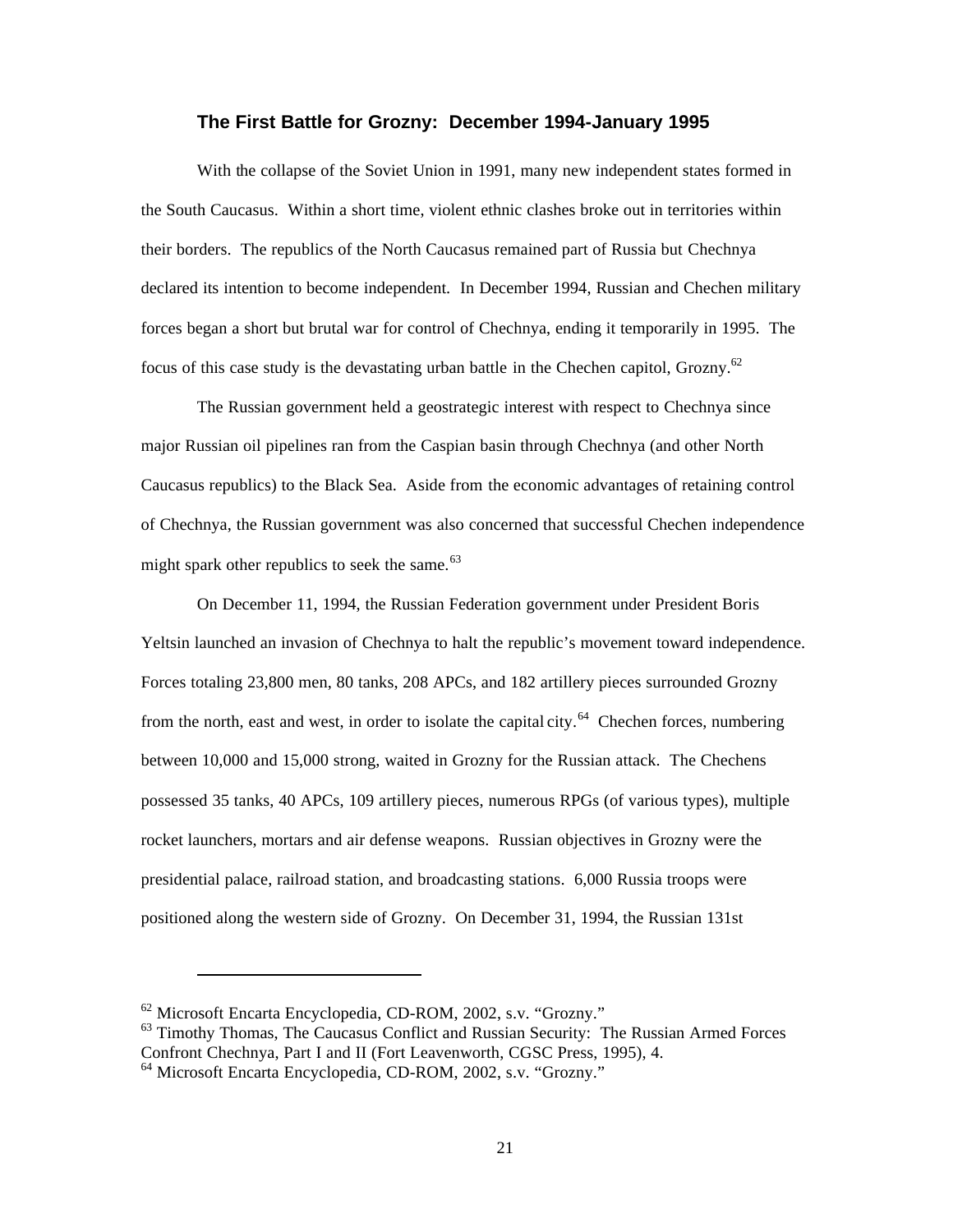Motorized Brigade stormed the city from the west with a column of tanks but they failed to employ combined arms tactics by sending the tanks into the city without infantry in support. The Chechens seized the opportunity to draw first blood by using RPGs, Molotov cocktails and other anti-tank weapons to destroy 102 of the  $131<sup>st</sup>$  Motorized Brigade's 120 tanks.  $<sup>65</sup>$ </sup>

Within a few days, the Russians learned from their devastating tactical mistake and pulled the tanks back to maximum effective engagement ranges and out of the range of RPGs. They adjusted their rules of engagement (ROE) and employed artillery and airpower to inflict extensive damage to the city's infrastructure. Over the next several weeks, the Russians fought door-to-door, using special shock troops to clear each building and push the Chechens back. This combination of artillery, airpower, armored vehicles, and door-to-door clearing proved highly effective. However, the urban environment soon forced combat to become non-linear and the Russian's command and control was hindered as they continued trying to operate in a non-linear approach. The Chechens discovered this weakness and exploited it to encircle small pockets of Russian troops, cutting them off from command and support, and attritting their forces. 66

By January 10, the Russians had two lines of communications (LOCs) into the city and could conduct resupply and evacuations. Taking advantage of a temporary cease-fire, Russian troops opened fire with artillery, striking the city-center and seriously attritting unprepared Chechen forces.<sup>67</sup> Artillery struck almost once every ten seconds for over three hours. From 13-14 January, Russian forces blocked the primary departure routes from Grozny, still leaving an

<sup>65</sup> Sean J. Edwards, *Mars Unmasked: The Changing Face of Urban Operations*, 23-24.

<sup>66</sup> Ibid, 25-26.

 $67$  Ibid.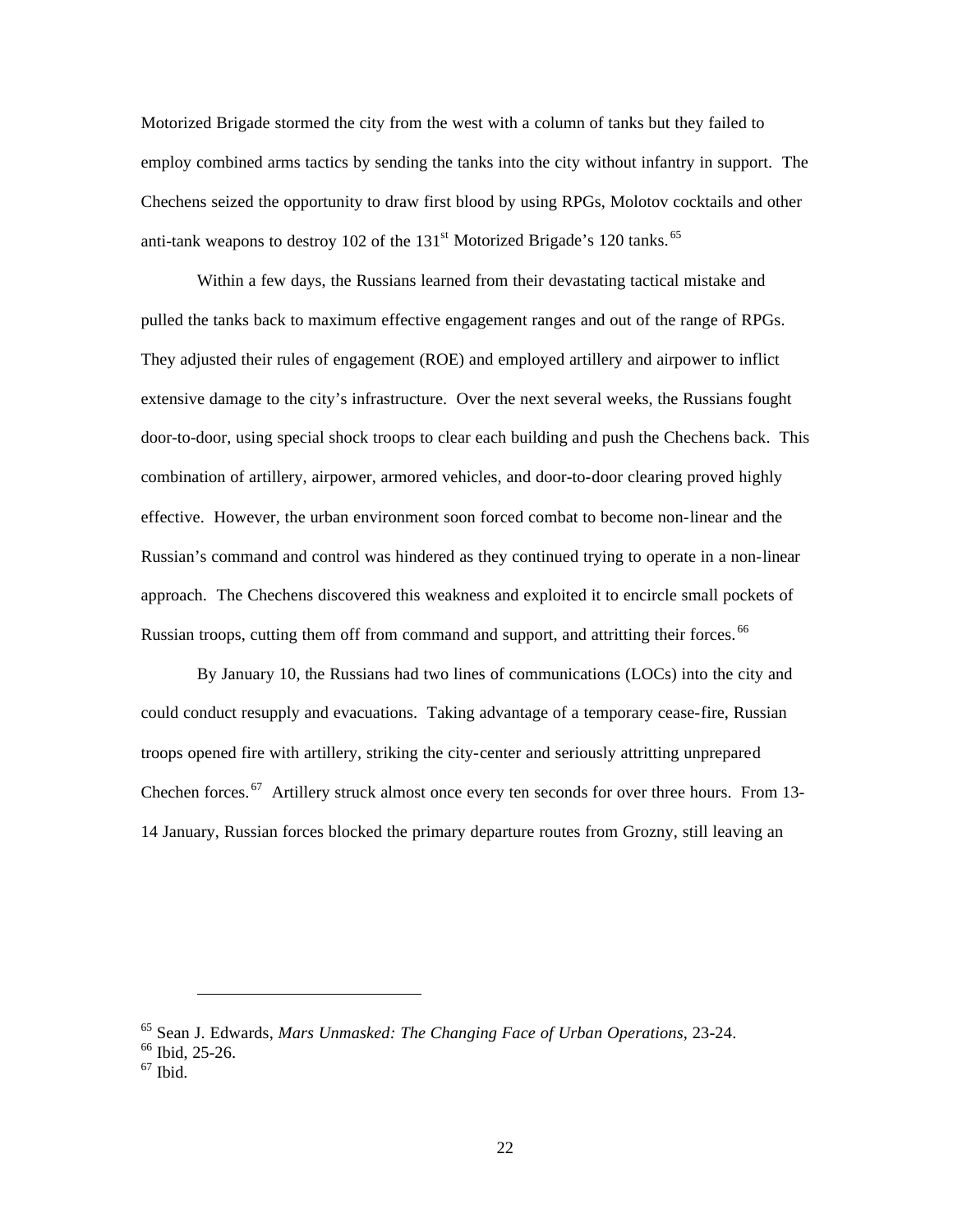escape route to the south. On 15 January, two Russian bombs struck the palace, causing demoralization and temporary withdrawal of Chechen forces to the south.<sup>68</sup>

The Russians still had not encircled Grozny and returning citizens of Grozny began attacks on small pockets of Russian forces at night, hiding below ground level from Russian artillery barrages during the day. By 21 January, Russian forces to the east and west converged on the city-center and the rebel leaders.<sup>69</sup> Grozny was nearly destroyed before the Russians took it in February 1995. Approximately 1,500 Russians died and 5,000-6,000 were wounded in the fighting. Approximately 3,000 Chechen rebels died and an unknown number were wounded. Noncombatant deaths in Grozny were approximately 25,000 through January 1995.<sup>70</sup>

The Russians could not continually provide airpower over Chechnya due to inclimate weather. In the city of Grozny, air assets were unable to provide effective close air support to friendly troops. However, they successfully bombed the Chechen palace, helping promote the Chechen evacuation from the city. Russian helicopters suffered attrition from machine guns mounted atop sport utility vehicles and other Chechen trucks. 14 of 30 helicopters were lost near the end of the first Grozny battle.<sup>71</sup>

## **Summary Analysis of Case Studies**

Air power was used in each of the previous case studies and had mixed results. When air defense systems were lacking, aviation proved valuable in transitioning or assaulting urban areas. However, aviation had challenges that impacted the missions flown and public support of the

<sup>&</sup>lt;sup>68</sup> Timothy Thomas, "The Caucasus Conflict and Russian Security: The Russian Armed Forces Confront Chechnya, III The Battle for Grozny, 1-26 January 1995," *Journal of Slavic Military Studies*, Vol. 10, No. 1 (London: Frank Cass, March 1997), 75.

<sup>69</sup> Sean J. Edwards, Mars Unmasked: The Changing Face of Urban Operations, 26-27.

 $^{70}$  Sean J. Edwards, Mars Unmasked: The Changing Face of Urban Operations, 35. Also refer to table 3, battle statistics for urban case studies.

<sup>71</sup> Sean J. Edwards, *Mars Unmasked: The Changing Face of Urban Operations*, 84-88.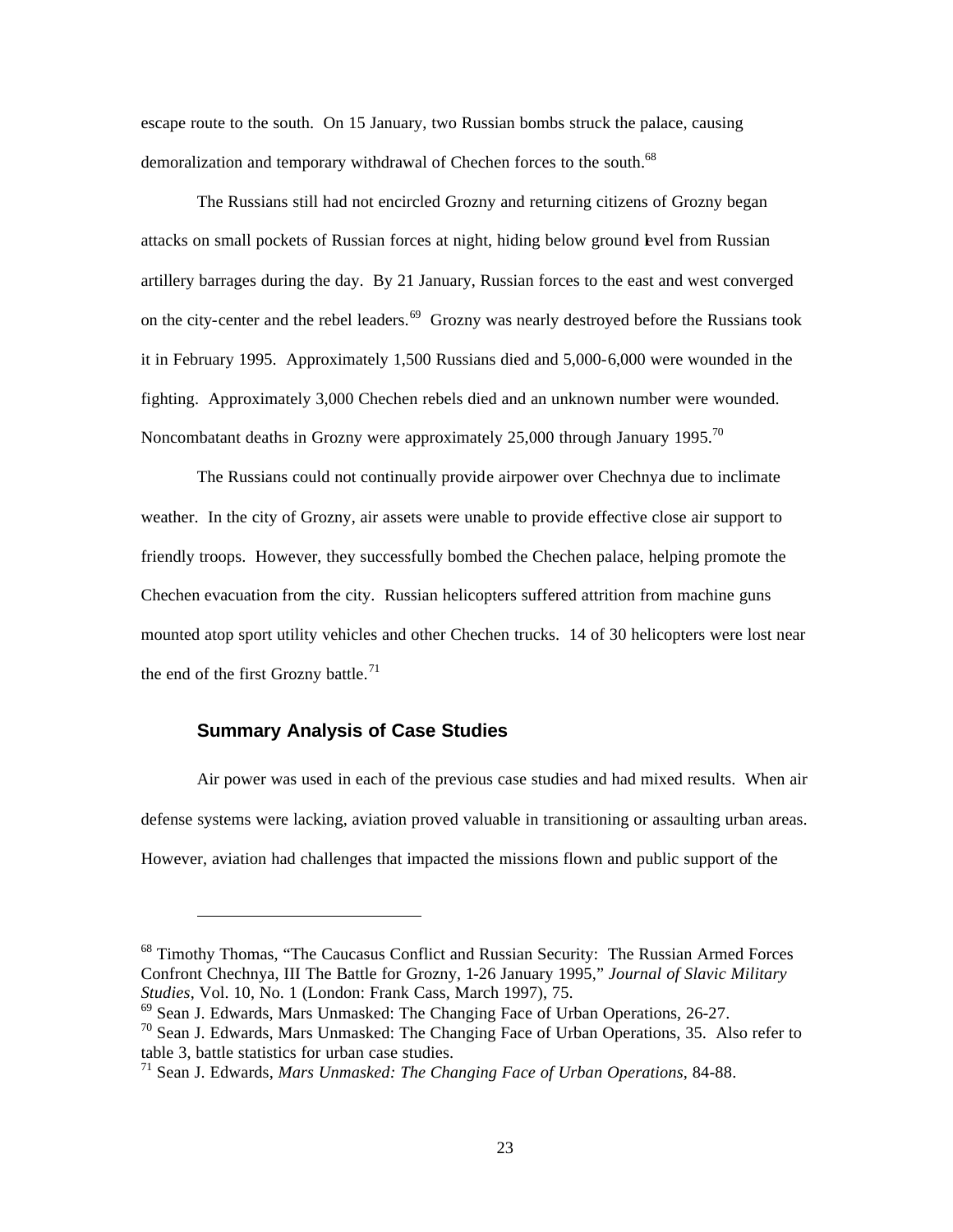operations. Engagement with noncombatants, restrictive (or too permissive) ROE, poor airground communications, bad weather, lack of combined arms employment (sometimes due to restrictive ROE), heavy ground fire (including RPGs), and aircraft losses were all encountered.

From these observations, one can draw the conclusion that aviation assets should remain clear of urban areas if possible and avoid inner-city engagements. The case studies have also shown that the urban environment offers significant cover for ground forces and concealment behind or among noncombatants. The result was often engagement under restrictive rules of engagement, or loss of the initiative to the enemy. Losing the initiative meant trading personal security for noncombatant safety. In the case of the Russians in Chechnya, rules of engagement were initially restrictive and the Chechens used it to their advantage. Chechen inferiority to the Russians didn't stop them from raising the cost of winning the war to devastating levels.<sup>72</sup>

Similarly, the Somalis raised the stakes for the Americans by countering technology with swarms of SNA mixed with noncombatants. In both case studies, rules of engagement were relaxed to some degree and the media captured the appearance of slaughter of enemy and friendly troops. In Somalia, the media captured the dragging of a downed pilot through the streets but also the killing of noncombatants. Public opinion shaped political direction to the military in each case study<sup>73</sup>

Today, the US Army's involvement in peacekeeping and humanitarian operations continues. The political climate in the US places great emphasis on minimizing casualties, especially when vital interests are not at stake. Therefore, the US military continues to look at

 $72$  See Figure 1: Urban Casualties Roll-Up

<sup>73</sup> Sean J. Edwards, *Mars Unmasked: The Changing Face of Urban Operations*, 47-51, 58.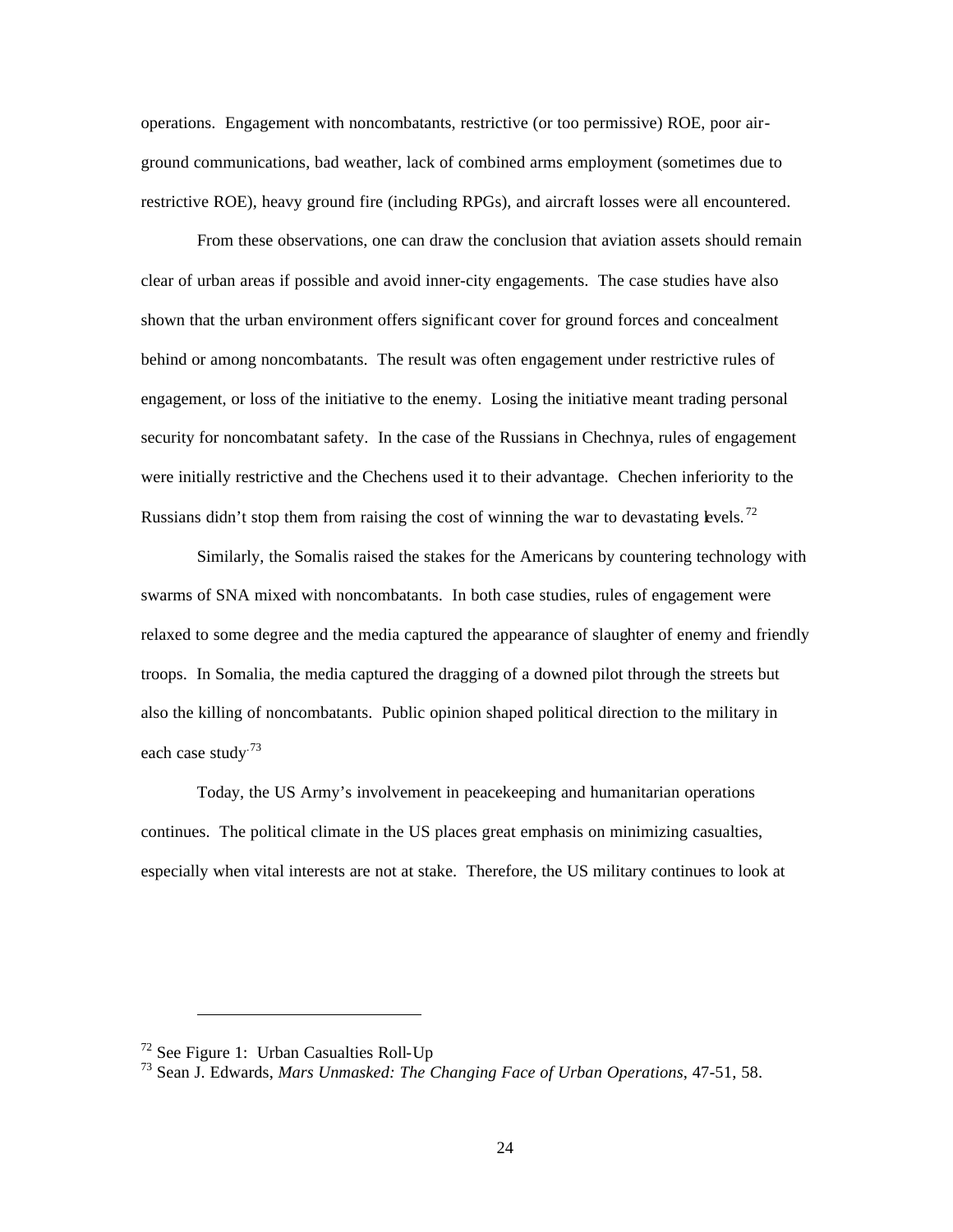technological developments that contribute to expanded UAV capabilities, especially those that support a reduction in potential casualties from urban operations.<sup>74</sup>

## **CHAPTER 3: MANNED OR UNMANNED**

#### **Challenges to Army Aviation**

The former Commandant of the United States Marine Corps, General Charles Krulak, cites the numerous examples of urban operations around the world in recent years and states that urban operations represent the likely battlefield of the twenty-first century. He posits that the rapid proliferation of technology, numerous transnational factors, and increasing globalization have combined to create complex national security challenges.<sup>75</sup>

General Krulak opines that migration of people to city centers across the globe is a problem. Compounding the problem of instability and unrestrained growth is battlefield complexity. Proliferation of technologically sophisticated weapons has effectively leveled the playing field and negated some of the effects our US technological superiority. He contends that improved technology, adaptable adversaries and the three levels of war are beginning to blur as if they are one across the battlefield, and represent a new environment in which tactical decisions influence operational or strategic plans. This environment provides an asymmetrical advantage to our future foe.<sup>76</sup> Perhaps the best definition of the challenges posed by urban operations is provided by his philosophy of the three-block war, which gained great public and policy-maker attention during Operation Restore Hope:

In one moment in time, our service members will be feeding and clothing displaced refugees – providing humanitarian assistance. In the next moment, they will be holding

<sup>&</sup>lt;sup>74</sup> David B. Glade, "Unmanned Aerial Vehicles – Implications for Military Operations," *Occasional Paper No. 16* (Maxwell A.F.B.: Center for Strategy and Technology Air War College, Air University, July 2000), 2.

<sup>&</sup>lt;sup>75</sup> Charles C. Krulak, "The Strategic Corporal: Leadership in the Three Block War," 30-31.  $76$  Ibid.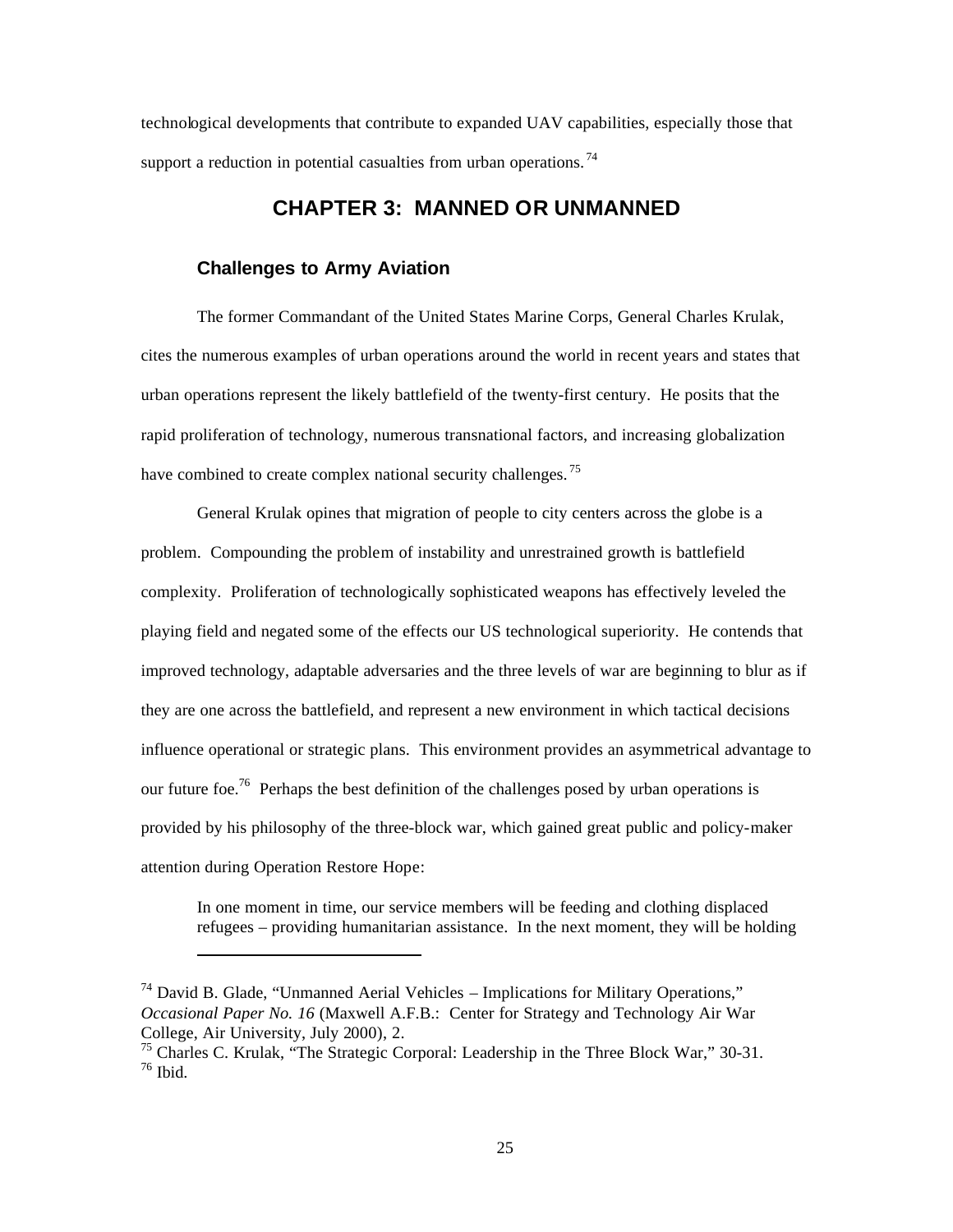two warring tribes apart – conducting peacekeeping operations. Finally, they will be fighting a highly lethal mid-intensity battle. All on the same day, all within three city blocks. It will be what we call the "three-block war.<sup>77</sup>

Although Army aviation can provide mobility, intelligence gathering, and massive precision fires, its current aviation systems are highly vulnerable within the urban environment and are in need of better defensive capabilities if they need to operate within the city.<sup>78</sup> According to FM 3-06, Army aviation can provide attack, lift, and reconnaissance in the urban environment. However, the manual also recognizes that attack and reconnaissance aircraft should provide flank security, direct fire support, personnel movement, command and control through retransmission capabilities, and position confirmation for the attacking ground forces:

Army aviation may also be inventively task organized . . .. However, Army aviation is a limited and high-value asset; commanders review its use in innovative task organizations. It is particularly vulnerable to urban air defense threats unless used over terrain secured by ground forces. From these positions, aircraft can use enhanced sensors to conduct reconnaissance and use precision weapons with standoff capability.<sup>79</sup>

While this monograph focuses on the possibilities of supplanting attack and

reconnaissance helicopters with UAVs, utility helicopters were not considered for inclusion because of their large size, weight, and hauling capacity requirements to perform lift missions. Combat and reconnaissance UAVs can be considerably smaller than manned helicopters because they are not required to lift the significantly greater weight posed by a dozen troops. Perhaps unmanned tilt-rotor or other full-size utility aircraft could do the job but it's the author's opinion that most aircraft passengers would desire for their aircraft to have a pilot onboard instead of controlling it remotely or placing their trust and safety in a totally autonomous UAV.

The most modern Army helicopters that perform attack and reconnaissance missions for the US Army are the AH-64A (Apache), AH-64D (Longbow Apache) and the OH-58D (Kiowa

 $77$  Ibid.

<sup>78</sup> Ralph Peters, "Our Soldiers Their Cities," *Parameters*, 48.

<sup>79</sup> Field Manual 3-06 (90-10), *Urban Operations*, 6-15, 6-27.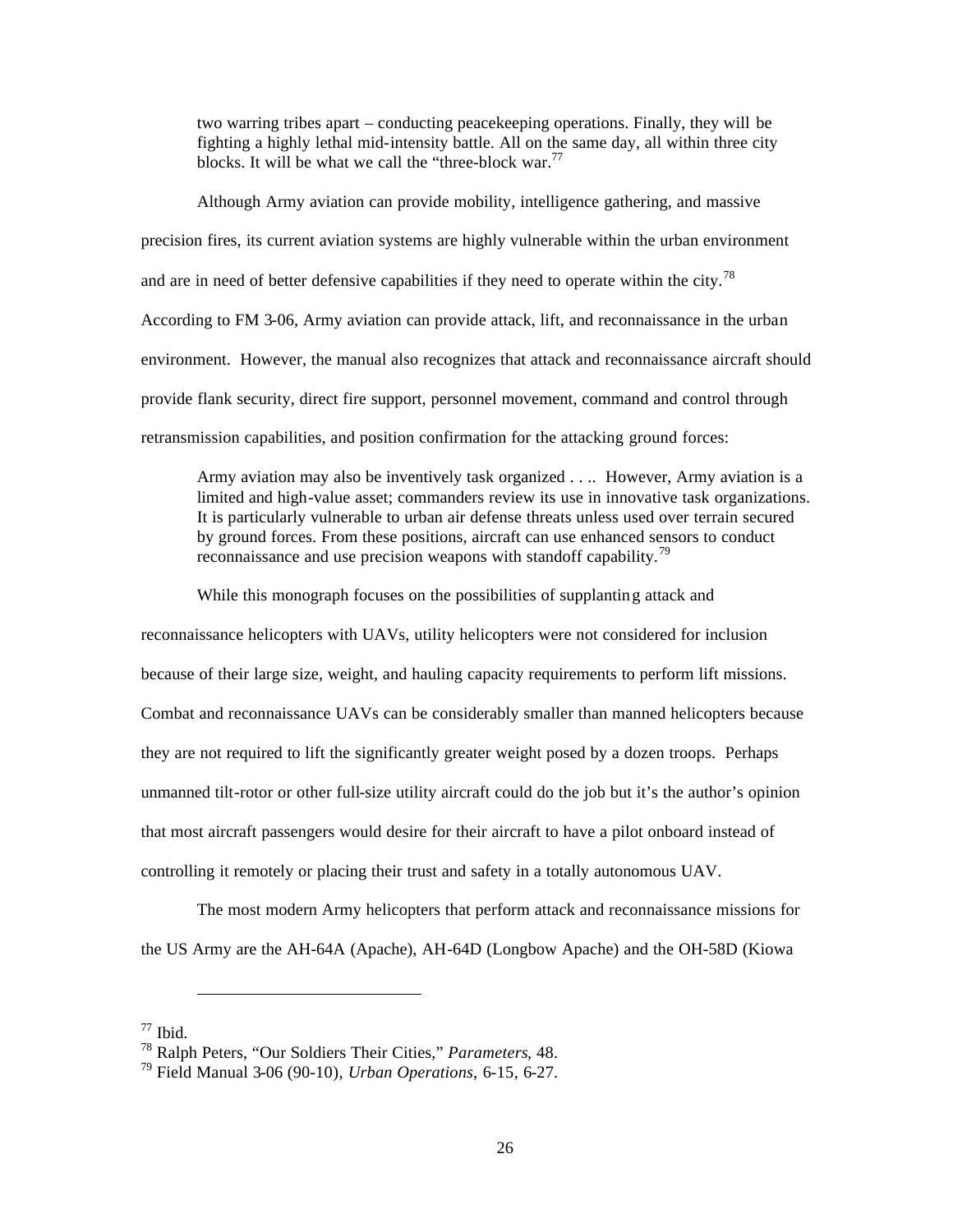Warrior). The Apache was first delivered to the Army in 1984 and several models were upgraded to the Longbow in 1997 to take advantage of new technology and offset new threats.<sup>80</sup> The Longbow provides a higher level of lethality, precision, survivability, and digital communication capabilities than its predecessor, the "A" model Apache. The US Army plans to totally refit all "A" model Apaches and create a pure fleet of Longbows. Since the Longbow is a "digitally upgraded" Apache, it will be the aircraft to team with UAVs in the future. $81$ 

The Longbow is an 'all weather' aircraft, technologically suited for combat day or night. Although the Longbow's design, as inherited from the original Apache, was built for operation in a major theater of war, the Longbow has the agility and flexibility to handle many other more contemporary threats that could arise. The Longbow has numerous capabilities and is able to conduct RSTA, destroy tanks or thin-skinned vehicles, and conduct shows of force. <sup>82</sup> Unfortunately, the Longbow is highly susceptible to the same threats mentioned above when engaging them from within the urban area. Aircrew casualties become more likely when facing an enemy that can easily engage aircraft within a city and then retreat to hiding within the city's structures. Telephone and power lines create another risk to aircrews operating within a city.

The primary modifications to the Apache Longbow (from the basic Apache) are the addition of a millimeter-wave Fire Control Radar (FCR) target acquisition system, the fire-andforget Longbow Hellfire air-to-ground missile, and digitized cockpits. The weapons remain primarily the same with a standard heavy armor attack load of 16 Hellfire semi-laser designated missiles, capable of ranging over 8000 meters. The Apache can also deliver 76 2.75 inch folding fin aerial rockets and 1200 rounds of 30mm ammunition for use against enemy personnel, light

<sup>80</sup> See Figure 3: Apache Longbow (AH-64D).

<sup>&</sup>lt;sup>81</sup> Federation of American Scientists, "AH-64 Apache," available online:

http://www.fas.org/man/dod-101/sys/ac/ah-64.htm, accessed on 6 January 2004.  $82$  Ibid.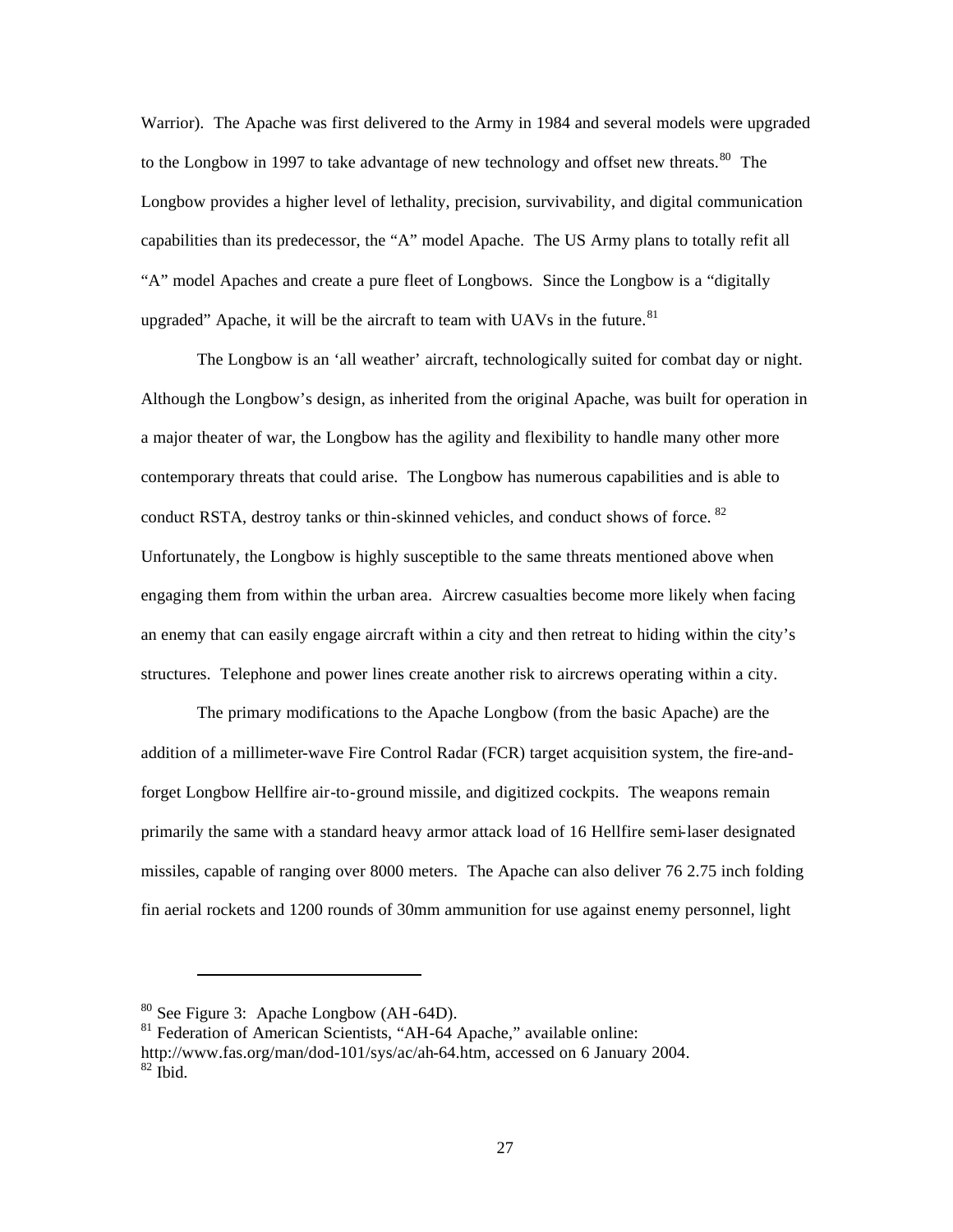armor vehicles and other soft-skinned targets. The Apache works in teams with other Apaches or the OH-58D Kiowa Warrior armed-scout helicopter.<sup>83</sup>

Using the upgrade concept applied to the Apache Longbow, the OH-58D Kiowa Warrior is rooted in the base model OH-58C and later the OH-58D Kiowa. The creation of the "Kiowa Warrior" model OH-58D came in 1987 as a means to interdict hostile gunboats in the Persian Gulf. In May 1991, the Kiowa Warrior was fielded to the US Army.<sup>84</sup> The Kiowa Warrior's mission is armed reconnaissance as part of a cavalry unit or attack unit. The Mast Mounted Sight (MMS) is one of the key elements of the Kiowa Warrior. Its unique day and night capabilities allow the crew to scan the battlefield with the ability to acquire, identify, and derive the coordinate locations of potential targets. The aircraft is capable of accepting weapon combinations of the semi-active laser Hellfire missile, the Air-to-Air Stinger (ATAS) missile, 2.75" Folding Fin Aerial Rocket (FFAR) pods, and a .50 caliber machine gun, making it a highly lethal scout helicopter. Roughly half the size of the Longbow, the Kiowa cruises at 80 knots and can transport up to 6 troops (externally carried) if necessary. The Kiowa's slower speed and weight bearing capacity limits the aircraft's flexibility and survivability.**<sup>85</sup>** This aircraft faces the same vulnerabilies as the Apache when operating within a city against an armed foe. The Kiowa Warrior helicopter will be replaced in the near-term by a light utility-reconnaissance helicopter that is still in conceptual stages, although one could expect that this helicopter would also possess the same vulnerabilities as the Kiowa Warrior and Longbow.<sup>86</sup>

<sup>83</sup> Ibid.

<sup>84</sup> See Figure 4: Kiowa Warrior (OH-58D).

<sup>&</sup>lt;sup>85</sup> Federation of American Scientists, "OH-58D," available online: http://www.fas.org/man/dod-101/sys/ac/oh-58.htm, accessed on 6 January 2004.

<sup>86</sup> Joe Burlas, "Comanche Project Grounded," *Army News Service*, 23 February 2004, online: http://www.dix.army.mil/PAO/Post04/post022704/ComancheProjectGrounded.htm, accessed 26 February 2004.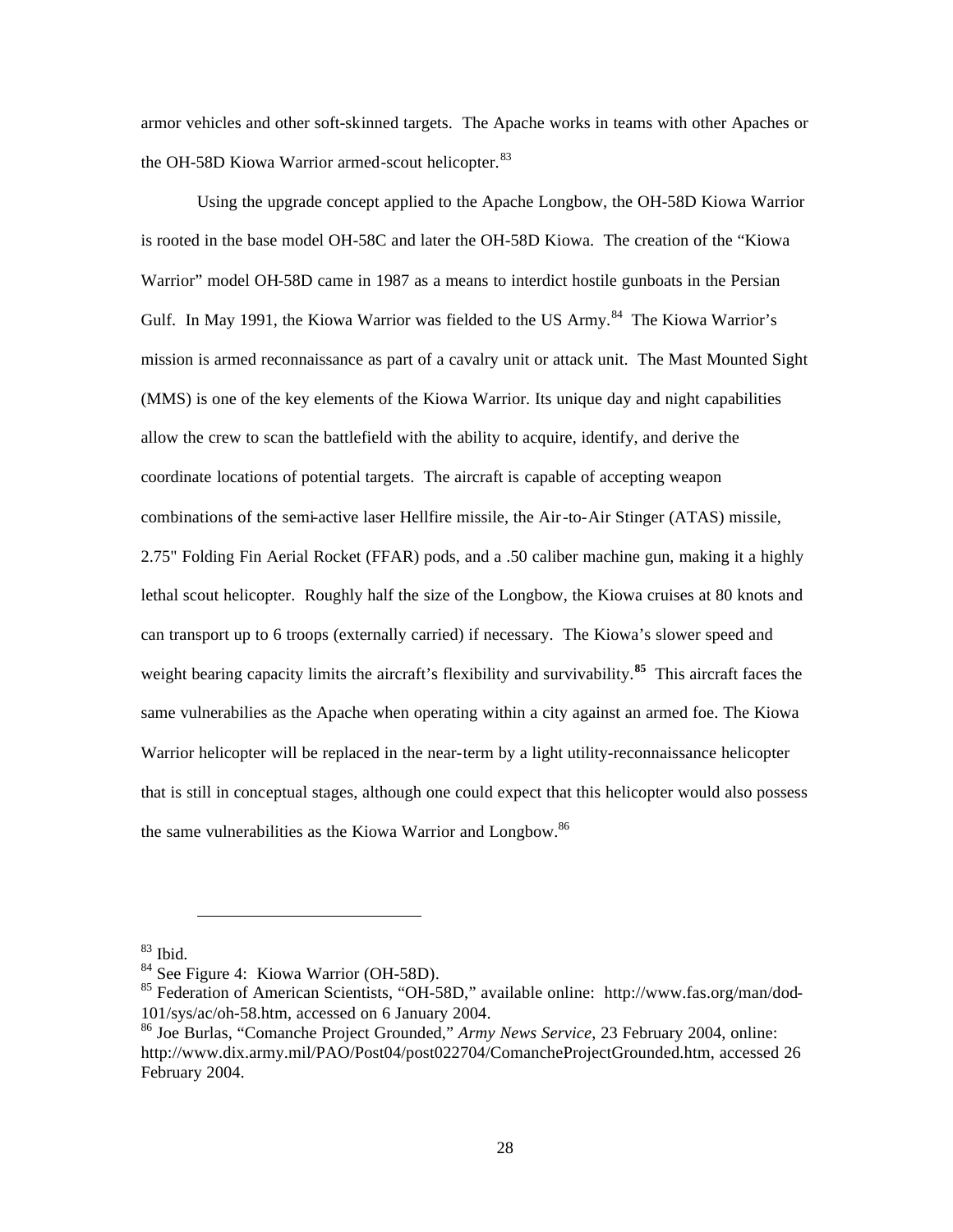In the future operational environment, air maneuver will support objective force operations through the execution of five separate missions: armed reconnaissance, mobile strike, close combat with ground forces, air assault, and vertical maneuver.<sup>87</sup> The Comanche RAH-66 was the US Army's future reconnaissance and attack helicopter to serve all of these missions. On 24 February 2004, the Pentagon announced cancellation of the Comanche program, prematurely ending the equipping of units in 2010 with the Comanche helicopter. Money programmed for the Comanche will divert to Apache Longbow upgrades, Blackhawk (UH-60) utility helicopters, UAVs, and the conceptual light utility-reconnaissance helicopter mentioned above.<sup>88</sup>

## **Current UAV Programs**

An asymmetrical solution to urban aviation operations, containing the same basic capabilities of helicopters, may lie in the technical progress of UAVs. UAVs were designed with a twofold purpose in mind. First, UAVs were intended to reduce the risk to pilot, crew, and equipment. The economic burden of losing high-altitude reconnaissance aircraft or manned systems that may result in prisoners of war or personnel killed in action was significant enough to induce research and development to counter their loss. Secondly, freeing machines from the limitations of man expands the envelope for operations. Thus, the principal advantage of UAVs is a cost-effective system with greater capability and less risk to humans.<sup>89</sup>

The ability of UAVs to operate forward in battle and perform routine, lengthy, or dangerous work are some of the key attributes of UAVs. However, keeping the UAV controller

<sup>&</sup>lt;sup>87</sup> White paper, "Manned and Unmanned Air Maneuver Teaming in Objective Force Air-Ground Operations," (Fort Rucker: Directorate of Combat Develo pments, 30 July 2002), Appendix E, 5 11.

<sup>88</sup> Joe Burlas, "Comanche Project Grounded," *Army News Service*, 23 February 2004, online: http://www.dix.army.mil/PAO/Post04/post022704/ComancheProjectGrounded.htm, accessed 26 February 2004.

<sup>89</sup> David B. Glade, "Unmanned Aerial Vehicles – Implications for Military Operations," 1.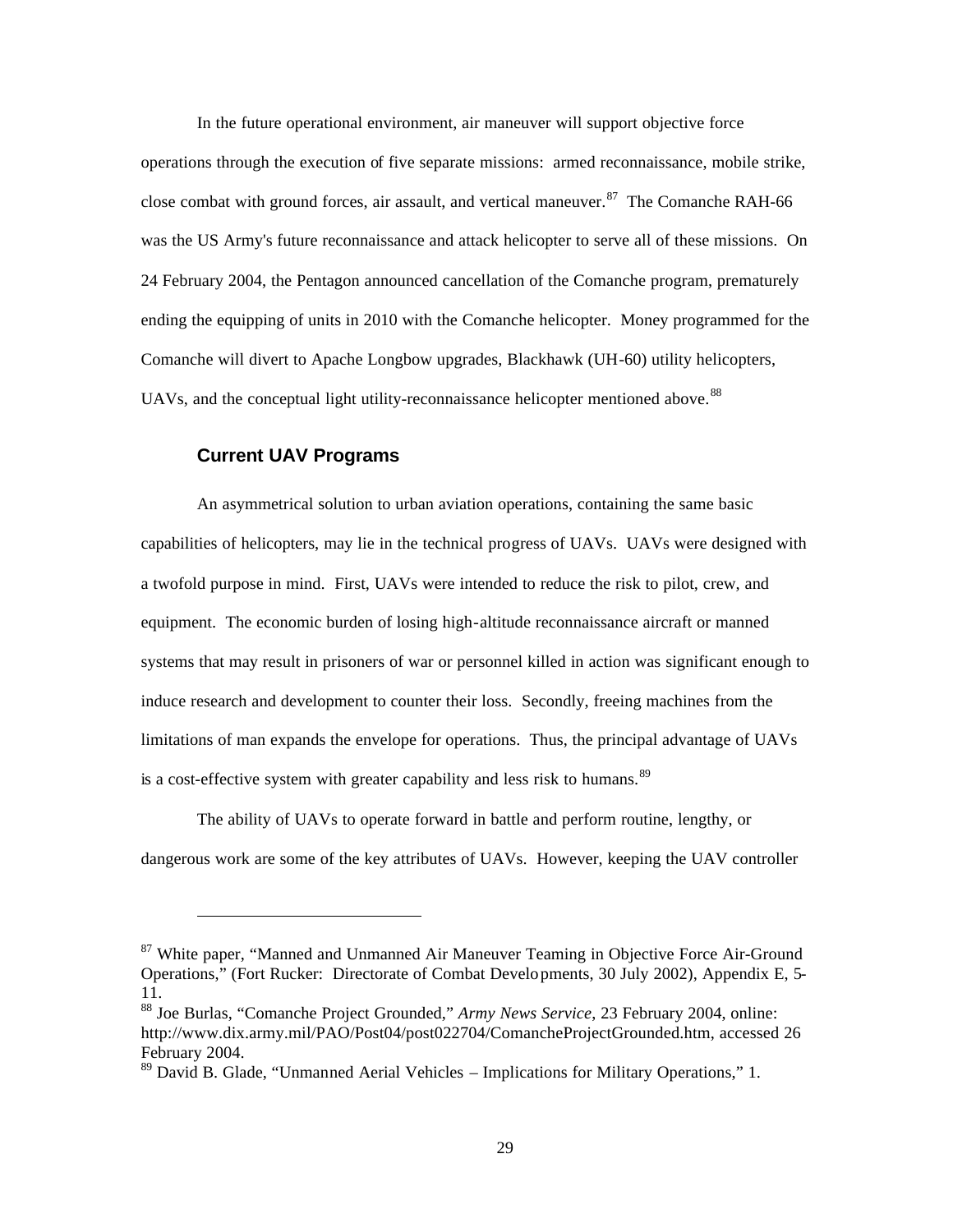away from the battlefield inhibits his ability to sense of the battlefield. Fort Rucker's Aviation Combat Developments office is working with the teaming of semi-autonomous UAVs and AH-64D helicopters. The concept, called 'Man-in-the-loop,' "adds the critical human dimension 'onsite' and well forward. It describes the ability to fight for information, immediately turning the results of reconnaissance into combat activity."<sup>90</sup> Until total UAV autonomy is a reality, pilotcrew interface through the Future Combat System (FCS) command and control systems can keep the man-in-the-loop to provide the human dimension of battle.<sup>91</sup>

Acquisition of a UAV fleet to augment the FCS capability, reduce expenses and mitigate risk to aircrews is as the forefront of this presidential administration's agenda.

The Bush administration and Congress are in concert on the goal of developing a fleet of unmanned aircraft that can reduce both defense costs and aircrew losses in combat by taking on at least the most dangerous combat missions.<sup>92</sup>

The Senate Armed Services Committee directed the Department of Defense to aggressively develop and field unmanned aerial systems by the year 2010 and unmanned ground systems by 2015. The requirement states that one-third of our air and ground forces will be unmanned. To further this initiative, the committee added \$246 million to accelerate technologies leading to the development and fielding of remotely controlled air combat vehicles and remotely controlled ground combat vehicles.<sup>93</sup>

Logistics historically plays a key role in sustaining a military operation and helicopters require a very large amount of support when they deploy. The bare minimum requirements to

<sup>&</sup>lt;sup>90</sup> White paper, "Manned and Unmanned Air Maneuver Teaming in Objective Force Air-Ground Operations," (Fort Rucker: Directorate of Combat Developments, 30 July 2002) 8-11.

 $91$  Ibid. FCS is the term used to describe a 'system of systems' equipment approach to transformation in the Army.

<sup>&</sup>lt;sup>92</sup> Charles L. Barry and Elihu Zimet, "UCAVs – Technological, Policy, and Operational Challenges," *Defense* Horizons, October 2001. 1.

<sup>&</sup>lt;sup>93</sup> United States Senate Press Release, "The Senate Armed Services Committee Completes Markup of the National Defense Authorization Bill for fiscal year 2001," 10 May 2000, http://armed-services.senate.gov/press/01mark.pdf, (accessed 6 October 2003), 4.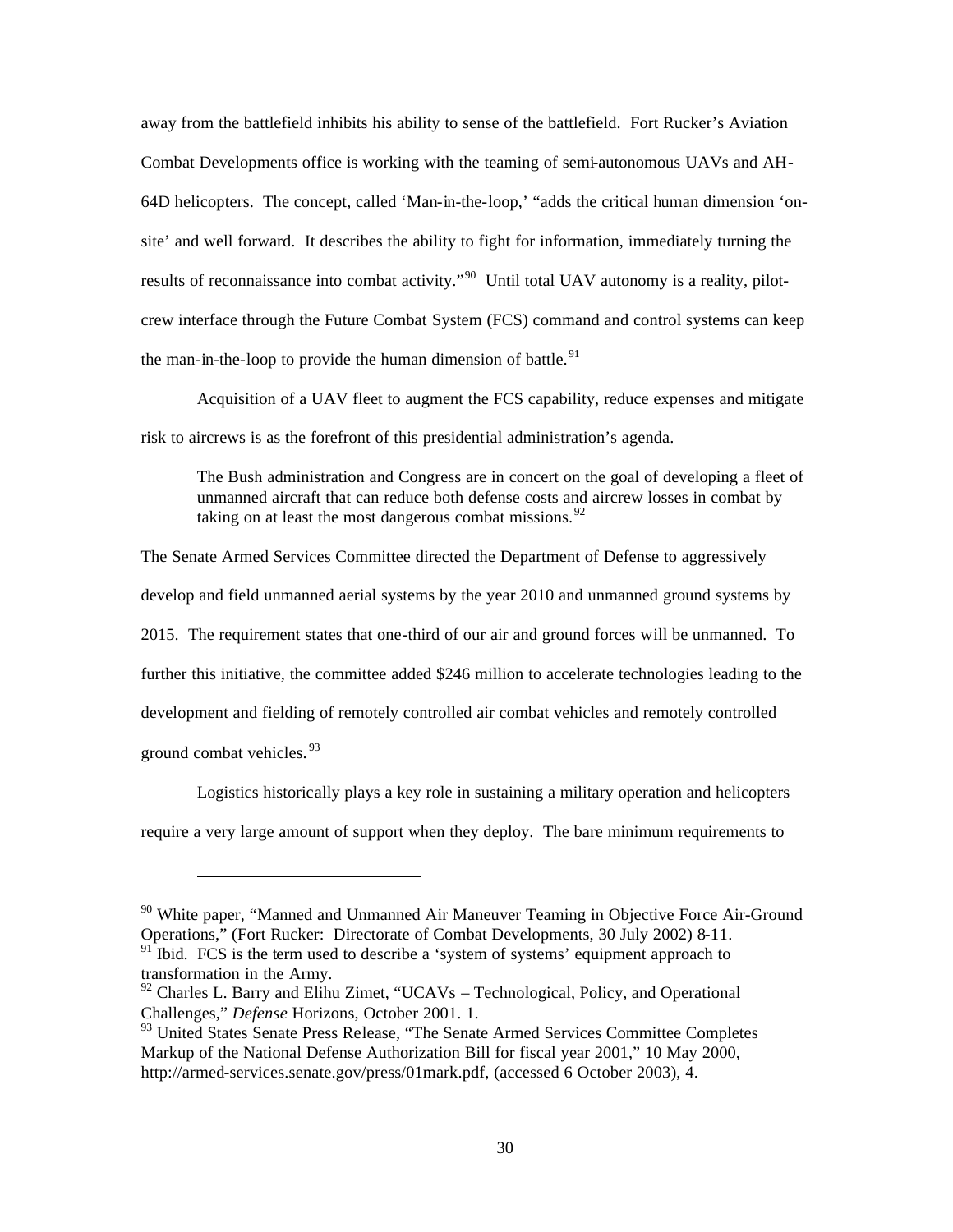sustain aviation assets are pilots and maintenance personnel, repair parts, bulk and packaged petroleum products, special tools, and higher level maintenance support elements. The sheer volume of products and space consumption is somewhat staggering. UAVs do not require the mass volume of overhead in equipment, parts or personnel to maintain their functionality. According to US Army MAJ John V. McCoy, graduate of the US Army's Logistics Executive Development Course, "UAVs have the potential to reduce the risk to human life in combat operations, reduce the logistics footprint in theaters of operations, and improve logistics effectiveness and efficiency."<sup>94</sup> Given improvements in technology, a UAV of the future might be controlled from a remote location with the pilots to fly the mission and an enormous crew of analysts and planners to survey the findings and direct further UAV employment. This concept would remove extra personnel out of the already crowded urban environment and would require only the sustainment enablers of the UAV within its operational range.

United States Army Colonel John D. Burke, the Army's UAV project manager in the Program Executive Office-Aviation at Redstone Arsenal, stated, "When the September 11, 2001, terrorist attacks occurred the Army had only two unmanned aerial vehicle systems [Hunter and Shadow 200] fielded to MTOE units . . . . Two years after that fateful date, the Army fielded two additional companies of Hunter UAVs, seven platoons of Shadows, and a rapid equipping of the Raven small UAV to Operation Enduring Freedom (OEF).<sup>"95</sup> He also notes the acquisition community's deliberate shift in focus to support the warfighting commanders in OEF and Operation Iraqi Freedom (OIF). He goes on to say, "Recently published Army Strategic Planning

<sup>94</sup> John V. McCoy, "Unmanned Aerial Logistics Vehicle – A Concept Worth Pursuing," *Army Logistician*, (March-April 2004). Available online: http://www.findarticles.com/cf\_dls/m0PAI/ 2\_36/114487531/p1/article.jhtml?term=, accessed 5 April 2004.

<sup>95</sup> John D. Burke, "Army UAVs—A Systems Update," *Army Aviation*, 29 February 2004. 26.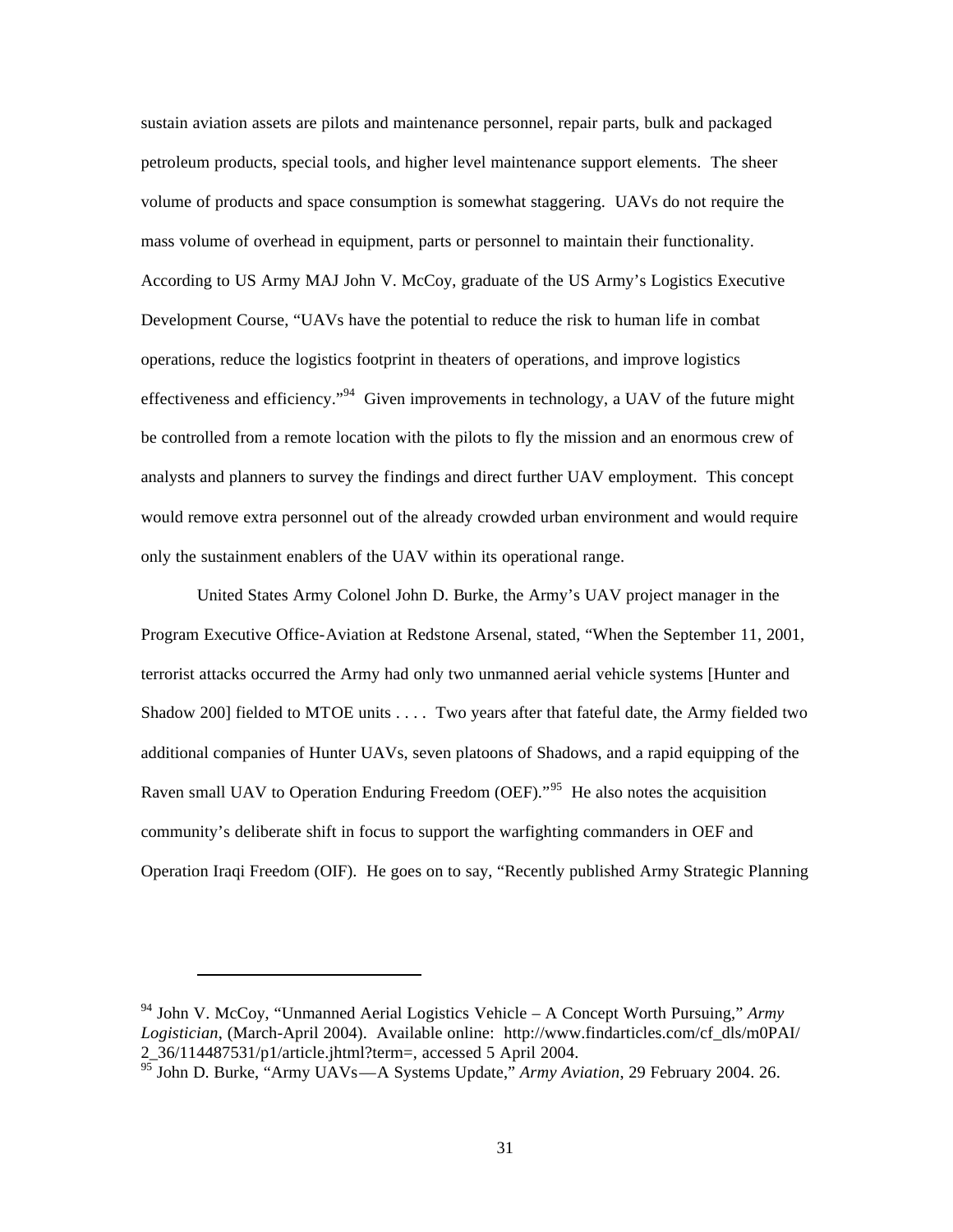Guidance emphasized three areas dependant on UAV systems: Army aviation, the network and actionable intelligence."<sup>96</sup>

The Army's Future Combat System (FCS) program will develop four classes of UAVs. Class One will be a platoon-class small aircraft. Class Two will operate at the company level, Class Three at the battalion and Class Four at the brigade level. Each FCS brigade would have 36 Class One, 36 Class Two, 12 Class Three, and 16 Class Four aircraft. The FCS program generally has been described as a network of ground and air vehicles – both manned and unmanned<sup>97</sup>

The Army fields its UAV systems as sets to platoons or companies. The Shadow tactical UAV (TUAV)<sup>98</sup> unit set consists of two officers and 20 enlisted members that will operate or maintain four fixed-wing aircraft, two ground-control stations, ground-data terminals, remote video terminals and embedded logistics. The two ground control stations and four aircraft allow for continuous operations. 99

Current Army UAV capability provides commanders with assets for intelligence, surveillance and reconnaissance (ISR); communications relay; and weapons capability. Additionally, UAVs can conduct many of the same missions and tasks as manned attack aircraft, except perhaps a show of force. While the Shadow tactical UAV, the Hunter medium altitude/medium endurance UAV and the Raven small UAV comprise the near and mid-term equipping of UAVs, the contract for the Firescout was finalized in November 2003 and will provide a system fully integrated with the Future Combat System (FCS). The rotary-wing

<sup>96</sup> Ibid, 32.

<sup>97</sup> Sandra I. Erwin, "Army to Field Four Classes of UAVs," *National Defense Magazine*; April 2003. Also available online: http://www.nationaldefensemagazine.org/article.cfm?Id=1077, accessed 6 October 2003. 1.

<sup>98</sup> See Figure 5: Shadow 200 (TUAV)

<sup>99</sup> John D. Burke, "Army UAVs—A Systems Update," 26.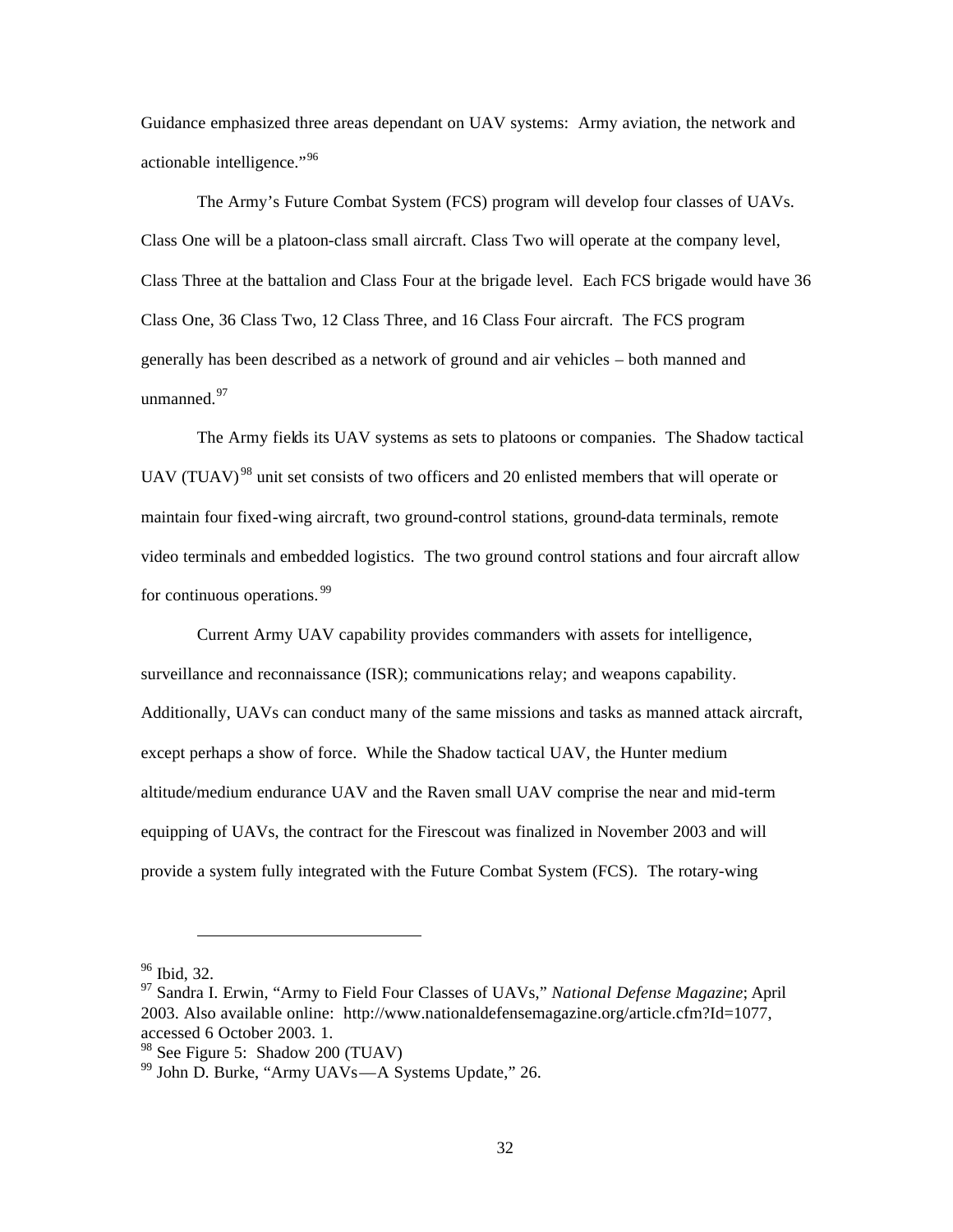Firescout will have common software, communications, training, computer and simulation that is a key part of the FCS systems-of-systems design.<sup>100</sup>

The Hunter  $UAV^{101}$  systems are distributed and organized in the same manner as the Shadow TUAV. Over the course of the last two years the Hunter has proven the operation of onboard signals intelligence (SIGINT), synthetic aperture radar/moving target indicator (SAR/MTI), and both non-laser guided Brilliant anti-tank munitions (BAT) and Viper munitions, which are laser guided. Unfortunately, the weaponizing of UAVs is currently more limited than manned helicopters. The Hunter's payload capacity is 250 pounds with a range of nearly 150 miles. $102$ 

The Raven small  $UAV^{103}$  is a fixed-wing aircraft specifically for employment by infantry, scout and maneuver platoon units. The Raven system consists of three air vehicles, onboard daytime camera and nighttime electro-optical/infrared (EO/IR) sensor, a global positioning system (GPS) receiver and a data link. Rapid acquisition led to deliver five Raven systems to OEF in December 2003.<sup>104</sup> The Raven can normally fly undetected due to its relatively small size and quieter operation than manned helicopters and is easy to sustain, given its few parts and ease of transport.

Colonel Burke explained that demands for UAV systems from division and joint task force commanders continue to increase due to the capabilities to prosecute the war on terrorism. Additionally, UAVs provide a means to conduct laser designation, mine and chemical detection, and the employment of 2.75 inch rockets, BAT, Viper, Hellfire, Stinger and Javelin munitions. Another plus from UAV employment is the capability to fly multiple aircraft non-stop to conduct

 $100$  Ibid, 32.

<sup>&</sup>lt;sup>101</sup> See Figure 6: Hunter UAV

 $102$  John D. Burke, "Army UAVs—A Systems Update," 26.

<sup>&</sup>lt;sup>103</sup> See Figure 7: Raven Small UAV

<sup>104</sup> John D. Burke, "Army UAVs—A Systems Update," 26.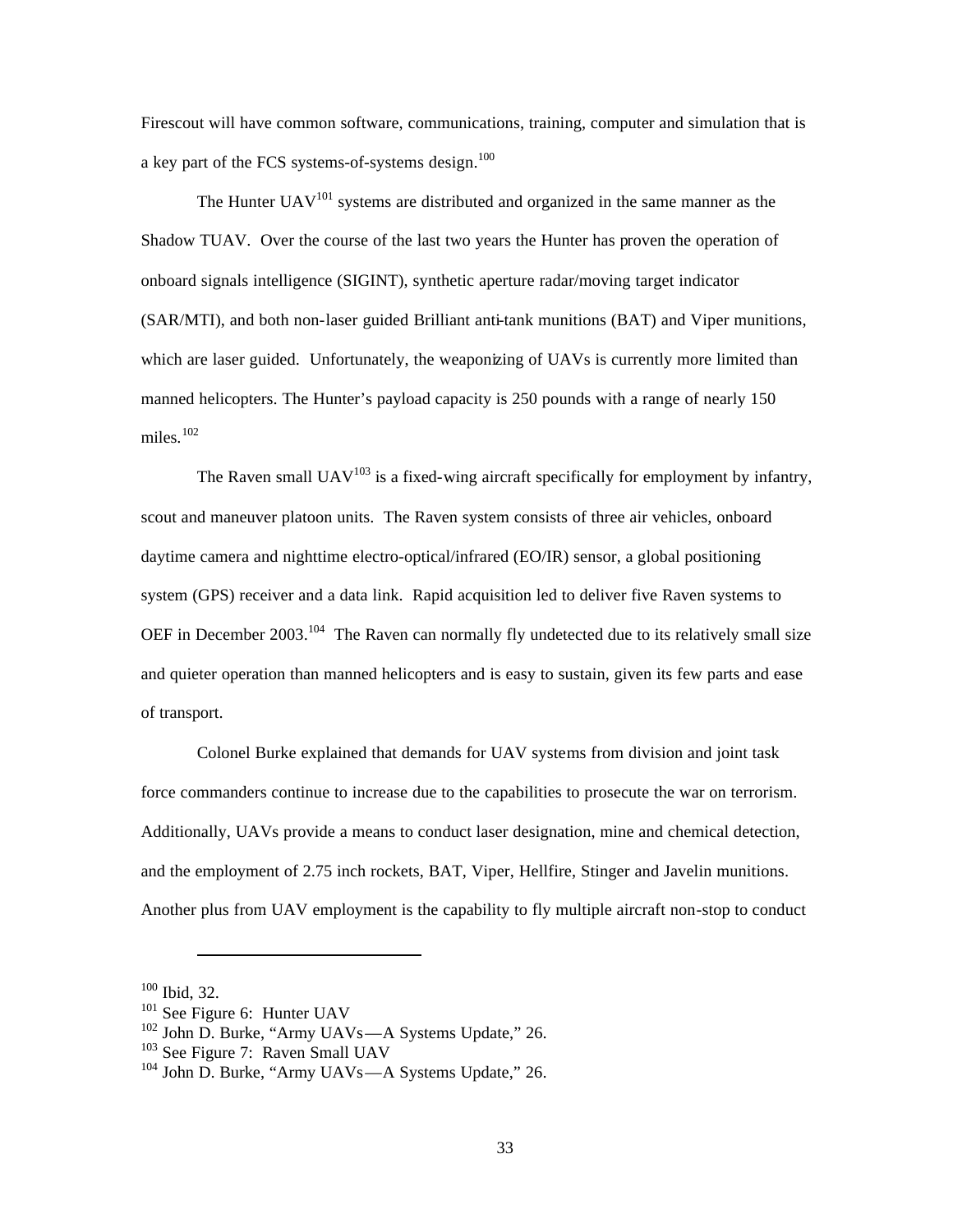battle damage assessment and targeting in real-time.<sup>105</sup> The capabilities of UAVs to conduct RSTA, relay communications, and destroy targets rival the capabilities and risk factors by employing manned helicopters in a high-threat environment.

The Defense Advanced Research Projects Agency (DARPA) is the central research and development organization for the Department of Defense.<sup>106</sup> DARPA and the US Army are developing an Unmanned Combat Armed Rotorcraft (UCAR) from present time through 2009 and expect to field the aircraft in 2012. The intent of the program is to demonstrate the feasibility, military utility, and operational value of a UCAR system to effectively and affordably prosecute armed reconnaissance and mobile strike missions within the emerging Objective Force system-of-systems architecture. To achieve this goal, the UCAR program will design, develop, integrate, and demonstrate the critical and enabling technologies, processes and system attributes pertaining to an objective UCAR system. As an example, the UCAR will not require a controlling ground station as part of the aircraft system set. The FCS command and control vehicle or combat aviation assets will provide necessary control interaction with the aircraft.<sup>107</sup>

The UCAR is an all-weather, day or night capable rotorcraft that can conduct armed escort, mobile strike and reconnaissance. The UCAR is autonomous in flight and will request guidance from a human operator only to receive tasks or weapons delivery. The operator will be digitally connected to the FCS command and control vehicle or combat aviation. The UCAR will be able to accomplish many of the missions of manned aviation and can conduct them autonomously at low level flight. The aircraft will cost less than conventional manned attack or

 $105$  Ibid, 27. The non-laser variant of the BAT is referred to as the VIPER. This munition uses GPS technology for trajectory steering.

<sup>&</sup>lt;sup>106</sup> DARPA's mission statement is found on DARPA's online homepage: www.darpa.mil, accessed 6 February 2004.

<sup>107</sup> DARPA, "UCAR Overview," online: http://www.darpa.mil/tto/programs/UCAR\_ overview.pdf, accessed 6 February 2004.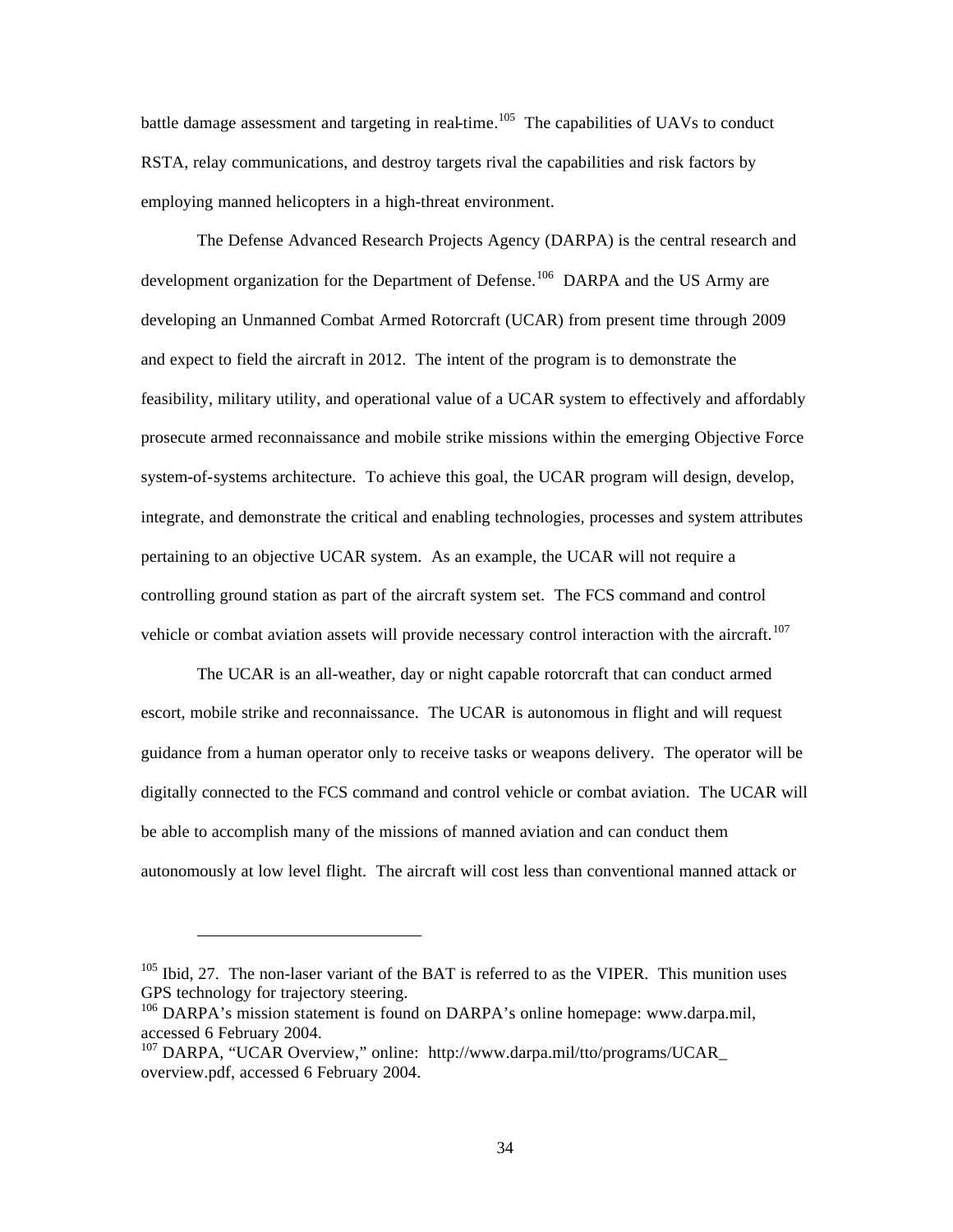reconnaissance aircraft and save aircrews from the hazards of the urban environment.<sup>108</sup> Steve MacWillie, a contractor working on the UCAR program since its inception at Fort Rucker's Directorate of Combat Developments, states, "We are now running electronic simulation vignettes with manned-unmanned (MUM) teams<sup>109</sup> UCAR and AH-64D in the urban environment to take out specific targets and we've found that having unmanned systems saves [air] crews... no doubt about it."<sup>110</sup>

DARPA is also developing the A160 Hummingbird Warrior<sup>111</sup> for the Army. The Hummingbird Warrior is a small rotorcraft UAV that could perform missions in the urban environment. The aircraft's flight management is autonomous and it can carry a payload ranging from 300 to 500 pounds. The efficient rotor concept operating at the optimum rotational speed produces a low power loiter that enables increased endurance capability. This unique concept makes the Hummingbird Warrior a superior aircraft for strike or reconnaissance missions and it can operate in all environments. The Hummingbird Warrior is capable of hovering, multidirectional flight, 140 knots airspeed, range of 2000 miles, and a 48-hour endurance. Additionally, the aircraft can hover at 15,000 feet and cruise as high as 30,000 feet, making it ideal for the mountainous conditions encountered in Afghanistan.<sup>112</sup>

The A160 concept is being evaluated for surveillance and targeting, communications and data relay, lethal and non-lethal weapons delivery, assured crew recovery, resupply of

<sup>108</sup> Sandra I. Erwin, "Army to Field Four Classes of UAVs," *National Defense Magazine*; April 2003. Also available online: http://www.nationaldefensemagazine.org/article.cfm?Id=1077, accessed 6 October 2003. 1.

<sup>&</sup>lt;sup>109</sup> MUM teams consist of an AH-64D and an unmanned aerial vehicle. The connection is made through FCS command and control and the UAV is provided tasks, coordinates, and weapons release authority through the digital connection.

<sup>&</sup>lt;sup>110</sup> Steve MacWillie, interview by author, internet instant messaging, 27 February 2004. Steve MacWillie is a defense contractor, US Army Aviation Combat Developments, Fort Rucker, AL, and has worked on the UCAR program since its inception. An electronic transcript of the interview was made by the author with permission, and used in preparation of this monograph.  $111$  See Figure 9: A160 Humming bird Warrior

<sup>&</sup>lt;sup>112</sup> White paper, "Manned and Unmanned Air Maneuver Teaming in Objective Force Air-Ground Operations," Appendix B-2.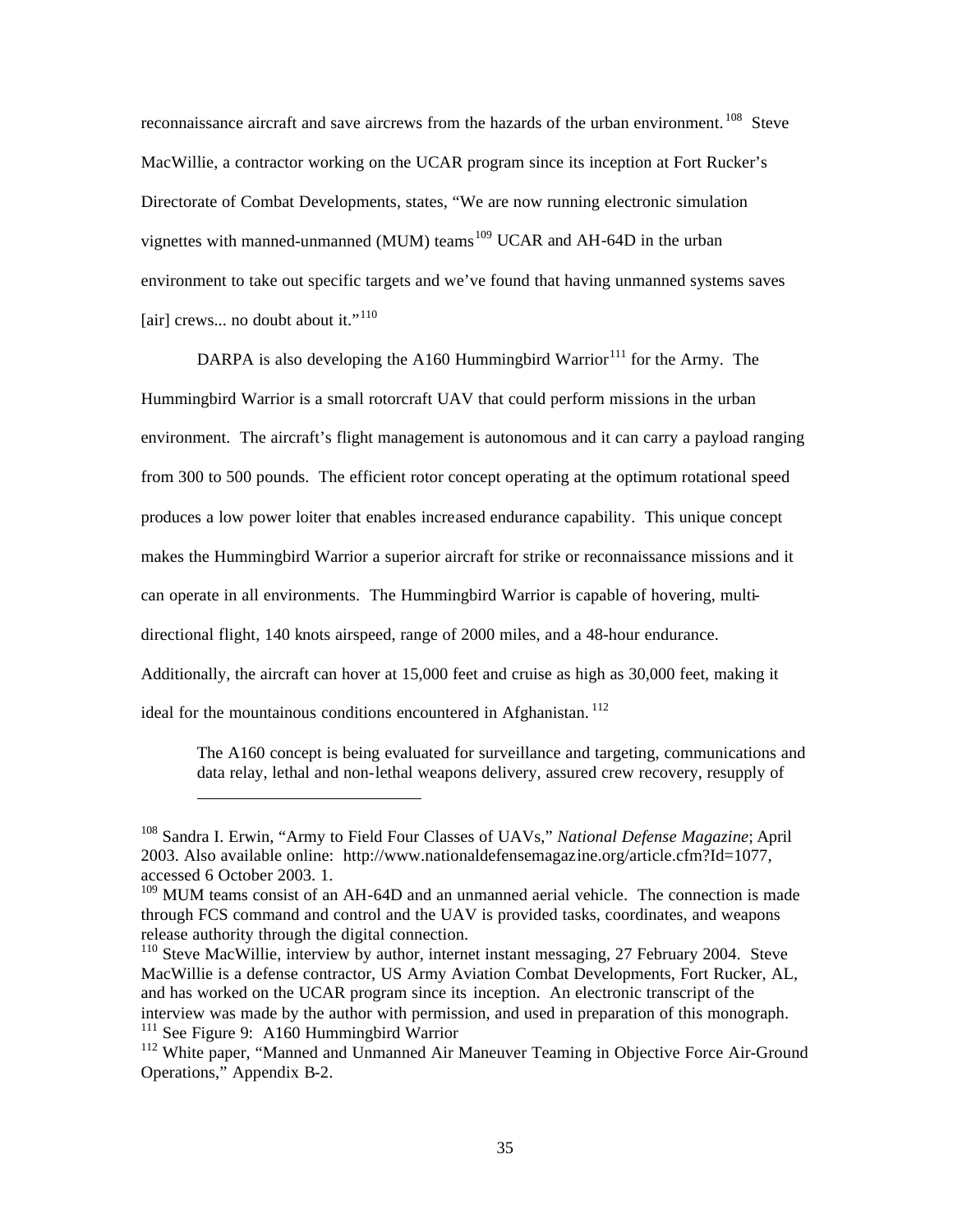forces in the field, and special operations missions in support of Army, Navy, Marine Corps, and other Agency needs. It is being developed as a component of the DARPA/Army Future Combat Systems (FCS) Program. In fiscal year 2003 this program received \$1.6 million additional funding from Congress to repair and upgrade the first test air vehicle. $113$ 

Currently, the A-160 demonstrator is performing test flights and DARPA is working on the Hummingbird Warrior's vertical take-off and landing capabilities.<sup>114</sup> The Hummingbird Warrior will continue to develop its flight envelope over the next several years and may function as part of both the Future Combat System (FCS) Battalions and Units of Employment (UE) to accomplish a wide range of tasks. $115$ 

The  $X-50^{116}$  is another highly advanced UAV and is under initial testing with Boeing's Phantom Works, in support of DARPA. The X-50 is the next generation of high-speed (approximately 500 knots), vertical takeoff and landing (VTOL) aircraft that employs a forward wing, or canard, during high speed flight and rotates the canard during slower operation and hovering tasks. Known as the Dragonfly, the X-50 uses a turbofan engine and directs thrust to the aft jet nozzle for high speed flight or to the rotor tips for rotational drive without the extra mechanical weight of standard helicopter drive systems. Missions for the Dragonfly could incorporate armed escort, reconnaissance, communications relay, and logistical support. 117

<sup>113</sup> Van Olinger, "A160 Hummingbird Warrior," 29 March 2004, available online: http://www. darpa.mil/tto/programs/hum\_war.html, accessed 2 April 2004.

<sup>114</sup> John D. Burke, "Army UAVs—A Systems Update," *Army Aviation*, 26-27.

<sup>&</sup>lt;sup>115</sup> White paper, "Manned and Unmanned Air Maneuver Teaming in Objective Force Air-Ground Operations," Appendix B-2. UE refers to a divisional element that will control up to seven Units of Action (UA), or battalions. More UE/UA information is available online: John Pike, "Units of Action," http://www.globalsecurity.org/military/agency/army/ua.htm, accessed 5 April 2004. <sup>116</sup> See Figure 10: X-50 Dragonfly

 $117$  Steve Bass, interview by author, telephone, 12 December 2003. Steve Bass is the program manager for the X-50 UAV at Phantom Works. Phantom Works is the research and development unit of Boeing. Additionally, a PowerPoint presentation was provided via e-mail on 12 November 2003 by Colonel John D. Burke, "US Army Overview of UAV Systems," 17 October 2003.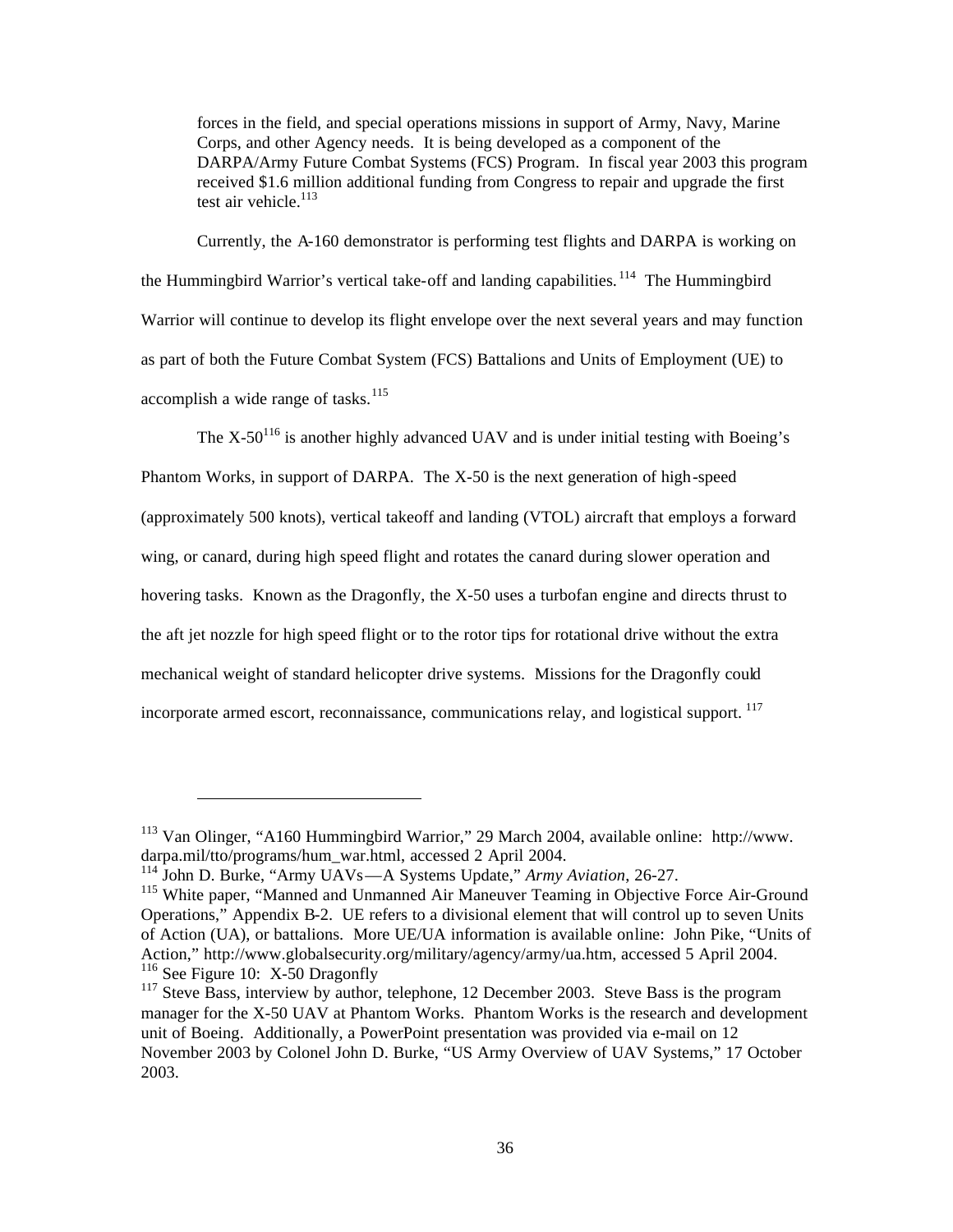A strong focus on logistics is necessary to sustain such valuable and growing assets as UAVs and permit their non-stop employment. Colonel Burke explained, "Contractor field service representatives augment the maintenance personnel in Shadow and Hunter units. These personnel have become part of the unit's operational planning, including deploying and billeting in the same remote locations as the brigade UAV platoons."<sup>118</sup> The approach is based on collocating UAV systems with forward repair areas, transportation nodes, and parts stockage. The endstate for maintenance support is the capability for brigade commanders to maintain high readiness rates of their UAV systems (85 percent) to ensure non-stop UAV operation, without the need for excessive leadership involvement in maintenance or sustainment.<sup>119</sup>

Advancements in UAVs, such as the Hunter armed with Viper Strike or the highly versatile A160 Hummingbird Warrior, may soon provide a UAV that is as agile in the city as it is lethal. In the future, autonomous UAVs will become more capable but are not expected to exceed the effectiveness of MUM teams in the same urban operation.

#### **Success and the Road Ahead**

Contrary to the failures often experienced by manned aviation in the case studies discussed in chapter two, there were a number of successes by UAVs in the 1999 air war over Kosovo, named Operation Allied Force. Predator and Hunter UAVs were used significantly and quite successfully to provide real-time video imagery to commanders and planners, without the risk of aircrew losses. Many UAVs were flown as low as 1000 feet to make secondary threat identification for firing aircraft, mitigating the risk of having to send in aircrews. However, the close proximity of UAVs to the threat resulted in several UAVs being shot down or encountering

<sup>118</sup> John D. Burke, "Army UAVs—A Systems Update," *Army Aviation*, 27.  $119$  Ibid.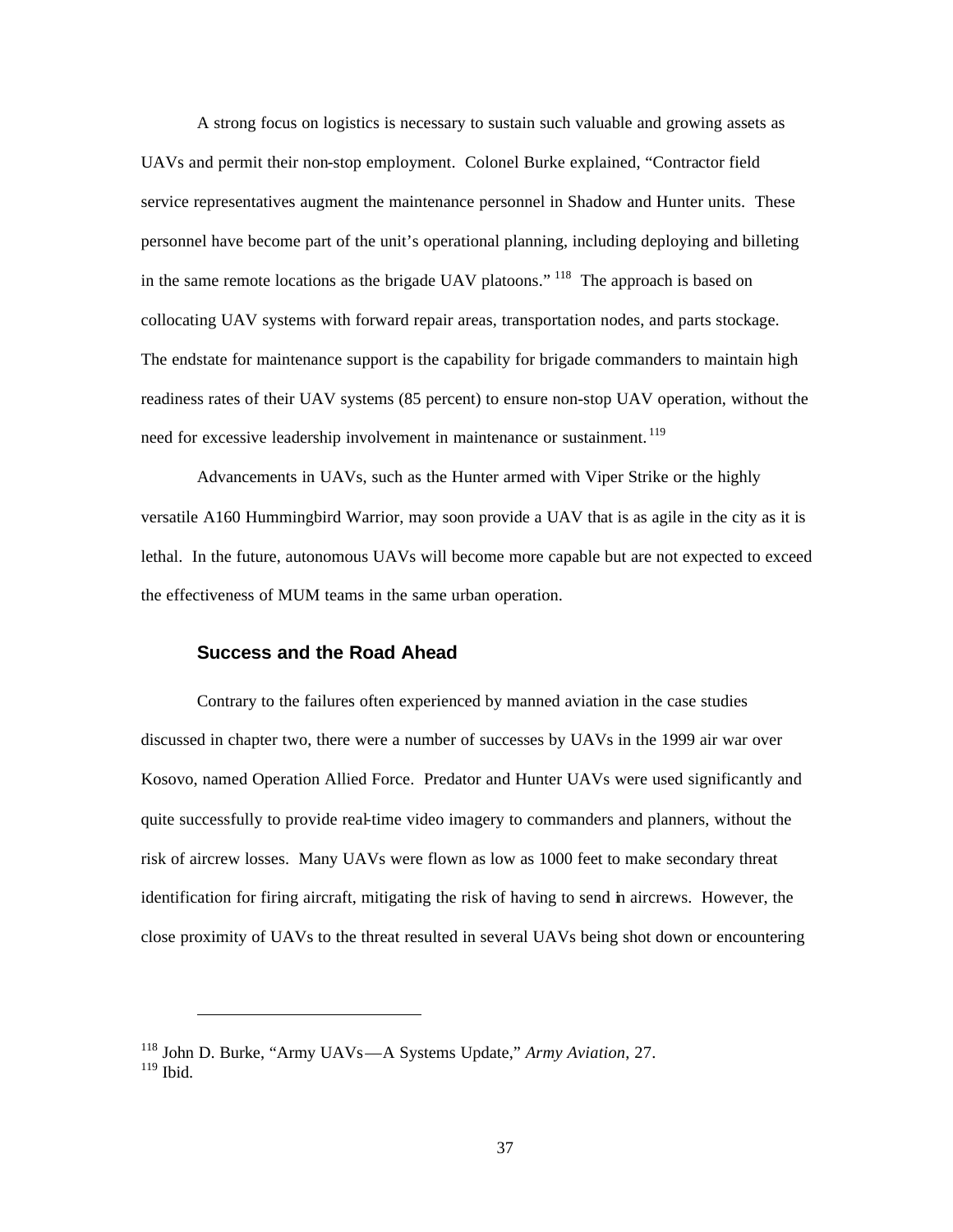some type of mechanical failure, but flying these more dangerous or classified missions was worth the risk of UAV loss if it meant saving aircrews.<sup>120</sup>

Operation Allied Force involved the employment of UAVs in many varying ways. Sometimes the Predator was used to confirm and validate target sites or moving ground forces instead of conducting reconnaissance to locate the enemy. This technique was used to facilitate the constraining ROE of having two confirmations of a target prior to engaging it. Real-time video feeds of engagements and BDA also became a widely used technique. UAVs loitering over some of these well-protected targets or flying repeatedly over the same threat location, waiting for an engagement to occur, were at high risk of being shot down. The frequent use of UAVs and their loitering activities created a greater need to deconflict their presence with that of manned aircraft for collision avoidance. The final tally of UAV losses was 25 by all allies, of which 16 were US losses over the course of a 78-day operation. Overall, UAV employment led to a successful air war and discovery of the advantage of close targeting and mitigation of risk to our aircrews. <sup>121</sup>

The Army is currently undergoing an organizational restructuring initiative. One of the impacts to Army aviation is the incorporation of UAVs in every aviation brigade. Army Chief of Staff, General Peter Schoomaker is reorganizing the Army to create a more modular and lethal force. Starting with the Third Infantry Division and followed by the 101st Airborne Division, the concept is to turn three brigades into five rapidly deployable brigade units of action that are slightly smaller in combat troops, but independently deployable and interchangeable with any

<sup>&</sup>lt;sup>120</sup> Benjamin S. Lambeth, "NATO's Air War for Kosovo: A Strategic and Operational Assessment" (RAND, 2001) 94-97. Available online: http://www.rand.org/publications/MR/ MR1365/, accessed 15 March 2004.  $121$  Ibid.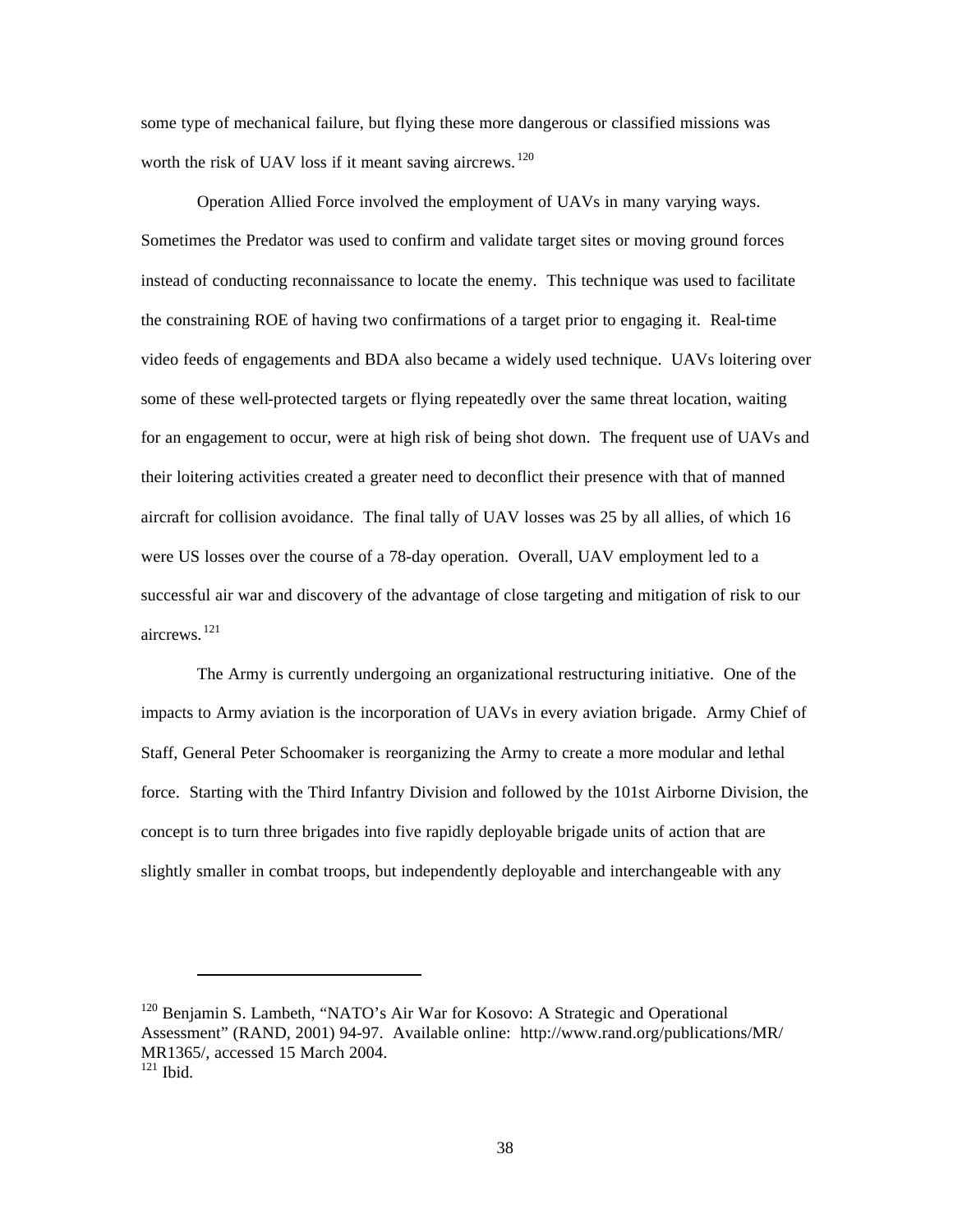division.<sup>122</sup> The Army's ten aviation brigades will be realigned to create identically structured organizations within each aviation brigade. The resulting new aviation brigades will each consist of 24 Apaches, 38 Blackhawks, 14 Chinooks, and a UAV company consisting of an unspecified quantity of Predator or Shadow UAVs. 123

UAVs distributed evenly throughout the units of action (UA) will greatly enhance the organic ISR capability of the UA organizations. However, UAVs can not be expected to independently conduct the current missions of attack and reconnaissance aircraft. Advancements in technology have provided opportunities for DARPA engineers to weaponize more advanced UAVs, but joint and service component doctrine have not yet added the tactics, techniques or procedures (TTP) for the employment of UAV-launched lethal and non-lethal weapons in urban areas. The updates to the draft Joint Publication 3-55.1, *JTTP For Unmanned Aerial Vehicles*, 124 may have incorporated lethal and non-lethal means of UAV employment in the urban area, but this remains to be seen. UAVs have performed weapon launch tests successfully in the past, destroying selected targets with precision. Once part of our doctrine, UAVs may provide the asymmetrical edge in urban combat. Additionally, independent or cooperative use (teaming) of UAVs with manned aircraft should be pursued to maximize the capabilities each brings to urban combat.  $125$ 

<sup>122</sup> Gary Sheftick, "Army to Reset into Modular Brigade-Centric Force," *Army News* Service, available online: http://www4.army.mil/ocpa/print.php?story\_id\_key=5703, accessed 27 February 2004. See also: Sergeant First Class Triggs, "3rd ID reorganizes into modular force," *Fort Leavenworth Lamp*, *Army News Service*, 22 January 2004, 2.

<sup>123</sup> Ann Roosevelt, "Army Chief Approves Major Aviation Restructuring," *Defense Daily*, 30 January 2004, 4.

<sup>124</sup> JP 3-55.1, *JTTP For Unmanned Aerial Vehicles* (Washington D.C., 27 August 1993), 2-1. Electronic copy available: http://www.fas.org/irp/doddir/dod/jp3-55\_1/index.html, accessed 10 January 2004.

 $125$  See Figure 2: Evaluation Criteria Analysis Chart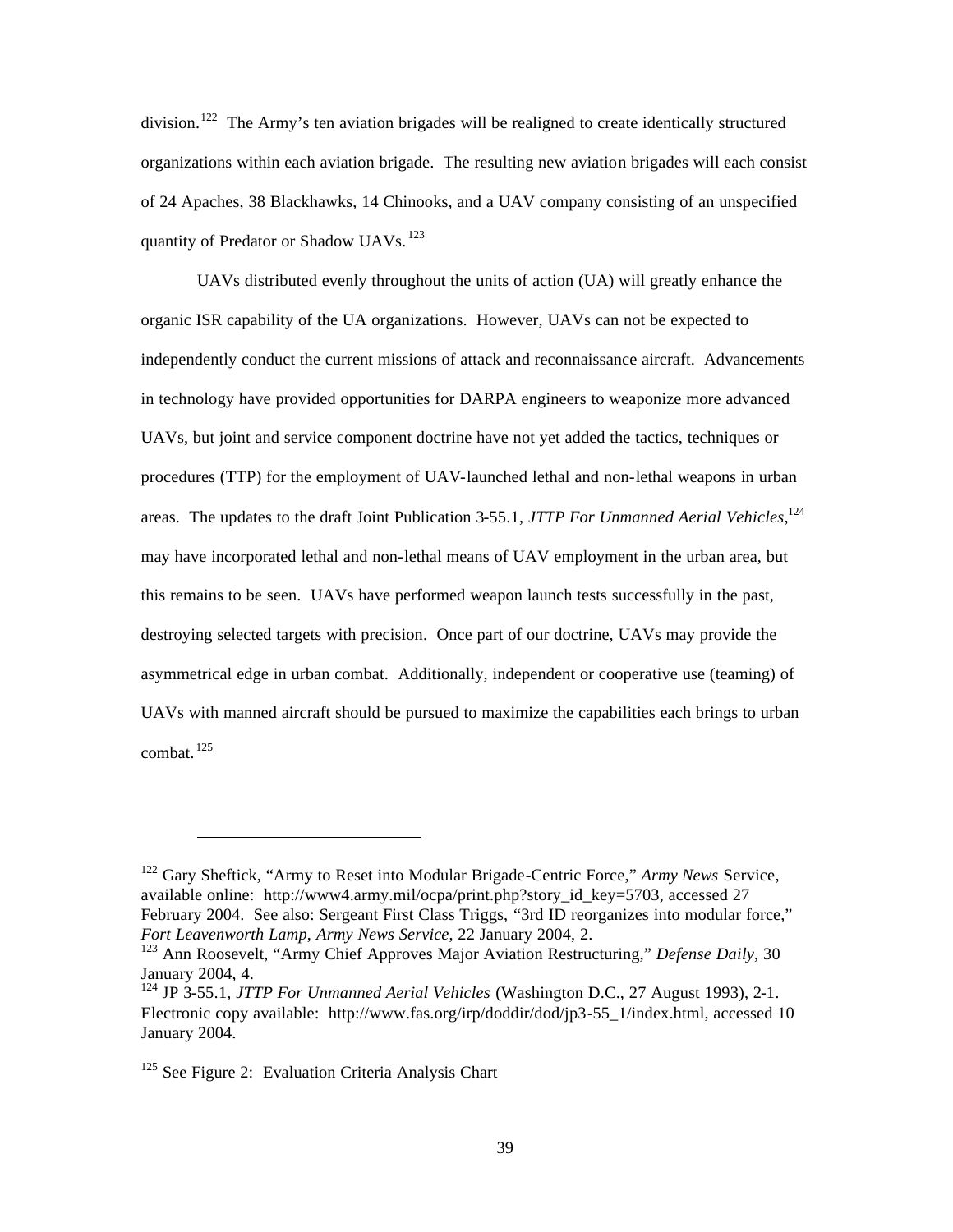An issue that may be impeding the progress of UAV employment is cited by Pentagon analysts, "The Army remains unnecessarily wedded to the importance of manned aircraft and thus is unwilling to exploit fully the potential of UAVs." The Office of the Secretary of Defense also fears that the Army's (and sister services') pilot-centric community is slowing down UAV development.<sup>126</sup> However, with the loss of the Comanche program on February 24, 2004, the Army has the economic opportunity to pursue not only a cost-effective system, but perhaps a necessary solution to the discontinuation of the Comanche helicopter program. This program was started in the early 80's and will cost about \$600 million to cancel. The upside is that the savings of \$30 billion will pay for development of a new reconnaissance helicopter to replace the underpowered-overweight OH-58D armed-reconnaissance helicopter. The savings will also upgrade current AH-64D digital systems to control UAVs in the teaming concept, and further develop tactical UAVs. $^{127}$ 

## **CHAPTER 4: CONCLUSION**

#### **Analysis**

The effects of global urbanization will significantly impact military operations across the spectrum of conflict. If General Krulak is correct in that by the year 2020, 85 percent of the world's population will be urbanized, then the US Army could expect to deal with civil strife, economic depression, and genuine requirements to conduct urban operations on a regular basis in a non-permissive environment. The Army could suffer many casualties and the 'staying power' of our nation will be put to the test.

<sup>126</sup> John R. Guardiano, "Manning and Unmanning Army Aviation," *Aviation Today,* http://www. aviationtoday.com/cgi/rw/show\_mag.cgi?pub=rw&mon=1202&file=1202rorep.htm, accessed 10 December 2003.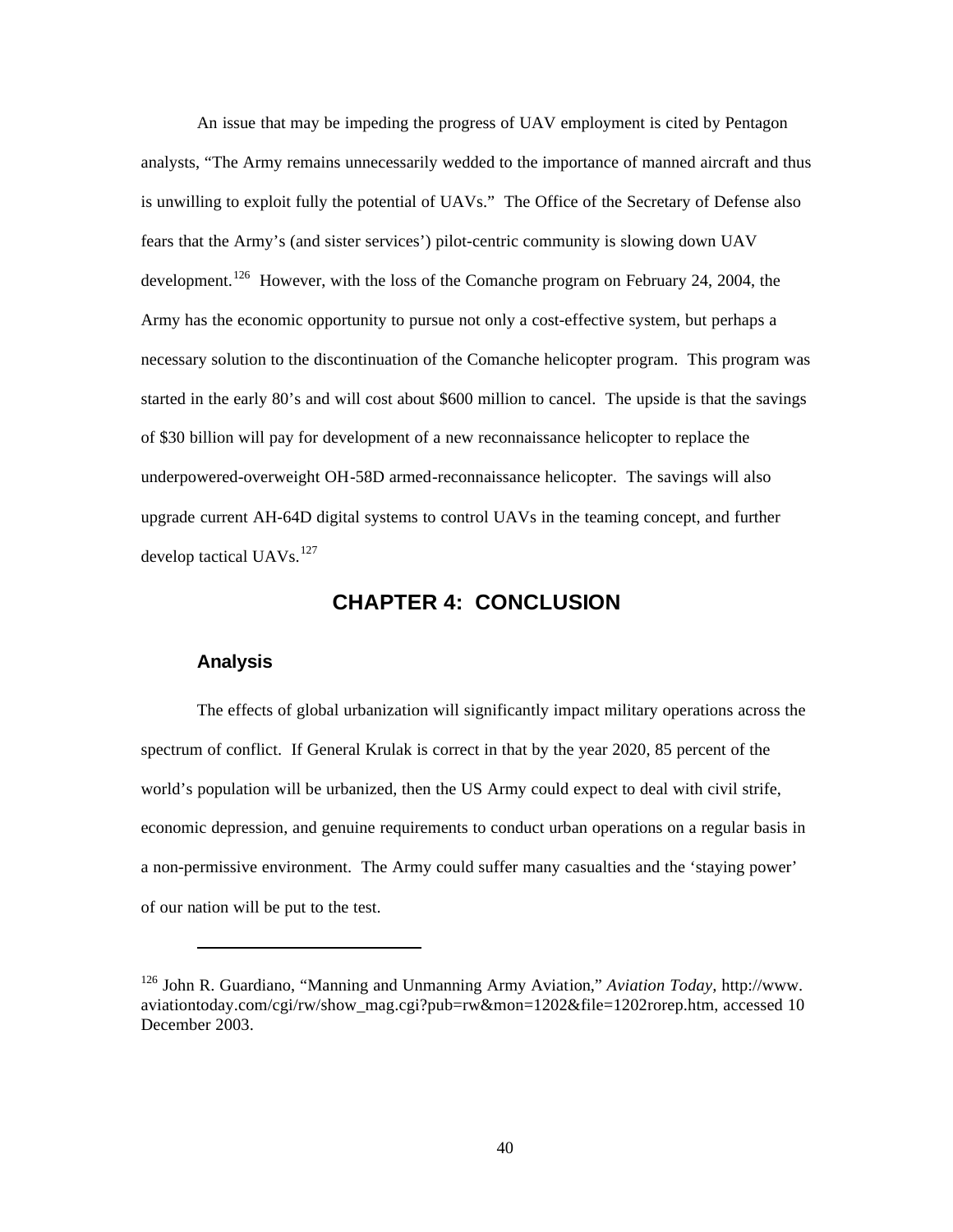The urban environment presents significant challenges to large rotary wing aircraft,

especially the 17,000 pound Apache Longbow. FM 1-100, *Army Aviation* Operations, posits that the risk to mission and pilot encountered by operating in this environment is significantly dangerous and could make rotary wing employment inadvisable. According to FM 1-100, *Army Aviation Operations*,

Urban operations present unique and complex challenges to aviation units . . .. The following factors affect aviation operations in the urban environment: restricted landing zones or pickup zones; increased tower, antenna, and wire hazards; foreign object damage to aircraft from flying debris; operating in areas with high concentrations of civilians; collateral damage to property; night vision system operations in the vicinity of city lights; degraded communications; and the high risk to aircraft from close–range, small arms fire, complicated by the proximity of noncombatants.<sup>128</sup>

The enemy in an urban environment can use the defensive attributes of the city to offset the inferiority of his own weapons. In this environment the enemy is able to hide behind manmade obstacles until an aircraft is within the effective range of his weapons, thus possibly removing sufficient reaction time for the pilot to evade harm. Even today, Clausewitz' statement, "... the defense is the stronger form of warfare ..."<sup>129</sup> is a truth for urban combat. Considering the migration of people to cities and the resultant urban growth, Clausewitz' statement about the defense of cities should be given even greater emphasis. Today's military must find a way to breach the impregnable fortress-like advantages of an enemy defending from within a city by employing capabilities that maximize information, situational understanding, and strike capability.

<sup>127</sup> Joe Burlas, "Comanche Project Grounded," *Army News Service*, 23 February 2004, online: http://www.dix.army.mil/PAO/Post04/post022704/ComancheProjectGrounded.htm, accessed 26 February 2004.

<sup>128</sup> US Department of the Army, Field Manual 1-100, *Army Aviation Operations*, (Washington D.C.: 21 February 1997), 3-4.

<sup>&</sup>lt;sup>129</sup> Carl von Clausewitz, *On War*, ed. and trans. by Michael Howard and Peter Paret (New Jersey: Princeton University Press, 1976) 84.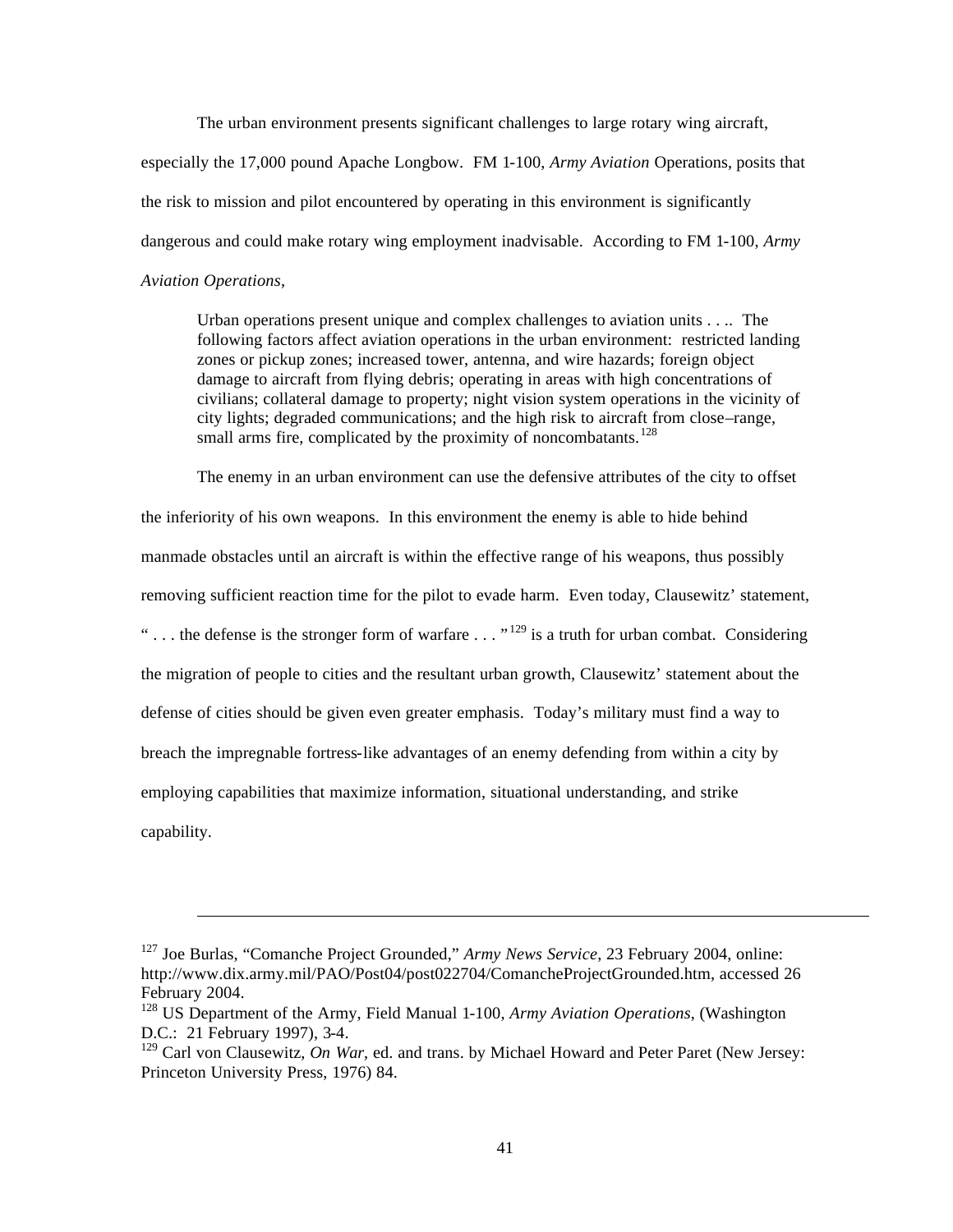Penetrating a defense network within a city may be easier and less risky for unmanned aircraft than manned aircraft. However, for many years UAVs have only performed reconnaissance at altitudes well above cities, not among their structures. Considering the problems that may occur from urban sprawl, as discussed in chapter one, there is justifiable cause to develop reconnaissance UAVs for tactical operation in the urban environment—combat or peace. While an enemy defending within the city presents great risk to an attack helicopter aircrew, many challenges still exist for UAVs to fully replace attack helicopters in the urban environment. One challenge is the ability to hover while carrying sufficient ordnance to conduct combat. Hovering is an important capability because it allows an aircraft sufficient time to conduct reconnaissance, an ability to quickly seek cover, and the opportunity to ambush a target moving through the city.

Some of the advantages and disadvantages of UAVs are found in FM 3-55.1, *JTTP for Unmanned Aerial Vehicles*. The obvious advantages of UAV systems are that they can collect real time information and provide it to digitally linked systems, air or ground. Army aviation's interest in this regard is the reduced need for manned aircraft to over fly enemy locations, subjecting themselves and the aircraft to small arms fire and RPGs. Depending on the size of the UAV, they are capable of operating from unimproved areas or even small clearings or parking lots. Furthermore, the UAV's small visual and radar signatures can prevent successful enemy engagements, thus aiding in the survivability of the UAV and the accomplishment of its mission. Some of the disadvantages are environmental restrictions to flight, depending upon the size of the UAV, and more significantly, the current digital linkage to ground stations, airborne platforms or satellites is line of sight dependant. In the future, line of sight requirements may be overcome

42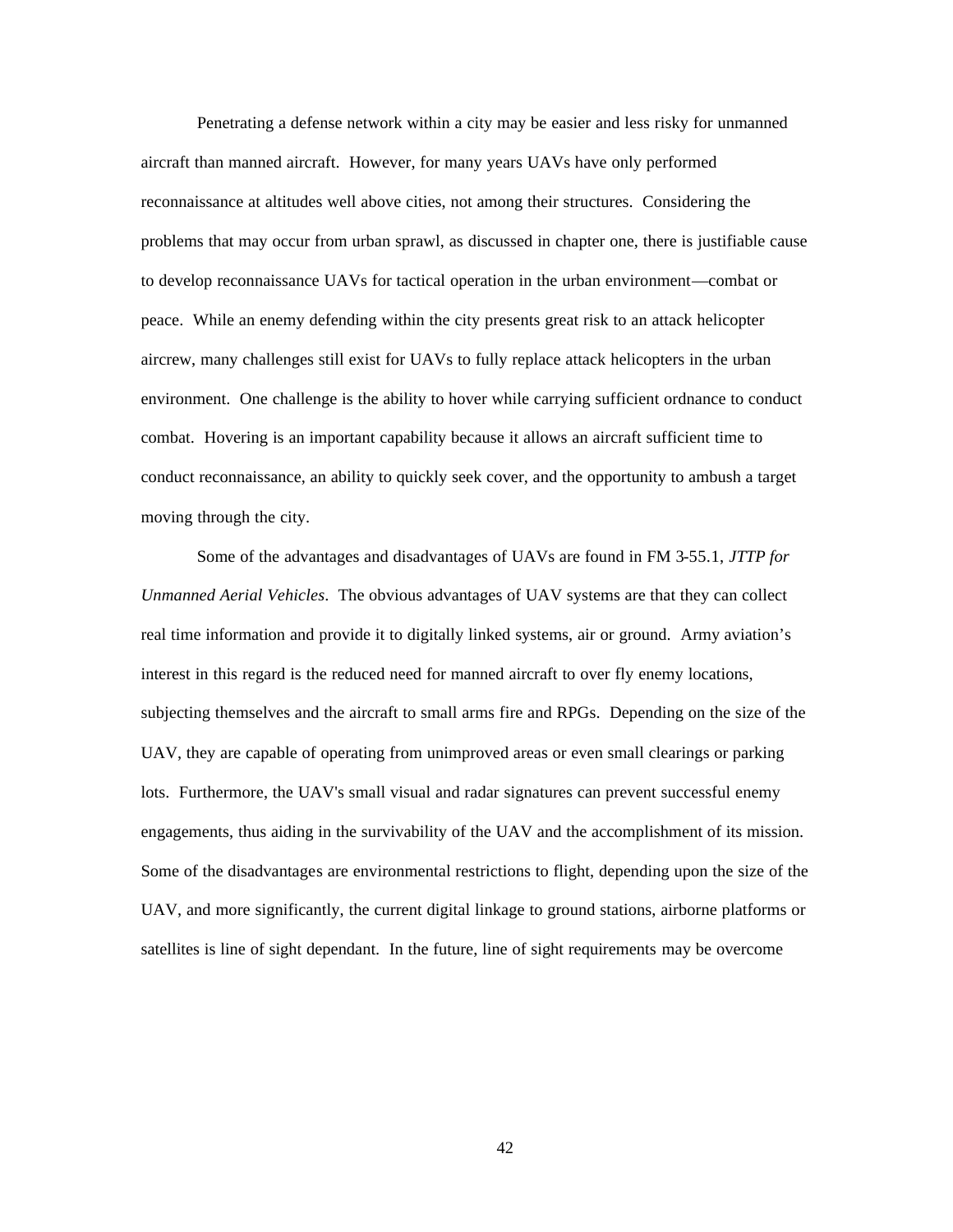through technology currently under development. Overall, UAVs provide the Army a marked advantage against the enemy's urban defense.<sup>130</sup>

Progress is being made in UAV weapons development that could be used in urban combat. In March of 2003, the Hunter UAV conducted a weapons test firing at White Sands Missile Range, New Mexico, and validated the concept of Viper Strike munitions integrated with and launched from the Hunter UAV. The Hunter successfully hit seven of nine possible targets, ranging from pickup trucks to tanks. The Viper Strike weapon is ideally suited for use in the urban environment and it employs a measure of safety by requiring a "man in the loop" to laser designate the target, thus mitigating the chances for fratricide.<sup>131</sup>

The Longbow and OH-58D could surely operate within the urban environment in nothreat or low-threat conditions with only minor difficulties imposed by numerous wires, confined areas, and avoidance of buildings or other aircraft. However, as seen in the previous case studies, the risk to an aircrew and helicopter is enormous when in proximity to hostile armed forces that are concealed from attack by buildings or even noncombatant masses. Although the Longbow is the world's premier attack helicopter, even with its digitized cockpit, the plethora of information from environmental complexity may be too much for a two-man attack crew to receive, process, and act upon in a timely manner in urban combat without first being engaged by an enemy with an asymmetrical advantage, the defense provided by the urban environment.

The Longbow or Kiowa Warrior by itself is no sure answer to urban combat. Yet, there is no doubt that technology must continue to improve before UAVs can fully replace the capabilities that the Longbow and Kiowa Warrior bring to the fight. Situational awareness and

<sup>130</sup> JP 3-55.1, *JTTP for Unmanned Aerial Vehicles*, 2-1.

<sup>&</sup>lt;sup>131</sup> "Viper Strike Munition Released From Hunter UAV Scores Direct Hits In U.S. Army-Northrop Grumman Tests," Northrop Grumman News Release, 9 April 2003, available online: http://www.irconnect.com/noc/pages/news\_printer.mhtml?d=38843&print=1, accessed 5 September 2003.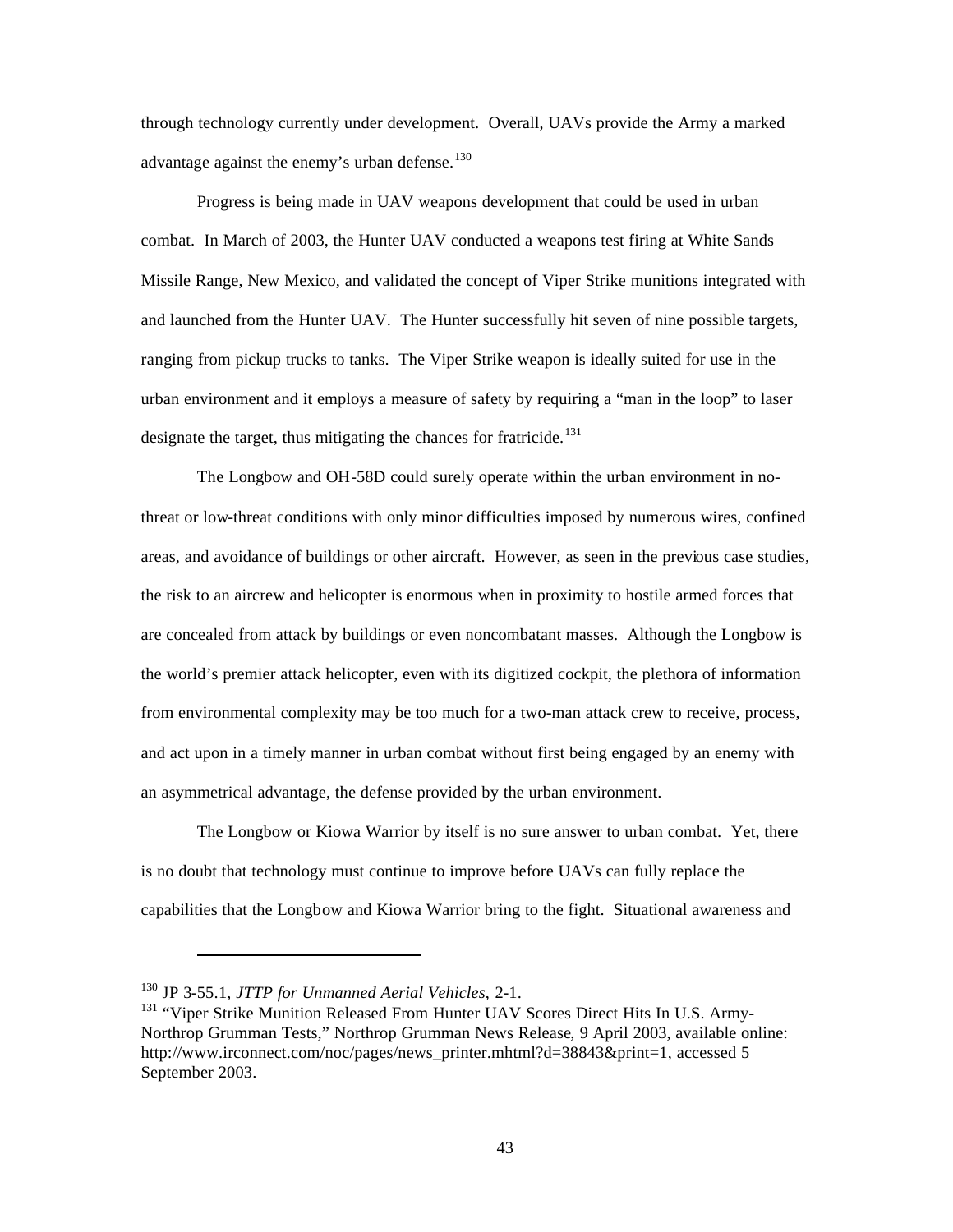judgment gained by having a pilot in the cockpit during urban attack and reconnaissance must be weighed against the risk involved.

A technique that could allow the Longbow and Kiowa Warrior to maximize weapons stand-off range yet still accurately engage targets from the city's periphery is using a mannedunmanned teaming effort by employing UAVs forward in the urban area with a full suite of electro-optical/infrared (EO/IR) sensors, connected digitally to manned aircraft. In this manner, UAVs can conduct reconnaissance and limited attacks within the urban area and provide targeting data or laser designation for the heavier weaponized Longbows and Kiowa Warriors, which may opt to maneuver around the periphery of the urban area and dash into the city, using routes and firing positions already cleared by UAVs, to strike targets at the best time and place possible to accomplish the mission and ensure the safety of the aircrew.

Reviewing the criteria defined in chapter one (capability, feasibility, acceptability, sustainability, and suitability), and applying them to information presented in chapters two and three, which discussed urban case studies, challenges to Army aviation, and current UAV programs, 23 possible sub-criterion are evaluated against manned, unmanned and a combination of each in Figure one below. The results indicate that MUM teams work best in the future, as defined in chapter one as the years spanning 2010-2025. The teaming concept satisfies the evaluation criteria (capable, feasible, acceptable, sustainable and suitable) better than UAVs or manned aircraft alone. UAVs in the urban environment can lessen the load on the manned crew by removing the aircrew from harm's way while better preparing them with intelligence and targeting assistance. The research provided justifiably tips the scale in favor of UAV integration with manned aircraft for urban attack and reconnaissance missions.

44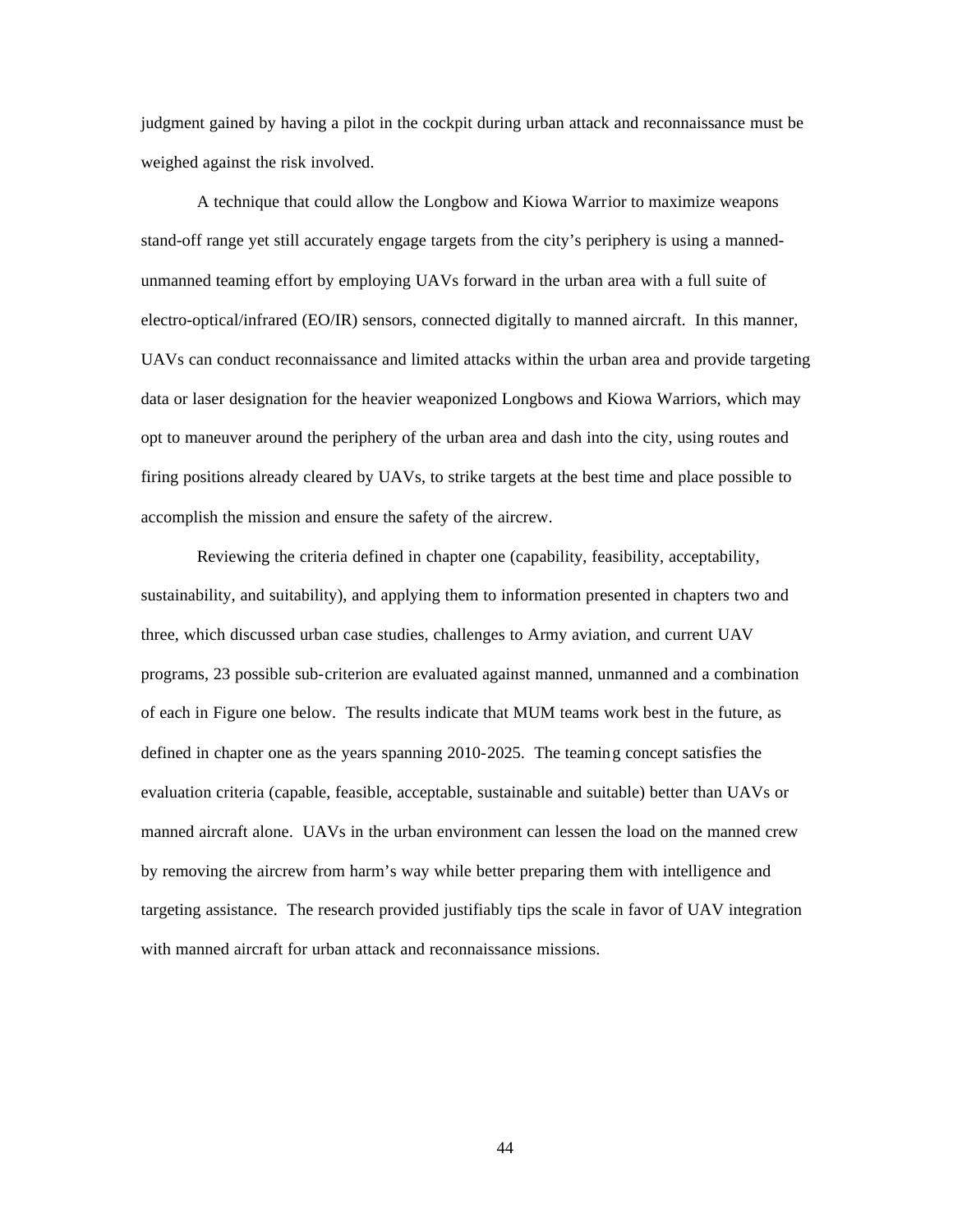#### **Figure 1:** EVALUATION CRITERIA ANALYSIS CHART

## **\*Each sub-criterion is evaluated against manned (M), unmanned (U), and a combination (C) of each. \*Manned=AH-64D, Unmanned=current and concept UAV/SUAV/Micro-UAV/UCAR**

**\*The abbreviations, M-C-U, are annotated with 'X' if the criterion is achieved and 'NO' if they are not achieved..**

**\*Each column reflects (current/future) effectiveness using a slash to separate the timeframes.** 

| $\mathbf M$                                                                   | U                                                                                           | $\mathbf C$ |                                                                                           |  |
|-------------------------------------------------------------------------------|---------------------------------------------------------------------------------------------|-------------|-------------------------------------------------------------------------------------------|--|
| 1. Capability: The capacity to be used for a specific purpose.                |                                                                                             |             |                                                                                           |  |
| X/X                                                                           | X/X                                                                                         | X/X         | a. Conduct RSTA in and around the urban area.                                             |  |
| X/X                                                                           | X/X                                                                                         | X/X         | b. Destroy tanks or other armored vehicles in and around the urban area.                  |  |
| X/X                                                                           | X/X                                                                                         | X/X         | c. Destroy unarmored vehicles and kill personnel in and around the urban area.            |  |
| X/X                                                                           | NO / NO                                                                                     | X/X         | d. Conduct show of force.                                                                 |  |
|                                                                               | 2. Feasibility: The determination that a specific task can be successfully<br>accomplished. |             |                                                                                           |  |
| X/X                                                                           | X/X                                                                                         | X/X         | a. Can reliably and successfully conduct RSTA around the urban area.                      |  |
| NO/NO                                                                         | X/X                                                                                         | X/X         | b. Can reliably and successfully conduct RSTA in the urban area.                          |  |
| X/X                                                                           | X/X                                                                                         | X/X         | c. Can reliably and successfully destroy armor around an urban area.                      |  |
| NO/NO                                                                         | NO / X                                                                                      | X/X         | d. Can reliably and successfully destroy armor from within an urban area.                 |  |
| X/X                                                                           | X/X                                                                                         | X/X         | e. Reliably / successfully destroy unarmored vehicles / kill personnel around urban area. |  |
| NO/NO                                                                         | NO / X                                                                                      | X/X         | f. Reliably / successfully destroy unarmored vehicles / kill personnel in urban area.     |  |
| 3. Acceptability: Adequate to satisfy the military and political need.        |                                                                                             |             |                                                                                           |  |
| X/X                                                                           | X/X                                                                                         | X/X         | a. Friendly forces have trust in the system.                                              |  |
| NO/NO                                                                         | NO/X                                                                                        | X/X         | b. Performs required missions in the urban area.                                          |  |
| X/X                                                                           | X/X                                                                                         | X/X         | c. Performs required missions around the urban area.                                      |  |
| NO/NO                                                                         | X/X                                                                                         | X/X         | d. Urban combat casualties are accepted by the public.                                    |  |
|                                                                               |                                                                                             |             | 4. Sustainability: Providing for and maintaining a required level of materiel             |  |
|                                                                               |                                                                                             |             | readiness.                                                                                |  |
| NO/NO                                                                         | X/X                                                                                         | X/X         | a. Improves readiness by evading air defense threats within an urban area.                |  |
| NO/NO                                                                         | X/X                                                                                         | X/X         | b. Improves readiness by infrequent and minor maintenance.                                |  |
| NO/NO                                                                         | X/X                                                                                         | NO/NO       | c. Improves readiness by incurring a low level of logistical support.                     |  |
| 5. Suitability: Possesses the qualities that are appropriate for the purpose. |                                                                                             |             |                                                                                           |  |
| NO/NO                                                                         | X/X                                                                                         | X/X         | a. Small profile size prevents successful enemy engagement.                               |  |
| X/X                                                                           | NO/X                                                                                        | X/X         | b. Hover behind cover.                                                                    |  |
| NO/NO                                                                         | X/X                                                                                         | X/X         | c. Long loiter times to support RSTA.                                                     |  |
| X/X                                                                           | X/X                                                                                         | X/X         | d. Can carry weapons.                                                                     |  |
| X/X                                                                           | X/X                                                                                         | X/X         | e. Digitally integrated with other aircraft or ground systems.                            |  |
| NO/NO                                                                         | NO/X                                                                                        | X/X         | f. Maintains sufficient situational awareness during combat in an urban area.             |  |
| 12/12                                                                         | 17/22                                                                                       | 22 / 22     | Manned/Unmanned Teaming Achieves Highest Number of Current/Future Criteria.               |  |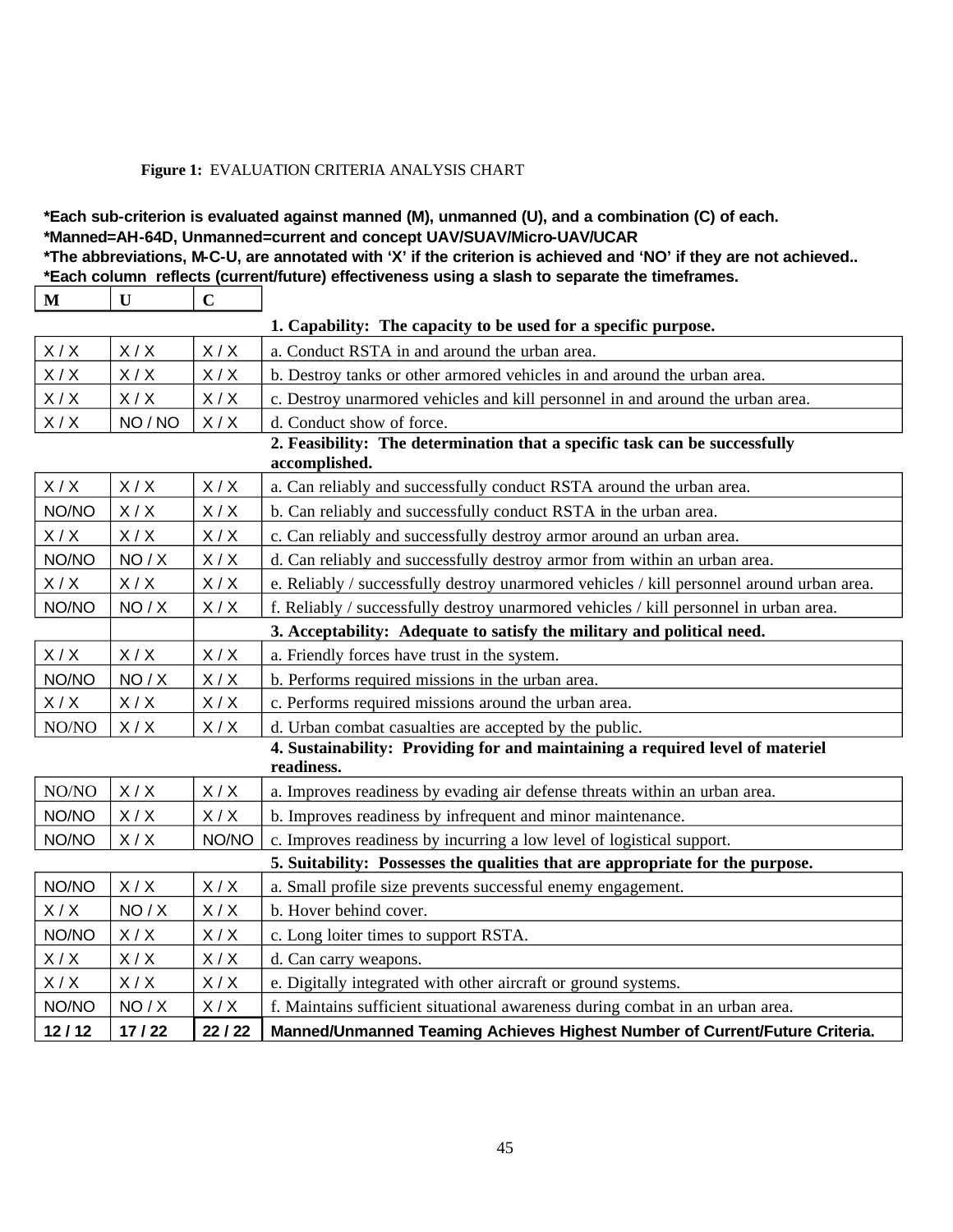## **Recommendations**

The US Army would benefit greatly by the employment of UAVs in the urban environment, particularly the Raven Small UAV, UCAR, A160 Hummingbird Warrior, and the X-50 model UAVs. However, the solutions which exist now and in the near future for the application of Army attack and reconnaissance helicopters in the urban environment extend beyond the service component and into the joint world. Therefore, doctrine, both joint and Army, should be updated to include urban combat operations by UAVs, attack and reconnaissance helicopters from all service components, helicopters teamed with UAVs, and the employment of lethal as well as non-lethal means. Joint UAVs and doctrinal development should be maximized to retain the economic advantages gained from the original savings that UAVs provide in terms of both risk mitigation and logistical benefits. Joint use UAVs should share the same classes of supply, thus streamlining the support of and benefit from the versatility of land or ship-borne UAVs.

A joint working group, with Fort Rucker as lead agency, should be initiated to develop doctrine for the employment of UAVs in urban operations. Focus areas should include the employment of joint UAVs (and variants) in an independent role, team role with attack and reconnaissance helicopters, and a support role to Army and other service components' aircraft. The support role could include future logistics support, ISR functions, and teamed-strike capabilities that incorporate joint aircraft (fixed and rotary wing). The doctrine, regardless of service component, should maximize the capabilities of each aircraft and align tasks and functions accordingly. The challenge lays partially in the inclusion of multiple UAVs still in development and the growing and still unidentified capabilities provided by technologically advanced UAVs. Logistics must be a common thread in all applications exemplified in future doctrine as well as a common command and control system for UAVs that is tailorable to meet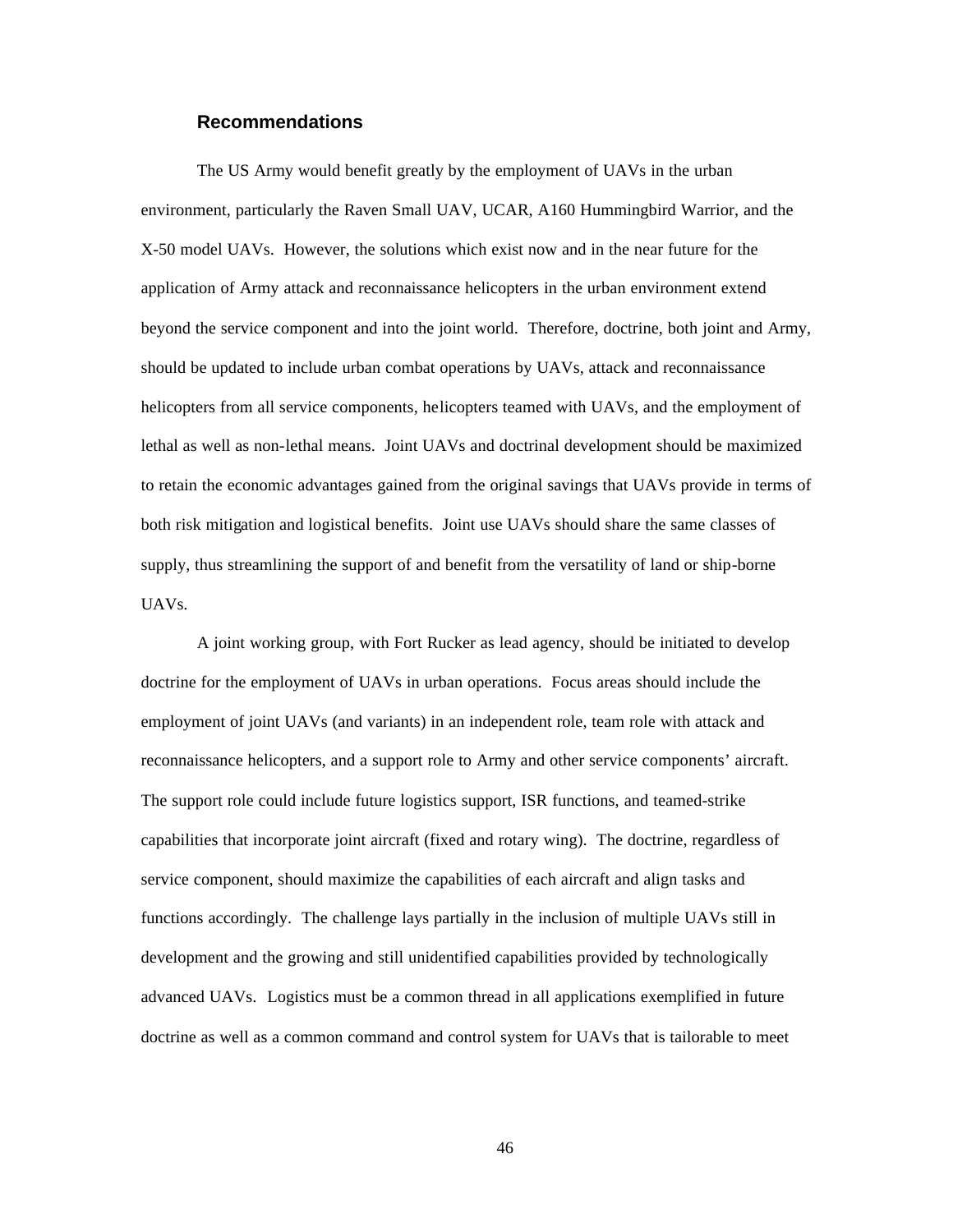the requirements of various land, sea, and air equipment that requires UAV support or communication feeds.

Attacks by UAVs are limited only by current enabling technology and will surely have an evolving doctrinal role for urban attack missions once the weapon-carrying capacity, hovering capabilities, and situational awareness are suitable to replace Army attack and reconnaissance helicopters in urban operations.

However, in the years out to 2025, the most effective method for Army aviation to conduct urban operations while mitigating risk for its aircrews is to team manned and unmanned aviation assets. In summary, after exploring the trend and likely results of urban sprawl in chapter one, examining four case studies of urban operations that demonstrated the risk to aircrews, civilians and destruction of property in chapter two, and a discussion of modern manned and unmanned aviation assets in chapter three, analysis confirms that UAVs can not supplant Army attack and reconnaissance aircraft.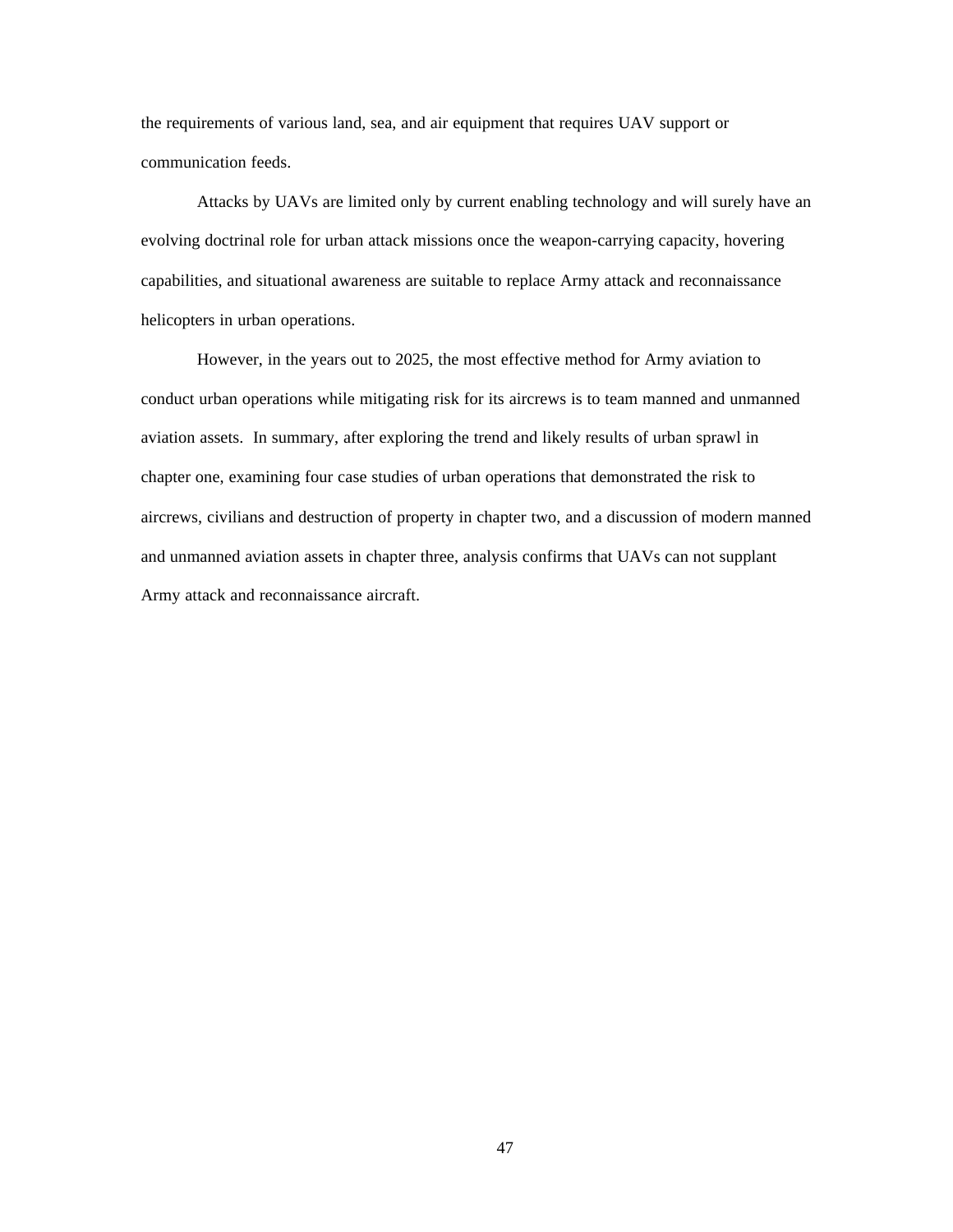## **Figure 2:** APACHE LONGBOW (AH-64D)



**Mission:** Attack and armed reconnaissance.

## **Characteri stics:**

- Day, night and adverse weather capable
- Length 58 feet
- Height 15 feet
- Weight 15000 pounds
- Cruise Speed 150 knots
- Range 240 miles or 1100 miles with auxiliary tanks
- Weapons:
	- o 70mm (2.75 inch) Hydra-70 Folding-Fin Aerial Rockets
	- o AGM-114 Hellfire semi-active laser anti-tank missiles
	- o AGM-122 Sid earm anti-radar missile
	- o AIM-9 Sidewinder Air-to-Air missiles
	- o M230 30mm Chain Gun

Source: www.fas.org, s.v. "AH-64D"

**Figure 3:** KIOWA WARRIOR (OH-58D)



**Mission:** Armed reconnaissance. Also may be called to conduct joint air attack (JAAT) operations, air combat, limited attack operations, and artillery target designation.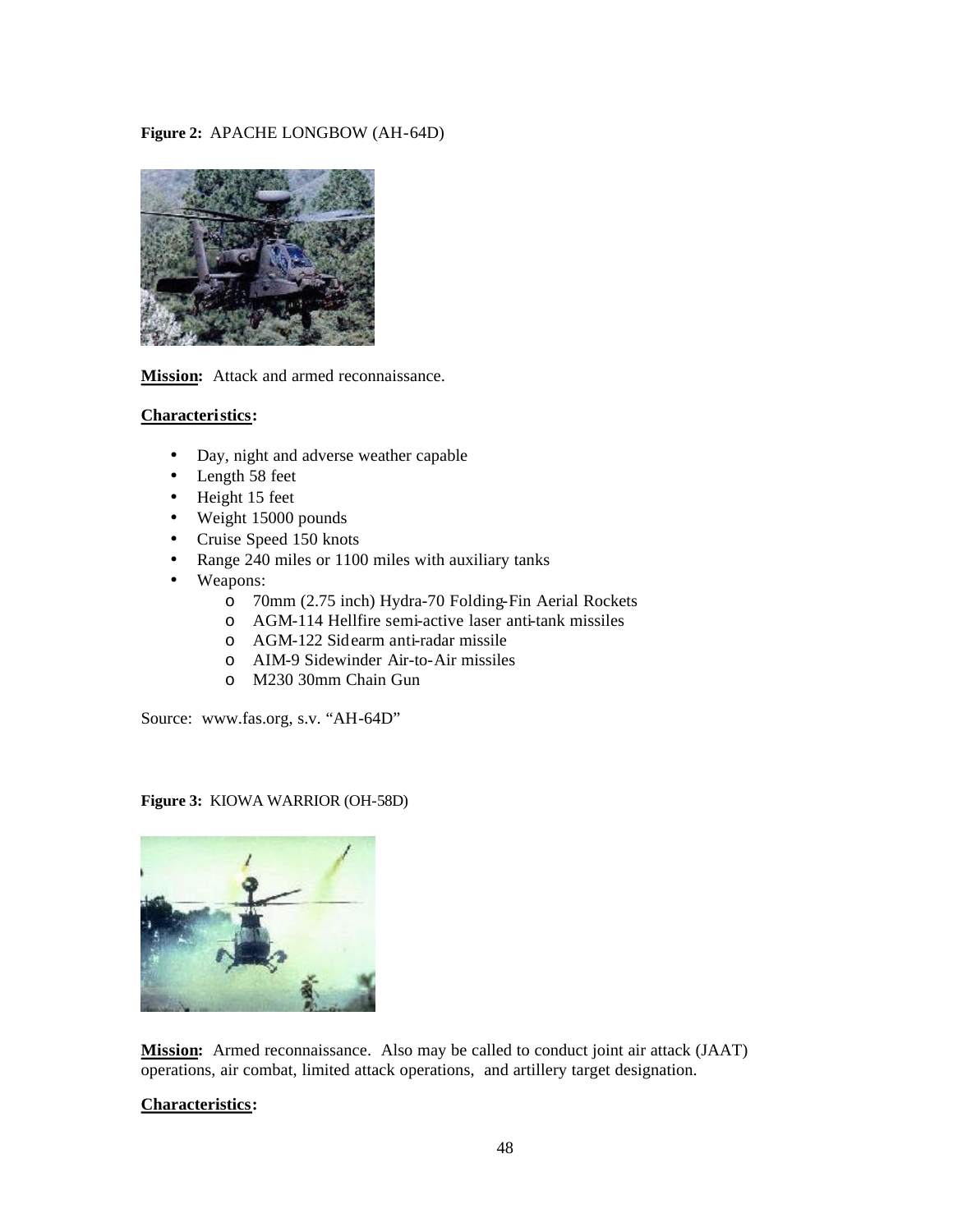- Mast Mounted Sight (MMS)
- Day and night capable
- Acquire, identify, and derive the coordinate locations of potential targets
- Weapons
	- o AGM-114 Hellfire semi-active laser anti-tank missiles
	- o Air-to-Air Stinger (ATAS) missile
	- o 2.75" Folding Fin Aerial Rocket (FFAR) pods
	- o 0.50 caliber machine gun
- Height 12 feet
- Length 41 feet
- Cruise Speed 80 knots
- Endurance 2 hours
- Less survivable than Apache Longbow

Source: www.fas.org, s.v. "OH-58D"

#### **Figure 4:** SHADOW 200 TUAV



**Mission**: Army tactical level reconnaissance, surveillance, target acquisition, and battle damage assessment.

| • Wing Span      | 13 feet                                                  |
|------------------|----------------------------------------------------------|
| $\bullet$ Weight | 350 lbs                                                  |
| $\bullet$ Range  | $125 \text{ km}$                                         |
| • Airspeed       | $(70 \text{ kt} \cdot 105 \text{ kt} \cdot \text{dash})$ |
| • Altitude       | 14,000 Ft                                                |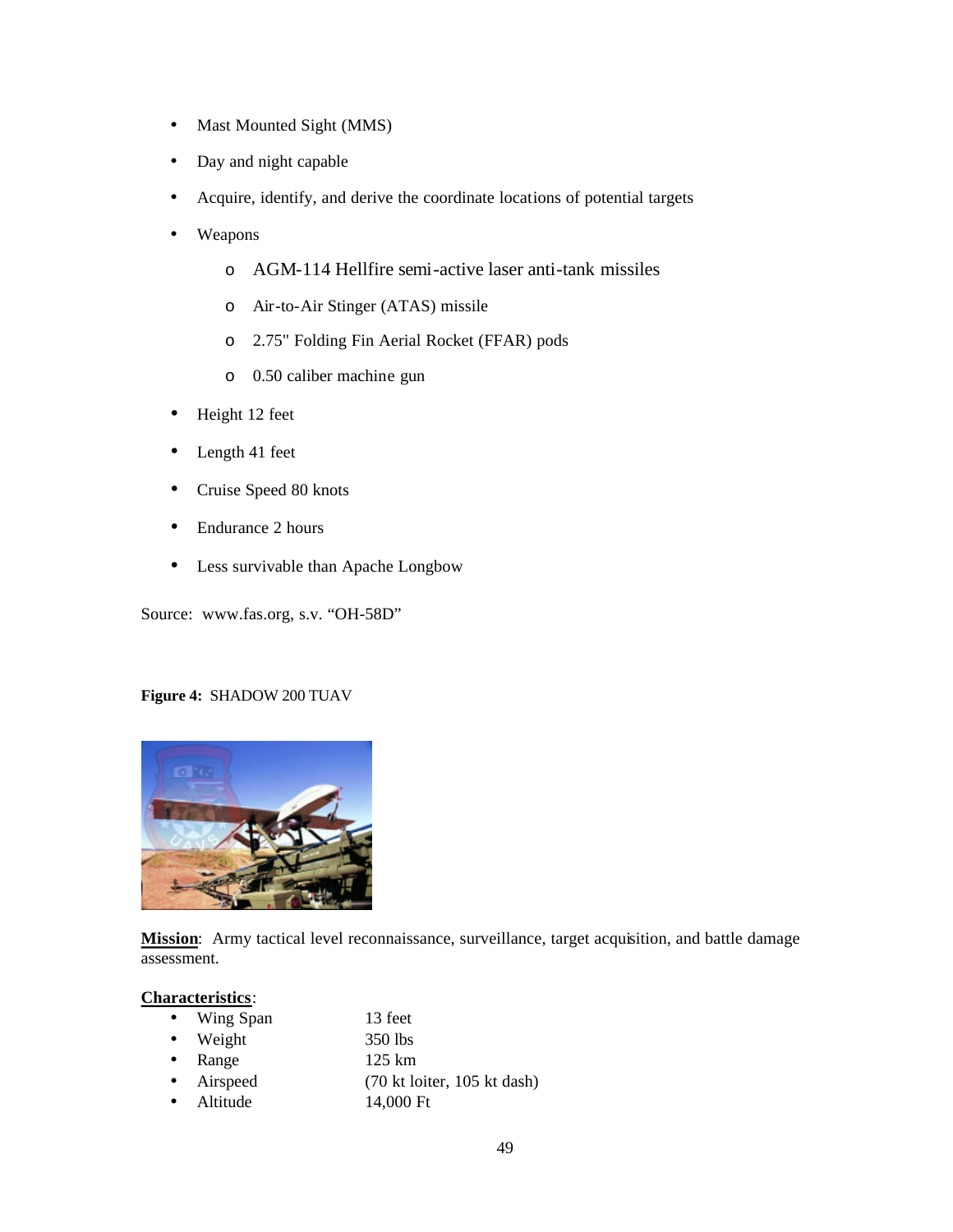- Endurance  $> 4$  Hours @ 50 km
- Primary Payload (s) sensors or equipment up to 60 lb
- Launch / Recovery 100m x 50m Area

- Automatic Landing and Takeoff
- System and Maintenance Section transportable on 3 C-130s
- Early entry capability with 1 C-130
- Compatible with digital command and control (FCS)
- EO / IR Sensor (electro-optical/infrared)

#### **Unit Composition**:

- Platoon Set  $=$  a System:
	- o Soldiers (2 Officers, 20 Enlisted)
	- o 4 Air Vehicles
	- o 6 HMMWVs (Ground Control Station, air vehicle transport, troop transports, maintenance shelter)
	- o 3 Trailers (equipment, launcher)
	- o 4 Remote Video Terminals

Sources:

www.fas.org, s.v. "Shadow 200."

Burke, John D. "Army UAVs—A Systems Update." *Army Aviation*, 29 February 2004. 26-32. Burke, John D. "US Army Overview of UAV Systems." PowerPoint Presentation, 17 October

2003. Received via e-mail on 12 November 2003.

#### **Figure 5:** HUNTER UAV



**Mission**: Division and Corps Level reconnaissance, surveillance, target acquisition, and battle damage assessment

- Wing Span 29 Feet
- Weight 1600 Lbs
- Range  $> 200 \text{KM}$
- Airspeed 90 Kts cruise (106 Kts Dash)
- Altitude 15,000 Ft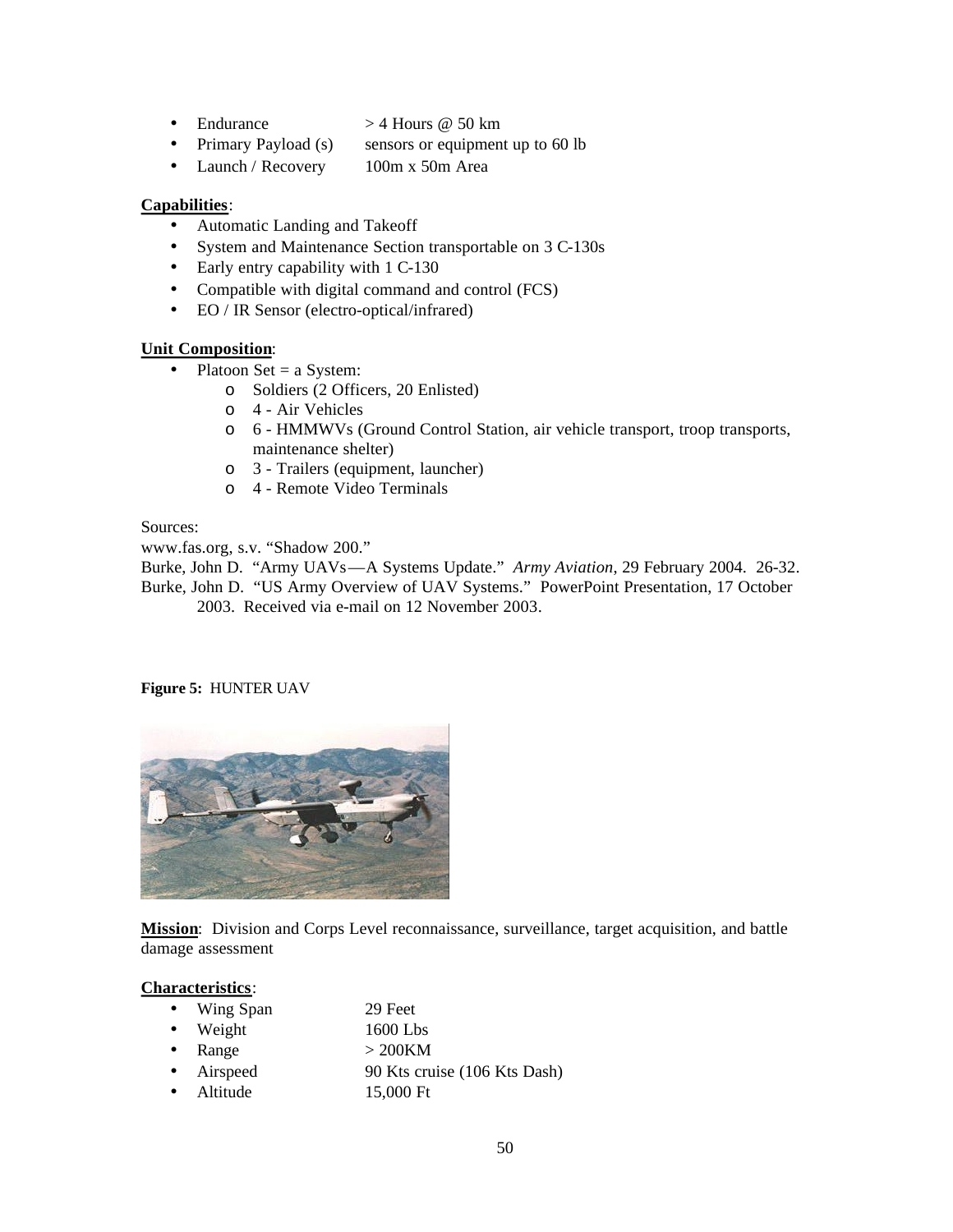- Endurance 8-12 Hours
- Primary Payload(s)  $\qquad \text{EO}$  / IR sensors
- Launch / Recovery Unimproved runway

- Fully Qualified System
- Versatile Payload Platform
- Multiple Mission Configurations
- Only Army Extended Range / Endurance UAV
- Stellar Overseas / NTC / JRTC Performance (National Training Center/Joint Readiness Training Center)

#### **Notes**:

- Supporting OIF/OEF
- Operational deployments to Macedonia in support of KFOR, 1999-2002.
- Systems in place at III CORPS (Ft Hood), XVIII ABN Corps (Ft Polk), Training Base (Ft Huachuca); and V Corps.
- 22 Payload / Sensor Demonstrations
- 31 Joint Readiness Training Center Exercises (JRTC)
- 4 NTC Rotations
- Lowest mishap rate of any US owned UAV
- Demonstrated extended center wing with hard points to drop BAT submunition. 100 percent hit rate against moving armed target array at White Sands Missile Range (WSMR) – Oct 02

Sources:

www.fas.org, s.v. "Hunter."

Burke, John D. "US Army Overview of UAV Systems." PowerPoint Presentation, 17 October 2003. Received via e-mail on 12 November 2003.

## **Figure 6:** RAVEN SMALL UAV



**Mission**: Army tactical level reconnaissance, surveillance, target acquisition, and battle damage assessment

- Wing Span 4.5 feet
- 
- 
- Weight 3.8 lbs (w/carrying case, 12 lbs)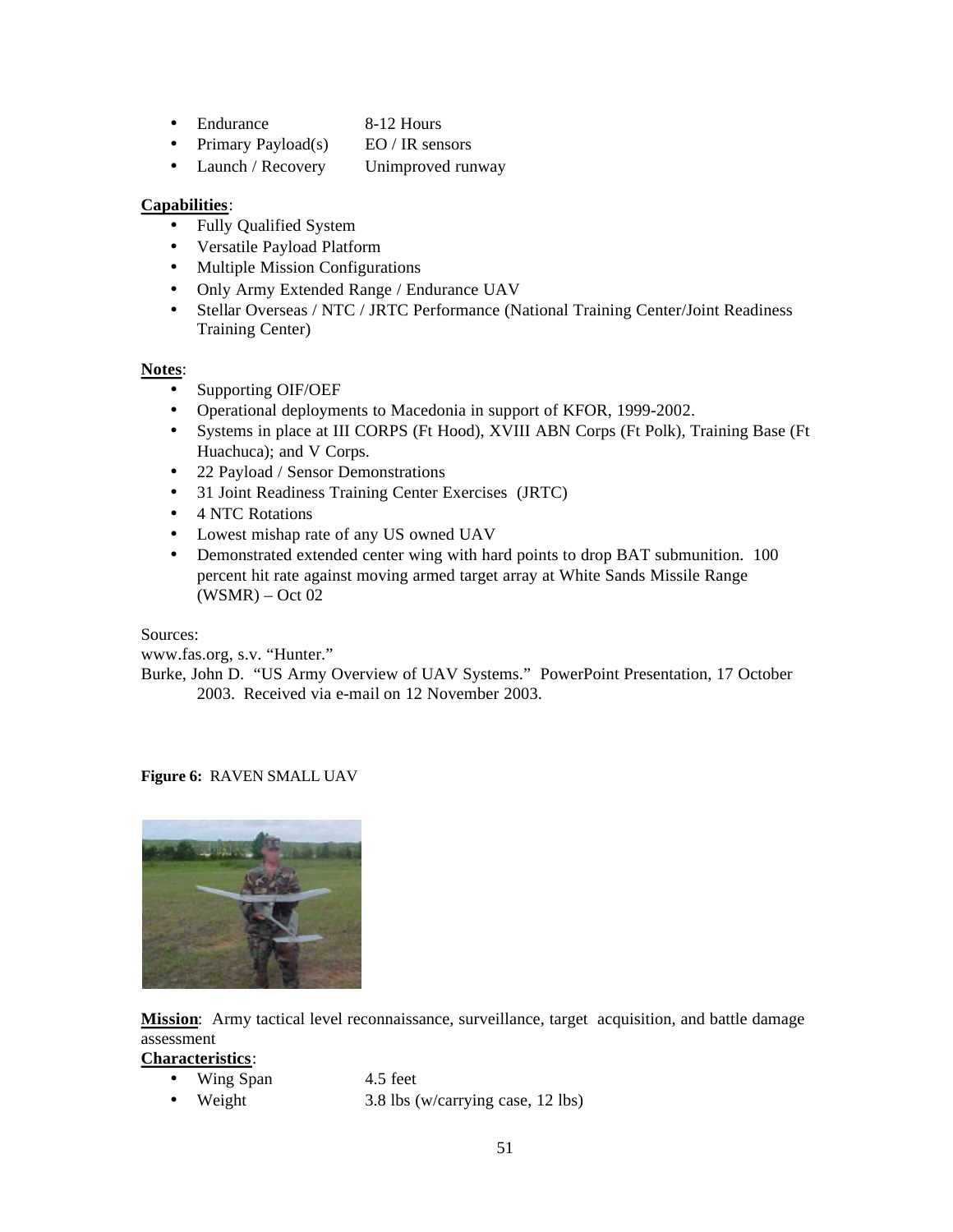- GCS Weight 17 lbs
- Range  $10-15 \text{ km} (\text{LOS})$
- Endurance 80 Minutes (Lithium)
- Payload(s) Approx. 2 lbs., 4 x 4 in. (High Resolution, Day/Night Camera,
- Thermal Imager, etc.)
- Launch / Recovery 100m x 50m Area

- Hand Launched
- Auto Landing Recovery
- Military P(y)-Code GPS
- AutoNavigation
- Ouick Assembly  $(< 3 \text{ min})$
- Man Portable / Backpackable
- Quiet
- Reusable  $(200 + \text{flights})$

## **Configuration**:

- Two (2) Air Vehicles
- One (1) Ground Control Station
- Repair and Spare Parts
- Program Funded for Five (5) Systems

## Sources:

Burke, John D. "Army UAVs—A Systems Update." *Army Aviation*, 29 February 2004. 26-32. Burke, John D. "US Army Overview of UAV Systems." PowerPoint Presentation, 17 October 2003. Received via e-mail on 12 November 2003.

## **Figure 7:** UNMANNED COMBAT ARMED ROTORCRAFT



**Mission**: Armed escort, mobile strike and reconnaissance. **Command and Control**:

- Top-level mission planning
- Dynamic retasking
- Autonomous operation
- Collaborative mission execution
- Low altitude autonomous flight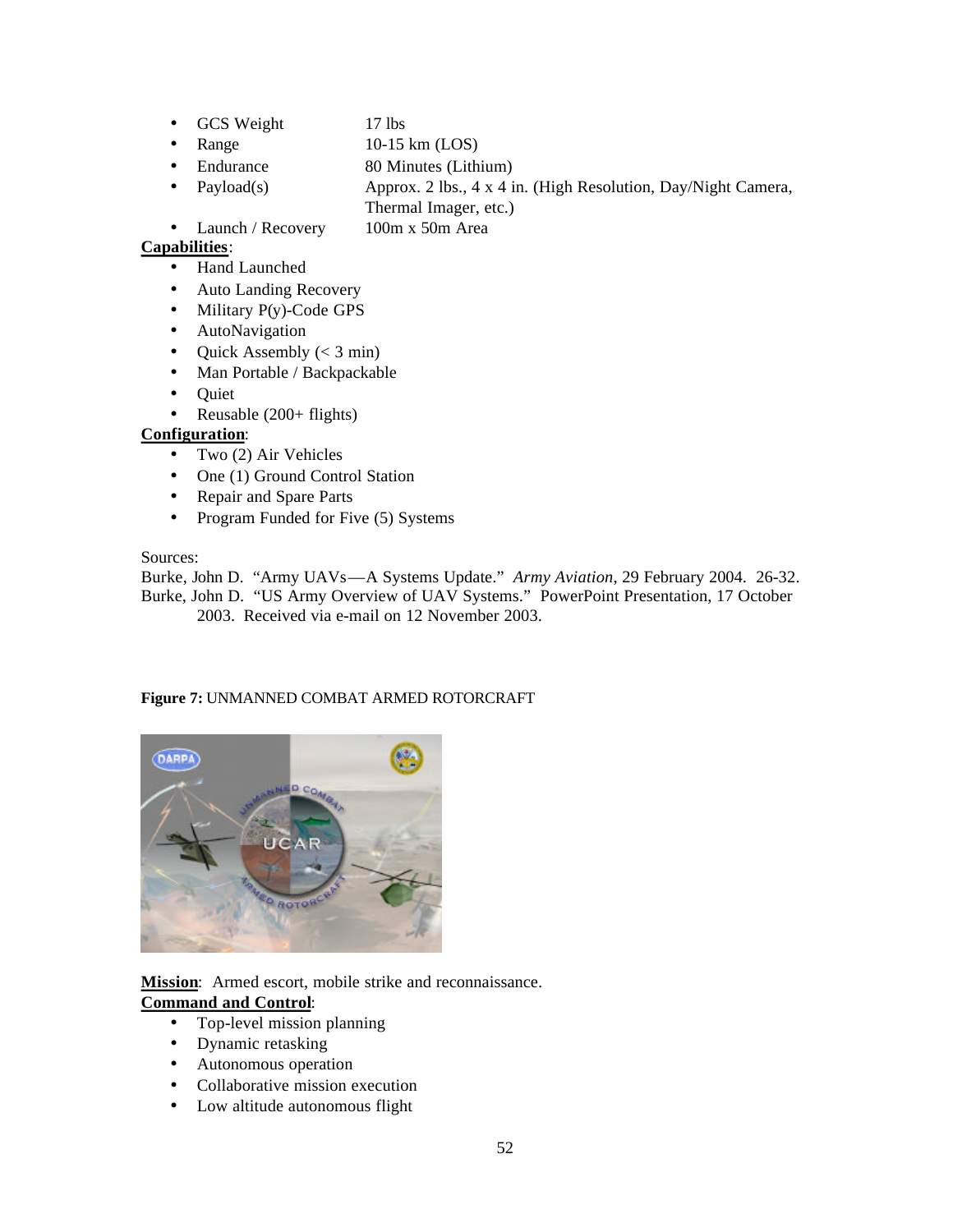- Day / Night & Adverse weather
- Similar capability to manned system
- Range, speed, endurance
- Modular payload
- Survivable and will enhance team survivability
- Compatible w/manned system

## **Sensors/Weapons**:

- Multi Spectral
- High Reliability
- Day / Night/Adverse Weather
- Standoff target ID
- Multi-type missiles, 2.75 inch Hydra rockets, Gun

## Sources:

Burke, John D. "Army UAVs—A Systems Update." *Army Aviation*, 29 February 2004. 26-32.

Burke, John D. "US Army Overview of UAV Systems." PowerPoint Presentation, 17 October 2003. Received via e-mail on 12 November 2003.

DARPA, "UCAR Overview," online: http://www.darpa.mil/tto/programs/UCAR\_overview.pdf, accessed 6 February 2004.

## **Figure 8:** A160 HUMMINGBIRD WARRIOR



#### **Characteristics**:

- Rotor Diameter 36 ft
- Fuselage Length 35 ft
- Gross Weight  $4,000$  to  $5,000$  lb
- Internal Payload 300 to 500 lb

## **Capabilities (Anticipated)**:

- Range 2000+ nm
- Endurance 24-48 hr
- Speed 140 kt
- Hover Ceiling 15,000 ft
- Operating Ceiling 30,000+ ft

## **Features**:

• Patented Optimum Speed Rotor (OSR): Varies RPM from 50% to 100% to Maximize Rotor Performance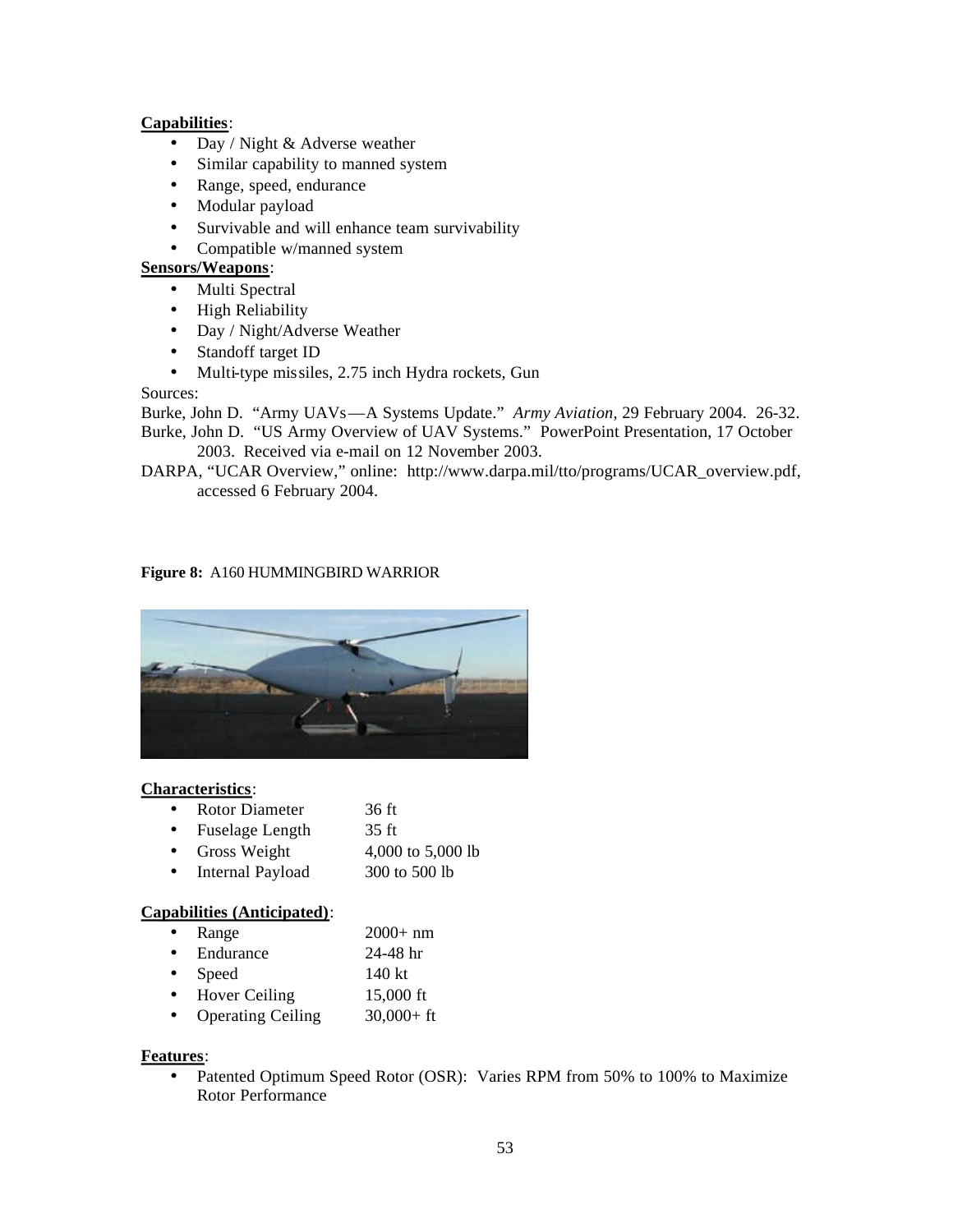- Low Disk Loading
- Advanced Airfoils, High Lift / Drag
- Hingeless Rigid Rotor, Hub Moment Feedback Control
- Autonomous Flight Management

Sources:

Burke, John D. "Army UAVs—A Systems Update." *Army Aviation*, 29 February 2004. 26-32. Burke, John D. "US Army Overview of UAV Systems." PowerPoint Presentation, 17 October 2003. Received via e-mail on 12 November 2003.

Olinger, Van. "A160 Hummingbird Warrior." 29 March 2004. <http://www.darpa.mil/tto/ programs/hum\_war.html, (2 April) 2004.

#### **Figure 9:** X-50 DRAGONFLY



## **Mission:**

Possible missions include armed escort, reconnaissance, communications relay, and logistical support

## **Characteristics:**

- Fixed or rotational canard wing provides lift
- Wing rotation or air jet provided by turbo fans through diverter valves, thus reducing need for heavy and complex mechanical drive, transmission and anti-torque system.

## **Capabilities:**

- Vertical takeoff and landing (VTOL)
- 500 knots airspeed
- Potential use for attack or lift missions depending on scaled size of aircraft.

## **Features:**

- Weight reduction due to absence of mechanical drive (air thrust)
- Low disk-loading hover efficiency and low-speed flight characteristics of a helicopter with the high subsonic cruise speed of a fixed-wing aircraft.
- Length 17.7 feet
- Height 6.5 feet
- Blade diameter 12 feet
- Lower cost to operate and support than conventional helicopters

#### Source:

Burke, John D. "US Army Overview of UAV Systems." PowerPoint Presentation, 17 October 2003. Received via e-mail on 12 November 2003.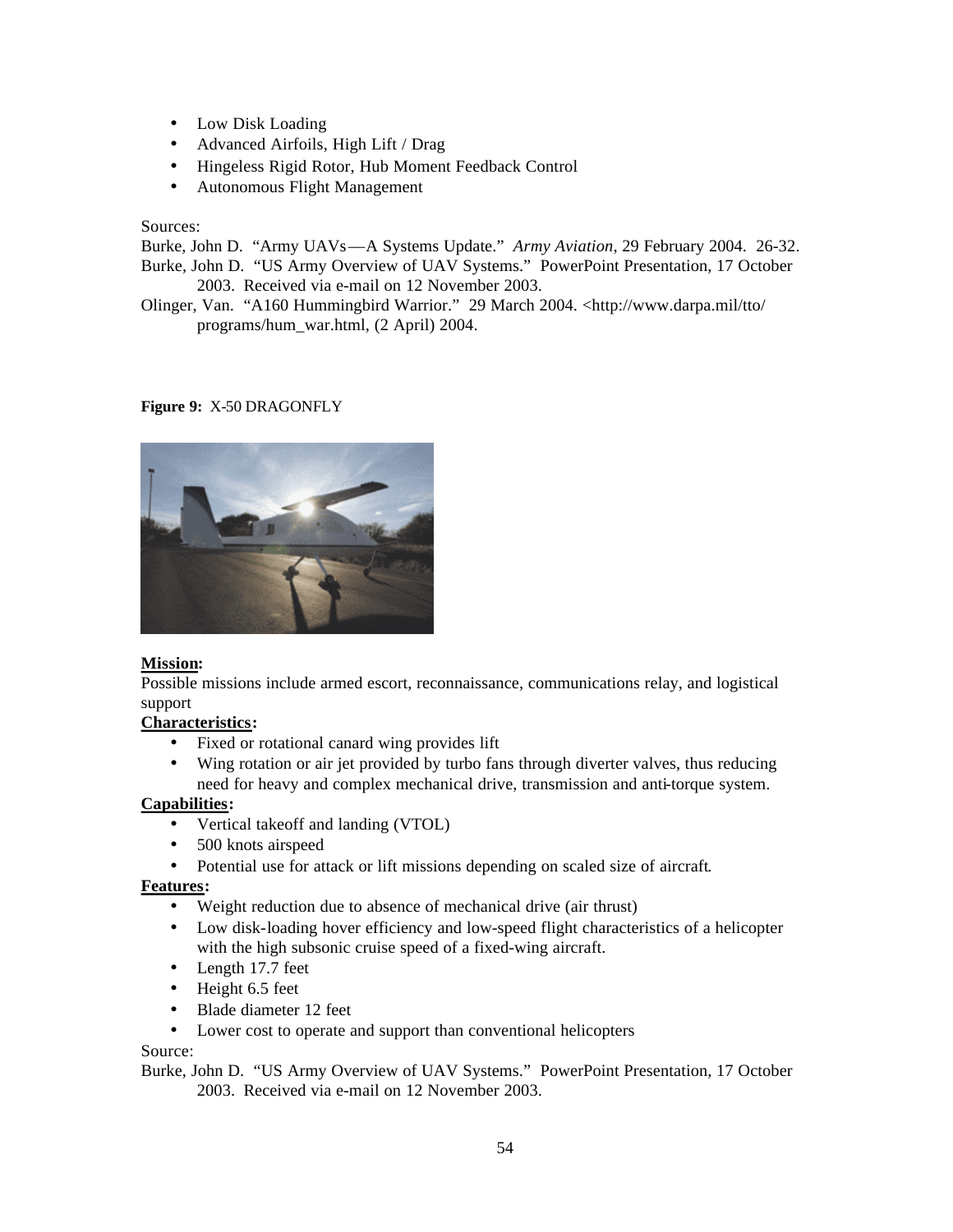## **BIBLIOGRAPHY**

## **Books**

- Barnet, Sylvan and Hugo Bedau. *Critical Thinking Reading and Writing: A Brief Guide to Argument*. Boston: Bedford/St. Martin's Press, 2002.
- Clausewitz, Carl Von. *On War*, ed. and trans. by Michael Howard and Peter Paret. New Jersey: Princeton University Press, 1976.
- Craig, William. *Enemy at the Gates: the Battle for Stalingrad*. New York: Ballantine Books, 1974.
- Edwards, Sean J. *Mars Unmasked: The Changing Face of Urban Operations.* Santa Monica: Rand, 2000.
- Glenn, Russell W., ed. *The City's Many Faces: Proceedings of the Rand Arroyo Urban Operations Conference, April 13-14, 1999*. Santa Monica: Rand, 2000.
- Glenn, Russell W. Combat *inHell: A Consideration of Constrained Urban Warfare*. Santa Monica: Rand, 1996.
- Glenn, Russell W., et al. *Corralling the Trojan Horse: A Proposal for Improving US Urban Operations Preparedness in the Period 2000-2025*. Santa Monica: Rand, 2001.
- Glenn, Russell W, et al. *Denying the Widow-Maker: Summary of Proceedings*. Rand-DBBL Conference on Military Operations in Urbanized Terrain. Santa Monica: Rand, 1998.
- Glenn, Russell W. *Marching Under Darkening Skies: The American Military and the Impending Urban Operations Threat*. Santa Monica: Rand, 1998.
- Lunsford, Andrea A. *Easy Writer: A Pocket Guide, S*econd Edition. Boston: Bedford/St. Martin's, 2002.
- Oliker, Olga. *Russia's Chechen Wars, 1994-2000: Lessons From Urban Combat*. Santa Monica: Rand, 2001.
- Strunk, William, Jr. and E. B. White, *The Elements of Style*, (3rd and 4th Ed), New York: MacMillian Publishing Co. Inc., 1979, 2000.
- Sun Tzu, *The Art of War*, Translated and with an introduction by Samuel B. Griffith and foreword by B.H. Liddell Hart. Oxford: Oxford University Press, 1963.
- Turabian, Kate L., *A Manual for Writers of Term Papers, Theses and Dissertations*, (6th Ed), Chicago: The University of Chicago Press, 1996.
- US Department of the Army. *Field Manual 1-100, Army Aviation Operations.* Washington D.C.: 21 February 1997.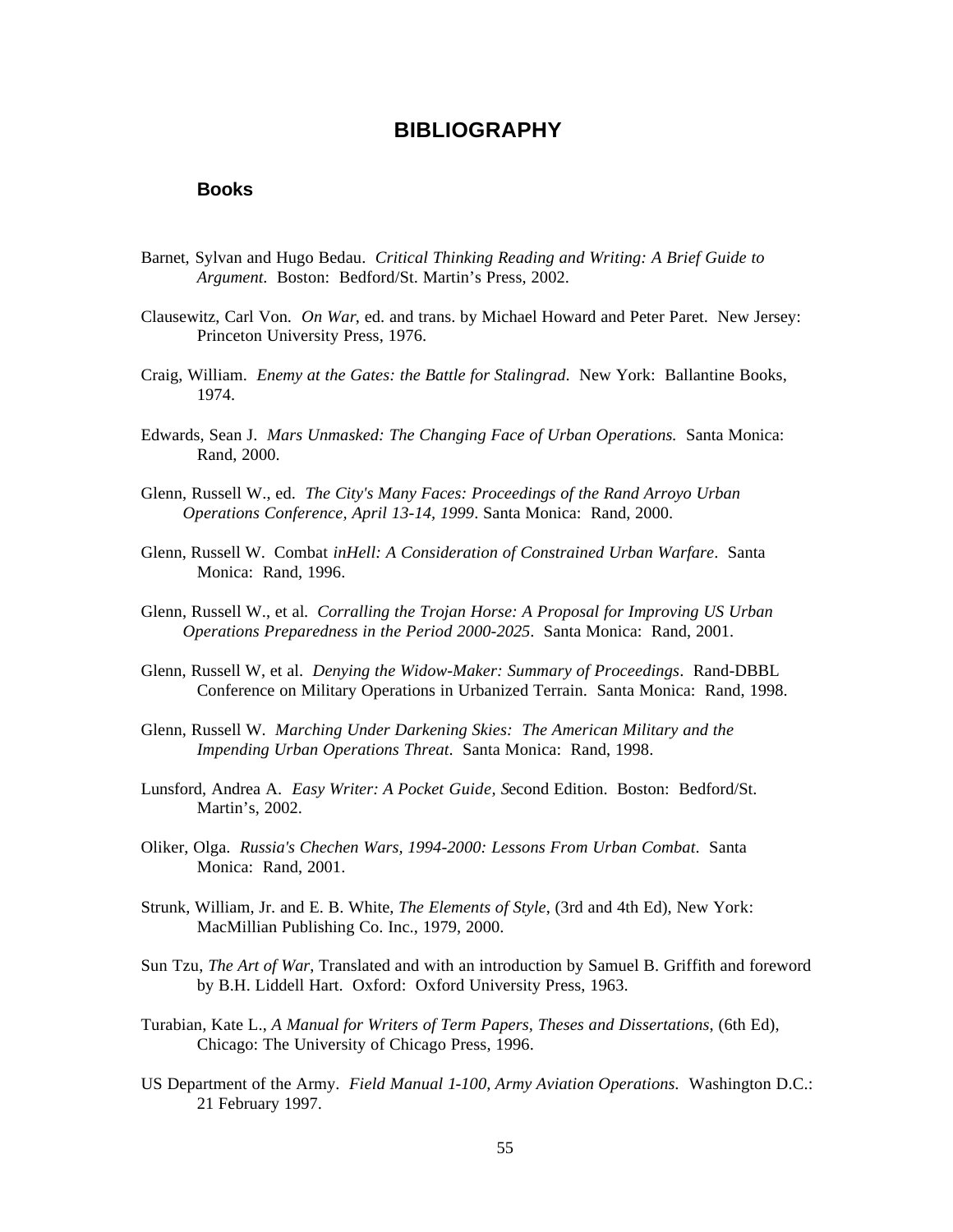- US Department of the Army. *Field Manual 100-5, Operations*. Washington D.C.: May 1976.
- US Department of the Army. *Field Manual 3-06 (90-10), Urban Operations*. Washington D.C., June 2003.
- US Department of the Army. *Field Manual 3-06.1, Aviation Urban Operations Multiservice Procedures for Aviation Urban Operations.* Washington D.C.: 2001.
- US Department of Defense, *Joint Publication 1-02, Dictionary of Military and Associated Terms*. Washington D.C., 12 April 2001, as amended through 17 December 2003.
- US Department of Defense, *Joint Publication 3-06, Doctrine for Joint Urban Operations.*  Washington, DC: US Department of the Joint Chiefs of Staff; 2002.
- Weidenborner, Stephen and Domenick Caruso. *Writing Research Papers: A Guide to the Process*, sixth edition. Boston: Bedford/St.Martin's, 2001.
- Wirtz, James J. *The Tet Offensive: Intelligence Failure in War.* Ithaca: Cornell University Press, 1991.

## **Unpublished Manuscripts**

- Barry, Charles L. *UCAVs-- technological, policy, and operational challenges*. Washington, D.C.: National Defense University, 2001.
- Desch, Michael C., ed. Soldiers *in Cities: Military Operations on Urban Terrain*. Carlisle Barracks: Strategic Studies Institute, 2001.
- Fort Rucker DCD, White paper. "Manned and Unmanned Air Maneuver Teaming in Objective Force Air-Ground Operations." Fort Rucker: Directorate of Combat Developments. 30 July 2002.
- Glade, David B. "Unmanned Aerial Vehicles: Implications for Military Operations." Occasional Paper No. 16*.* Maxwell Air Force Base: Air University, 2000.
- Robertson, William G., ed. *Block by Block: The Challenges of Urban Operations*. Fort Leavenworth: CGSC Press, 2003.
- Scales, Robert H. America's *Army in Transition: Preparing for War in the Precision Age*. Carlisle Barracks: Strategic Studies Institute, 1999.
- Spiller, Roger J. *Sharp Corners: Urban Operations at Century's End.* Fort Leavenworth: CGSC Press, 2001.
- Thomas, Timothy. "The Caucasus Conflict and Russian Security: The Russian Armed Forces Confront Chechnya, Part I and II." Fort Leavenworth: CGSC Press, 1995.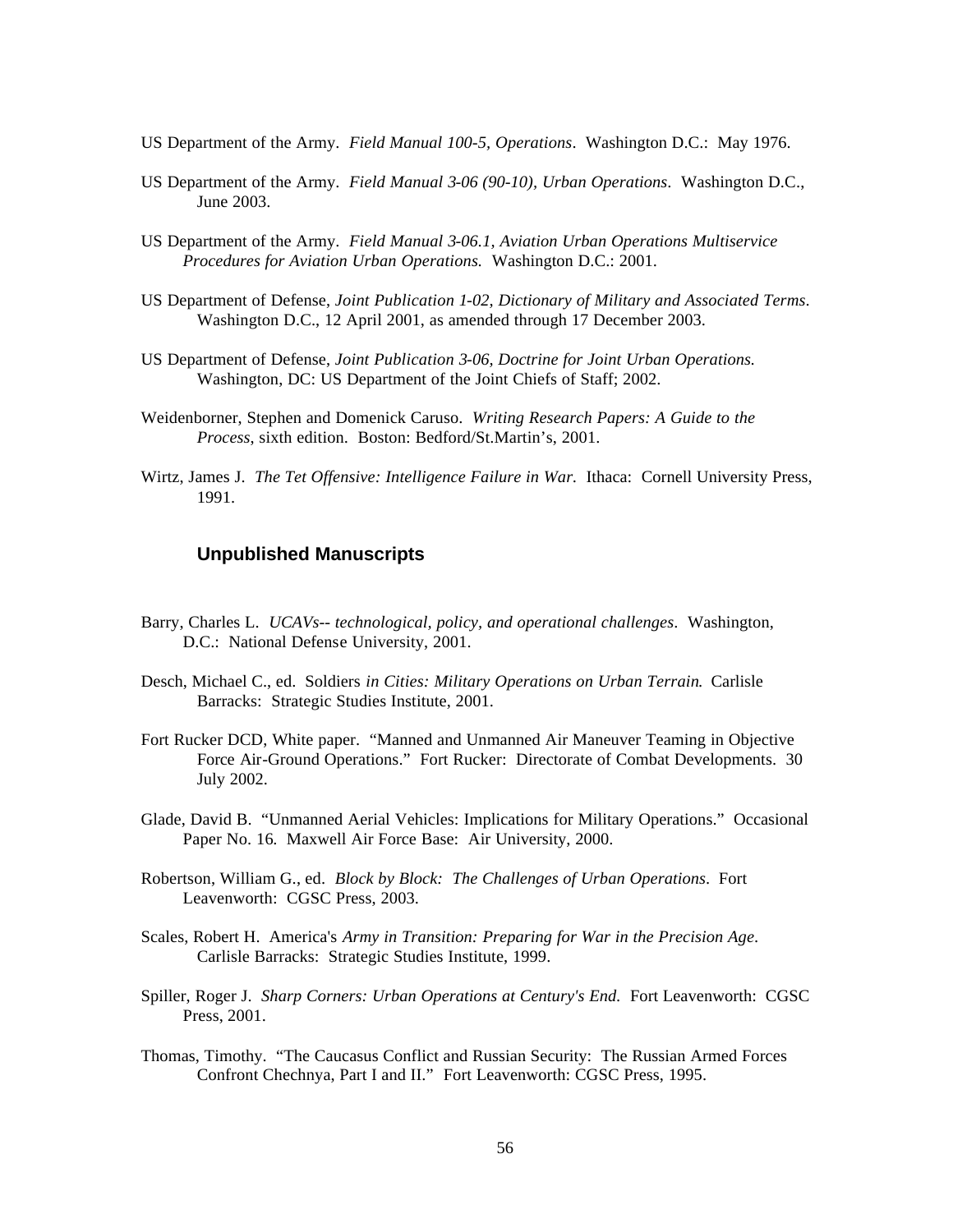*Unmanned Aerial Vehicles: Questionable Basis for Revisions to Shadow 200 Acquisition Strategy: "Report to the Chairman, Subcommittee on Military Research and Development,* Committee on Armed Services, House of Representatives." Washington: US G.A.O., 2000.

#### **Periodicals**

- Barry, Charles L., Zimet, Elihu. "UCAVs Technological, Policy, and Operational Challenges." *Defense Horizons*, October 2001.
- Burke, John D. "Army UAVs—A Systems Update." *Army Aviation*, 29 February 2004.
- Krulak, Charles C. "The Strategic Corporal: Leadership in the Three Block War." *Marines Magazine*, January 1999.
- Peters, Ralph. "Our Soldiers Their Cities." *Parameters*, XXVI, no. 1 (Spring 1996).
- Roosevelt, Ann. "Army Chief Approves Major Aviation Restructuring," *Defense Daily,* 30 January 2004.
- Thomas, Timothy. "The Caucasus Conflict and Russian Security: The Russian Armed Forces Confront Chechnya, III, The Battle for Grozny, 1-26 January 1995." *Journal of Slavic Military Studies*, Vol. 10, No. 1 (March 1997).
- Triggs, Marcia. "3rd ID Reorganizes Into Modular Force." *Fort Leavenworth Lamp*, *Army News Service*, 22 January 2004.
- Willis, G.E. "Remembering Mogadishu: Five Years After the Firefight in Somalia, Some Say US Forces Abroad Still Are Reeling from It." *Army Times*, October 1998.

## **Interviews**

Bass, Steve. Interview by author, telephone, 12 December 2003.

MacWillie, Steve. Interview by author, internet instant messaging, 27 February 2004.

## **Internet/Electronic**

- Burke, John D. "US Army Overview of UAV Systems." PowerPoint Presentation, 17 October 2003. Received via e-mail on 12 November 2003.
- Burlas, Joe. "Comanche Project Grounded." *Army News Service*, 23 February 2004. <http://www.dix.army.mil/PAO/Post04/post022704/ComancheProjectGrounded.htm> (26 February 2004).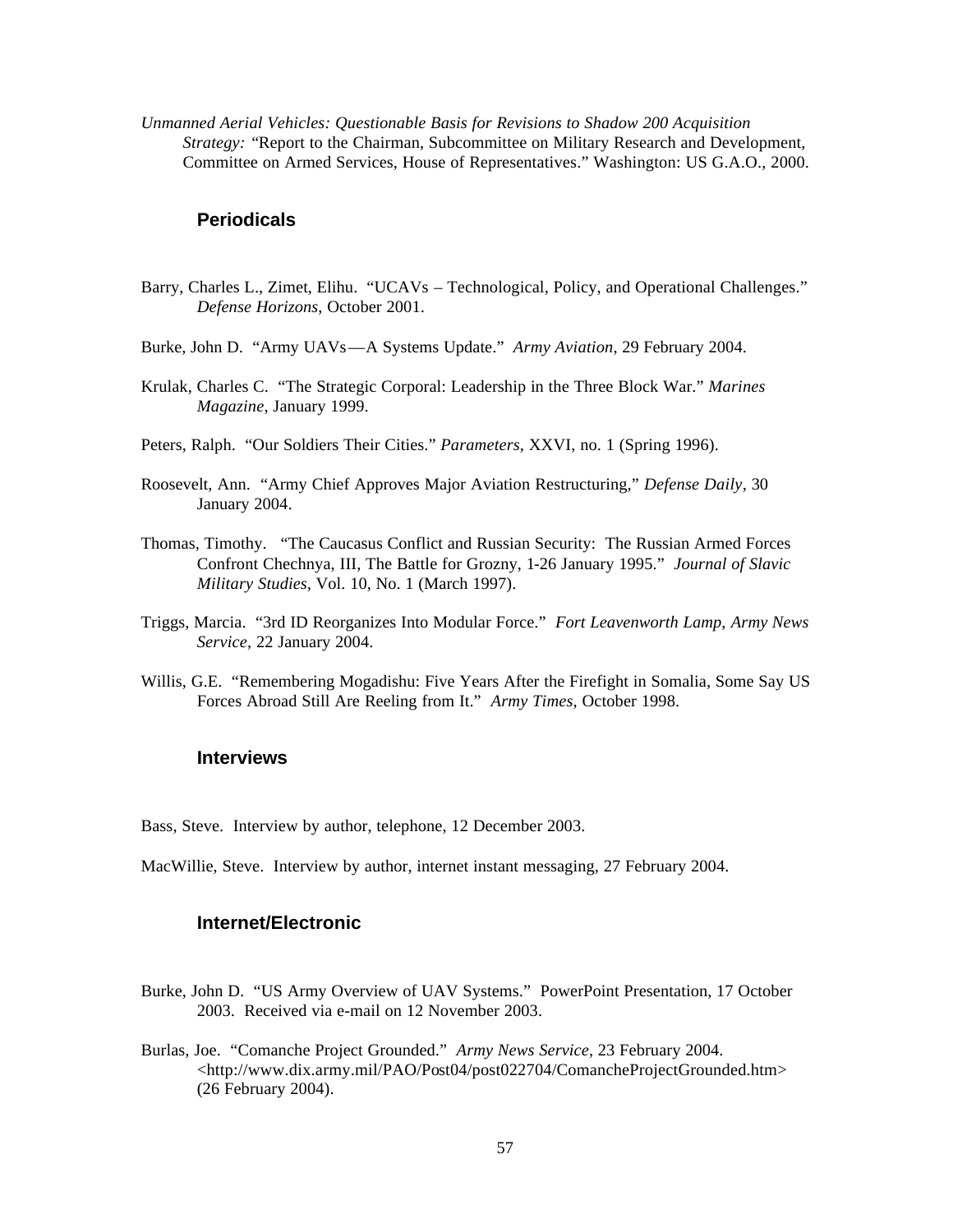- Congressional Budget Office. "The Army's Bandwidth Bottleneck: Bandwidth Supply and Demand in 2010," August 2003. <http://www.cbo.gov/showdoc.cfm?index=4500 &sequence=3> (5 September 2003).
- DARPA. "UCAR Overview." <http://www.darpa.mil/tto/programs/UCAR\_overview.pdf> (6 February 2004).
- Dictionary.com, n.d. s.v. "megalopolis." http://dictionary.reference.com/search?q=megalopolis> (6 September 2003).
- Federation of American Scientists. s.v. "AH-64 Apache," "OH-58D." <http://www.fas.org/man/ dod101/sys/ac/ah-64.htm> (6 January 2004).
- Guardiano, John R. "Manning and Unmanning Army Aviation," *Aviation Today.* <http://www. aviationtoday.com/cgi/rw/show\_mag.cgi?pub=rw&mon=1202&file=1202rorep.htm> (10 December 2003).

Lambeth, Benjamin S. "NATO's Air War for Kosovo: A Strategic and Operational Assessment." (RAND, 2001) 94-97. Available online: <http://www.rand.org/publications/MR/ MR1365/> (15 March 2004).

- McCoy, John V. "Unmanned Aerial Logistics Vehicle A Concept Worth Pursuing," *Army Logistician*, (March-April 2004). Available online: http://www.findarticles.com/ cf\_dls/m0PAI/2\_36/114487531/p1/article.jhtml?term=, accessed 5 April 2004.
- Microsoft Encarta Encyclopedia. s.v. "Chechnya," "Panama City," "Grozny," "Mogadishu," "Stalingrad." CD-ROM, 2002.
- Northrop-Grumman. "Viper Strike Munition Released From Hunter UAV Scores Direct Hits In U.S. Army-Northrop Grumman Tests." Northrop Grumman News Release, 9 April 2003. <http://www.irconnect.com/noc/pages/news\_printer.mhtml?d=38843&print=1> (5 September 2003).
- Olinger, Van. "A160 Hummingbird Warrior." 29 March 2004. <http://www.darpa.mil/tto/ programs/hum\_war.html, (2 April 2004).
- Pike, John. "Unit of Action." 26 March 2004. <http://www.globalsecurity.org/military/ agency/army/ua.htm. (5 April 2004).
- Rabinovitch, Jonas. "Practical Approaches to Urban Poverty Reduction." The International Forum on Urban Poverty Governance and Participation held in Florence 10-13 November 1997. <http://magnet.undp.org/Docs/urban/Urbpov.htm> (10 February 2004).
- Riebeling, Sandy. "Unmanned Aerial Vehicles." Redstone Rocket, 17 July 2002. <http://www. tuav.redstone.army.mil/rsa\_article.htm> (5 September 2003).
- Sandra I. Erwin. "Army to Field Four Classes of UAVs." *National Defense Magazine,* April 2003. <http://www.nationaldefensemagazine.org/article.cfm?Id=1077> (6 October 2003).

Sheftick, Gary. "Army to Reset into Modular Brigade-Centric Force," *Army News* Service.